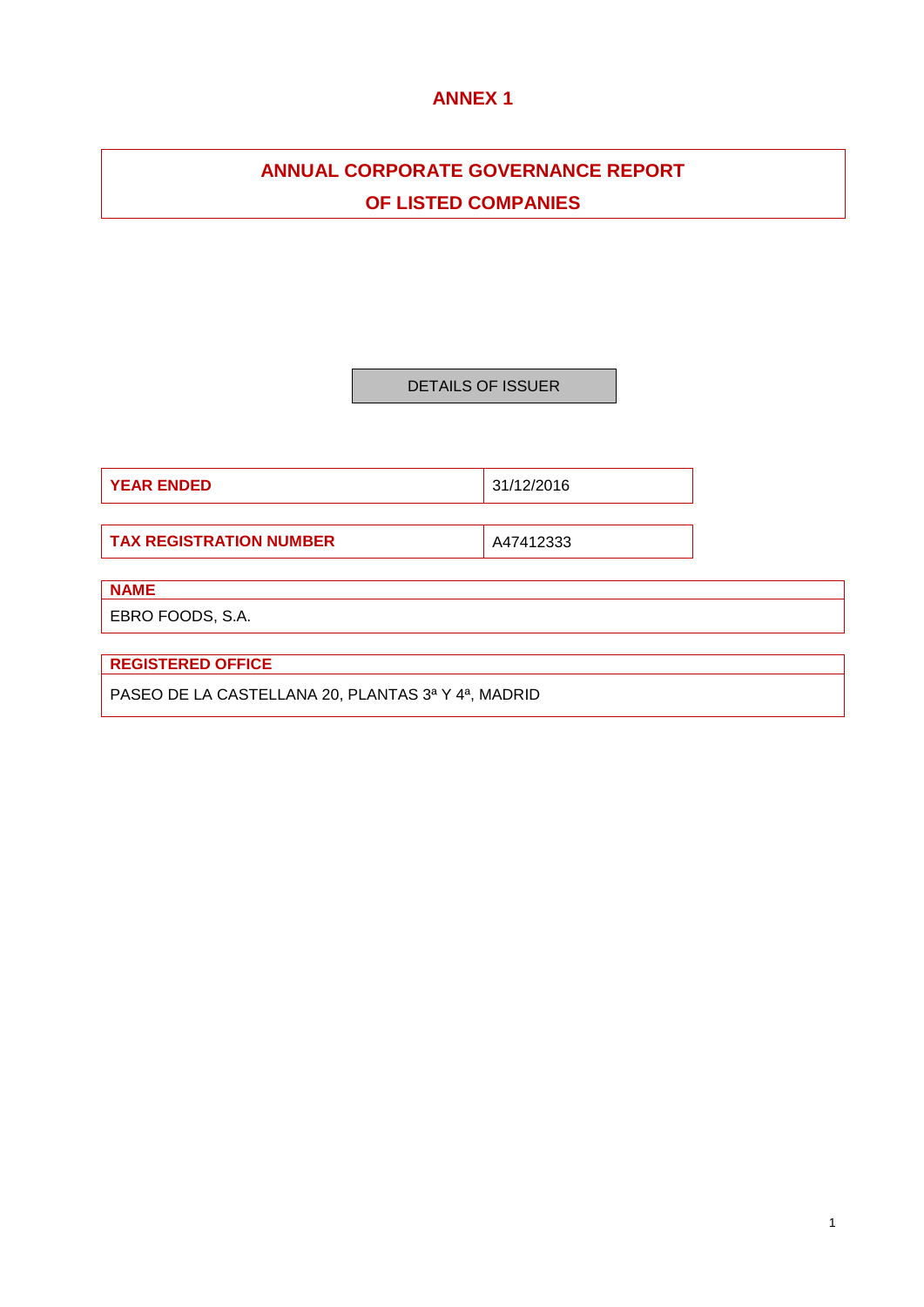# **ANNUAL CORPORATE GOVERNANCE REPORT LISTED COMPANIES**

# **A OWNERSHIP STRUCTURE**

A.1 Complete the following table on the capital of the company:

| Date latest modification | Capital $( \in )$ | <b>Number of shares</b> | Number of voting rights |
|--------------------------|-------------------|-------------------------|-------------------------|
| 11/06/2002               | 92.319.235.20     | 153.865.392             | 153,865,392             |

Indicate whether there are different classes of shares with different associated rights:

YES **O NO EXI** 

A.2 Give details on the direct and indirect holders of significant interests in your company at yearend, excluding directors:

| Name of shareholder                                        | Number of direct<br>voting rights | Number of indirect<br>voting rights | Interest / total<br>voting rights (%) |
|------------------------------------------------------------|-----------------------------------|-------------------------------------|---------------------------------------|
| <b>JUAN LUIS GOMEZ-TRENOR FOS</b>                          |                                   | 11,808,970                          | 7.67%                                 |
| CORPORACIÓN FINANCIERA ALBA, S.A.                          |                                   | 15.400.000                          | 10.01%                                |
| SOCIEDAD ESTATAL DE PARTICIPACIONES<br><b>INDUSTRIALES</b> |                                   | 15,940,377                          | 10.36%                                |
| SOCIEDAD ANONIMA DAMM                                      |                                   | 17,613,610                          | 11.45%                                |

| Name of indirect holder of the interest                    | Through: Name of direct holder of the<br>interest                 | Number of voting<br>rights |
|------------------------------------------------------------|-------------------------------------------------------------------|----------------------------|
| JUAN LUIS GÓMEZ-TRENOR FOS                                 | <b>EMPRESAS COMERCIALES E</b><br>INDUSTRIALES VALENCIANAS, S.L.U. | 11,808,970                 |
| CORPORACIÓN FINANCIERA ALBA, S.A.                          | ALBA PARTICIPACIONES, S.A.                                        | 15,400,000                 |
| SOCIEDAD ESTATAL DE PARTICIPACIONES<br><b>INDUSTRIALES</b> | ALIMENTOS Y ACEITES, S.A.                                         | 15.940.377                 |
| SOCIEDAD ANÓNIMA DAMM                                      | CORPORACIÓN ECONÓMICA DELTA, S.A.                                 | 17,613,610                 |

Indicate the principal movements in the shareholding structure during the year:

| Name of shareholder                 | Date of<br>transaction | <b>Description of transaction</b>          |
|-------------------------------------|------------------------|--------------------------------------------|
| HISPAFOODS INVEST, S.L.             | 22/12/2016             | Reduction of interest by 3% of the capital |
| INSTITUTO HISPÁNICO DEL ARROZ, S.A. | 28/12/2016             | Reduction of interest by 3% of the capital |
| GRUPO TRADIFÍN, S.L.                | 28/12/2016             | Interest raised to above 5% of the capital |
| HERCALIANZ INVESTING GROUP, S.L.    | 28/12/2016             | Interest raised to above 5% of the capital |

# A.3 Complete the following tables on directors with voting rights in the company:

| Name of director | <b>Number of direct</b><br>voting rights | Number of<br>indirect voting<br>riahts | % of total voting<br>rights held |
|------------------|------------------------------------------|----------------------------------------|----------------------------------|
|------------------|------------------------------------------|----------------------------------------|----------------------------------|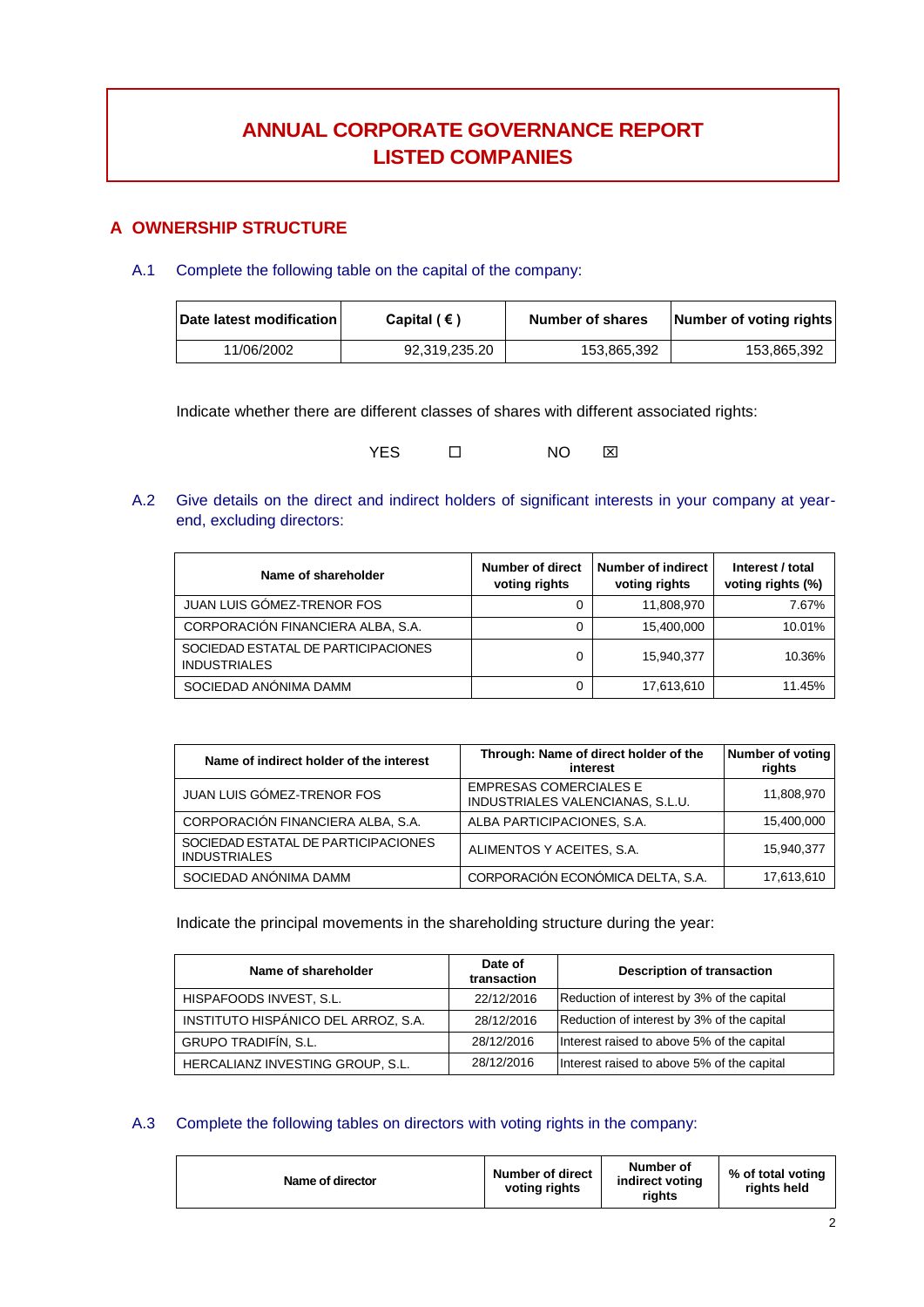| Name of director                                           | Number of direct<br>voting rights | Number of<br>indirect voting<br>rights | % of total voting<br>rights held |
|------------------------------------------------------------|-----------------------------------|----------------------------------------|----------------------------------|
| ANTONIO HERNÁNDEZ CALLEJAS                                 | 30                                | 68,006                                 | 0.04%                            |
| FERNANDO CASTELLÓ CLEMENTE                                 | 2,307,828                         | 0                                      | 1.50%                            |
| JOSÉ IGNACIO COMENGE SÁNCHEZ-REAL                          | 3,030                             | 4,500,000                              | 2.93%                            |
| ALIMENTOS Y ACEITES, S.A.                                  | 15,940,377                        | 0                                      | 10.36%                           |
| EMPRESAS COMERCIALES E INDUSTRIALES<br>VALENCIANAS, S.L.U. | 11,808,970                        | 0                                      | 7.67%                            |
| JOSÉ NIETO DE LA CIERVA                                    | 8,969                             | 2.044                                  | 0.01%                            |
| JOSÉ ANTONIO SEGURADO GARCÍA                               | 5,000                             | 2,000                                  | 0.00%                            |
| <b>GRUPO TRADIFÍN, S.L.</b>                                | 12,248,809                        | 0                                      | 7.96%                            |
| HERCALIANZ INVESTING GROUP, S.L.                           | 12,248,809                        | 0                                      | 7.96%                            |

| Name of indirect holder of the interest | Through: Name of direct holder of the<br>interest | <b>Number of direct</b><br>voting rights |
|-----------------------------------------|---------------------------------------------------|------------------------------------------|
| ANTONIO HERNÁNDEZ CALLEJAS              | ANTONIO HERNÁNDEZ GONZÁLEZ                        | 30,873                                   |
| ANTONIO HERNÁNDEZ CALLEJAS              | LUIS HERNÁNDEZ GONZÁLEZ                           | 37,133                                   |
| JOSÉ IGNACIO COMENGE SÁNCHEZ-REAL       | LA FUENTE SALADA, S.L.                            | 4,500,000                                |
| JOSÉ NIETO DE LA CIERVA                 | M <sup>a</sup> MACARENA AGUIRRE GALATAS           | 2.044                                    |
| JOSÉ ANTONIO SEGURADO GARCÍA            | SEGURADO Y GALOBART, S.L.                         | 2,000                                    |
|                                         |                                                   |                                          |

**Total % of voting rights held by board members** 38.44%

Complete the following tables on directors with stock options in the company:

A.4 Indicate family, commercial, contractual or corporate relationships among significant shareholders known to the company, if any, except any that are insignificant and those deriving from ordinary commercial business:

| Name of related parties           |  |
|-----------------------------------|--|
| SOCIEDAD ANONIMA DAMM             |  |
| CORPORACIÓN ECONÓMICA DELTA, S.A. |  |

# **Type of relationship:** Corporate

# **Brief description:**

Sociedad Anónima Damm holds a direct interest of 99.93% in Corporación Económica Delta, S.A.

| Name of related parties                          |
|--------------------------------------------------|
| SOCIEDAD ESTATAL DE PARTICIPACIONES INDUSTRIALES |
| ALIMENTOS Y ACEITES, S.A.                        |

### **Type of relationship:** Corporate

### **Brief description:**

Sociedad Estatal de Participaciones Industriales holds a direct interest of 91.9625% in Alimentos y Aceites, S.A.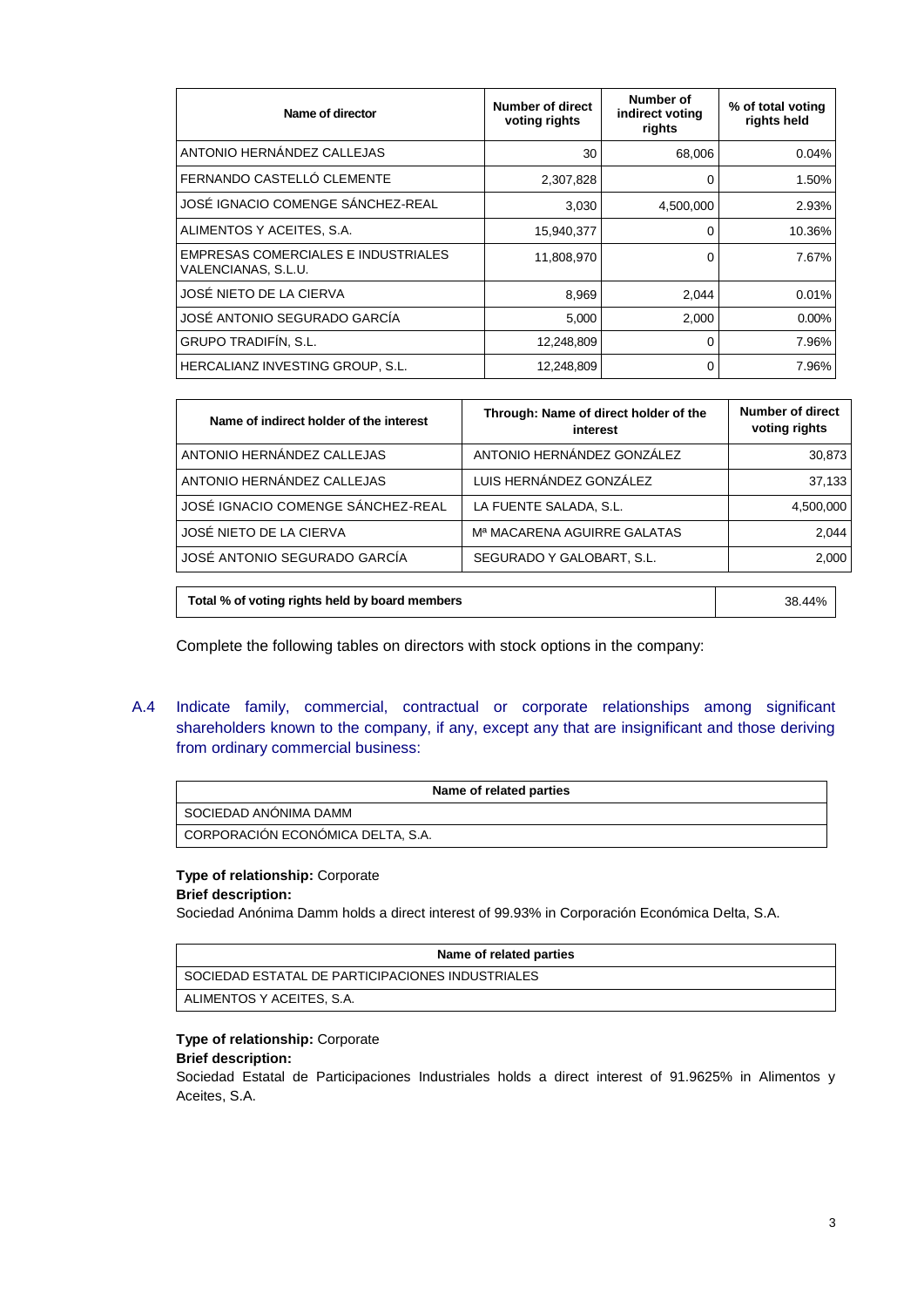### **Name of related parties**

EMPRESAS COMERCIALES E INDUSTRIALES VALENCIANAS, S.L.U.

JUAN LUIS GÓMEZ-TRENOR FOS

# **Type of relationship:** Corporate

# **Brief description:**

At 31 December 2016, Juan Luis Gómez-Trenor Fos held 100% of the capital of Empresas Comerciales e Industriales Valencianas, S.A. and was its sole director.

A.5 Describe the commercial, contractual or corporate relationships between significant shareholders and the company and/or its group, if any, except any that are insignificant and those deriving from ordinary commercial business:

| Name of related parties |
|-------------------------|
| I SOCIEDAD ANÓNIMA DAMM |
| HERBA RICEMILLS, S.L.U. |

# **Type of relationship:** Commercial

### **Brief description:**

During 2016, Herba Ricemills, S.L.U., a subsidiary of the Ebro Foods Group, sold rice and rice by-products to two subsidiaries of the controlling shareholder Sociedad Anónima Damm on arm's length terms, as indicated in section D.2 of this report.

A.6 State whether the company has been notified of any shareholders' agreements that may affect it pursuant to sections 530 and 531 of the Corporate Enterprises Act. If any, describe them briefly and list the shareholders bound by the agreement:



Indicate and describe any concerted actions among company shareholders of which the company is aware:

YES O NO **X** 

Expressly indicate any change or break-up of those agreements or concerted actions, if any, that has taken place during the year.

A.7 Indicate any individuals or entities that exercise or may exercise control over the company in pursuance of section 4 of the Securities Market Act and identify it/them if appropriate:

YES O NO **X** 

**Comments**

A.8 Complete the following tables on the company's treasury stock:

At year-end: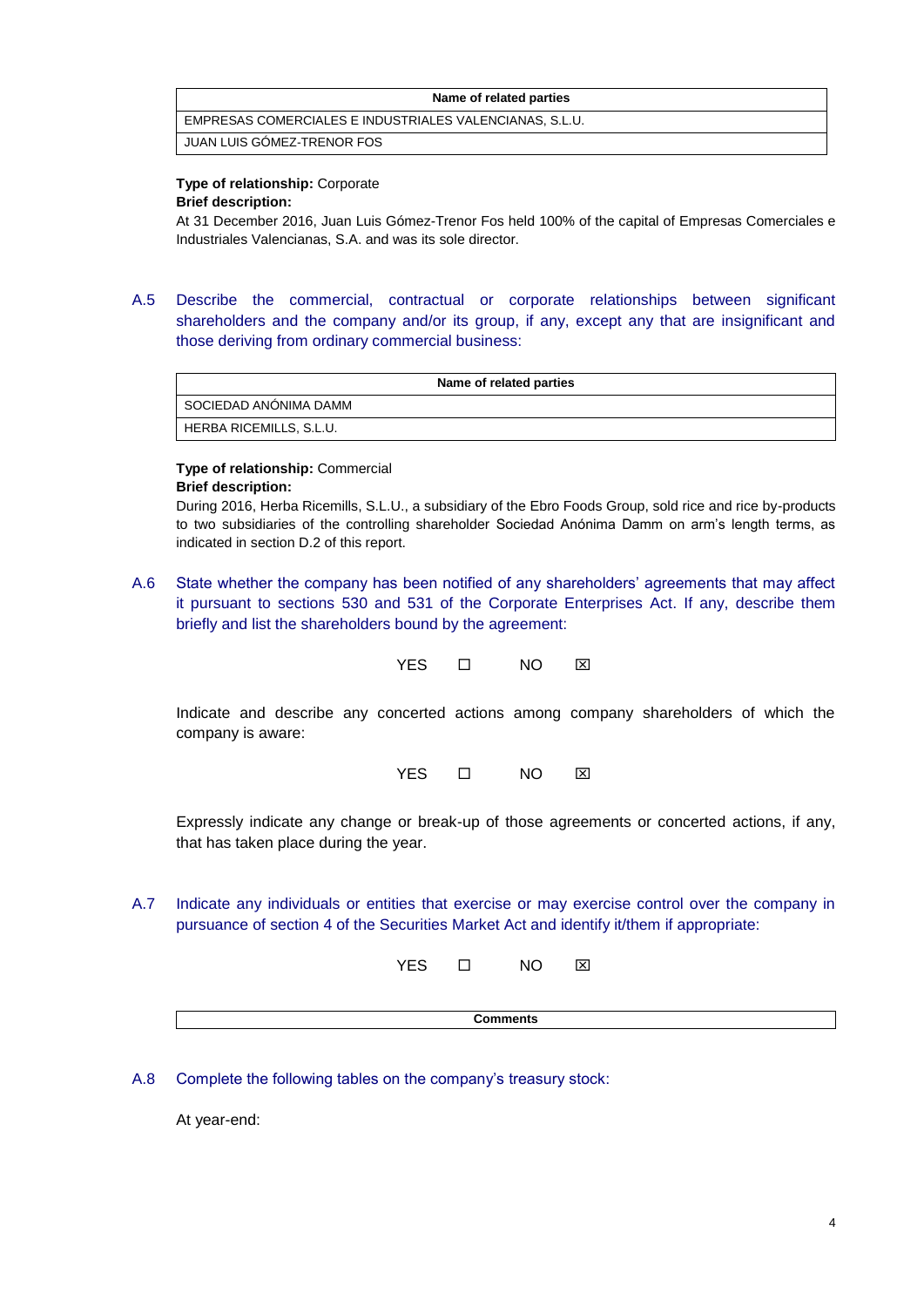| Number of direct shares | Number of indirect shares (*) | Treasury stock/capital (%) |
|-------------------------|-------------------------------|----------------------------|
|                         |                               | $0.00\%$                   |

(\*) Through:

Describe any significant variations during the year, according to the provisions of Royal Decree 1362/2007:

| <b>Explain the significant variations</b> |
|-------------------------------------------|
|                                           |

# A.9. Indicate the term and conditions of the authorisation granted by the General Meeting to the Board to buy or sell own shares

The Annual General Meeting of Shareholders held on second call on 3 June 2015 resolved, under item twelve on the agenda, to authorise the Board of Directors to buy back own shares and reduce the company's capital and to authorise subsidiaries to acquire shares in the parent company, by purchase or on any other payment basis, subject to the limits and other requisites stipulated in law.

a. Conditions of the authorisation

To authorise the board of directors, with the power to delegate, to buy back shares in Ebro Foods, S.A., directly or through its subsidiaries, by purchase, swap or under any other title and on one or several occasions, on the terms and conditions established in sections 146 et seq and sections 509 et seq of the Corporate Enterprises Act, and the following conditions::

-  $\square$  The par value of the shares purchased directly or indirectly, together with those already held by the company or its subsidiaries, shall not exceed 10% of the subscribed capital.

-  $\square$  The buy-back, when added to the shares previously acquired by the company or any person acting in his own name but on behalf of the company and held in portfolio, shall not have the effect of reducing equity to below the amount of the capital plus the legal or restricted statutory reserves. For this purpose, equity shall be the amount considered such according to the principles for drawing up the annual accounts, less the amount of gains attributed directly thereto, plus the amount of uncalled subscribed capital and the par value and share premium of the subscribed capital recognised in liabilities.

- The shares thus acquired shall be fully paid up.

- The cap and floor values for buy-back shall be the market value of the shares on an official secondary market at the date of buy-back and a value equivalent to the par value of the own equity instruments acquired, respectively.

b. Contents of the authorisation

- To authorise the Board, by direct resolution or delegation to the Executive Committee, or by delegation to such person or persons as the Board may authorise for this purpose, to buy back own shares to hold them in its treasury stock, dispose of them or, as the case may be, put a motion at the General Meeting for their redemption, within the legal limits and complying with the conditions established in this resolution.

This authorisation is also extended to the possibility of buying back own shares for delivery, on one or several occasions, to the company or group employees, directly or following exercise of their option rights, pursuant to section 146.1(a), third paragraph, of the Corporate Enterprises Act..

It is also extended to acquisitions of shares in Ebro Foods, S.A. by its subsidiaries.

- To authorise the Board to reduce the capital in order to redeem the own equity instruments purchased by the company or other companies in its group against the capital (for their par value) and unrestricted reserves (for the cost of the acquisition in excess of that par value), by such amounts as it may deem fit from time to time and up to the maximum own shares held at any time.

- To delegate to the board to implement the aforesaid resolution to reduce the capital, which it may do on one or several occasions or declare it null and void, within a period not exceeding 5 years from the date of this General Meeting (3 June 2015), taking such actions for this purpose as may be necessary or required by law.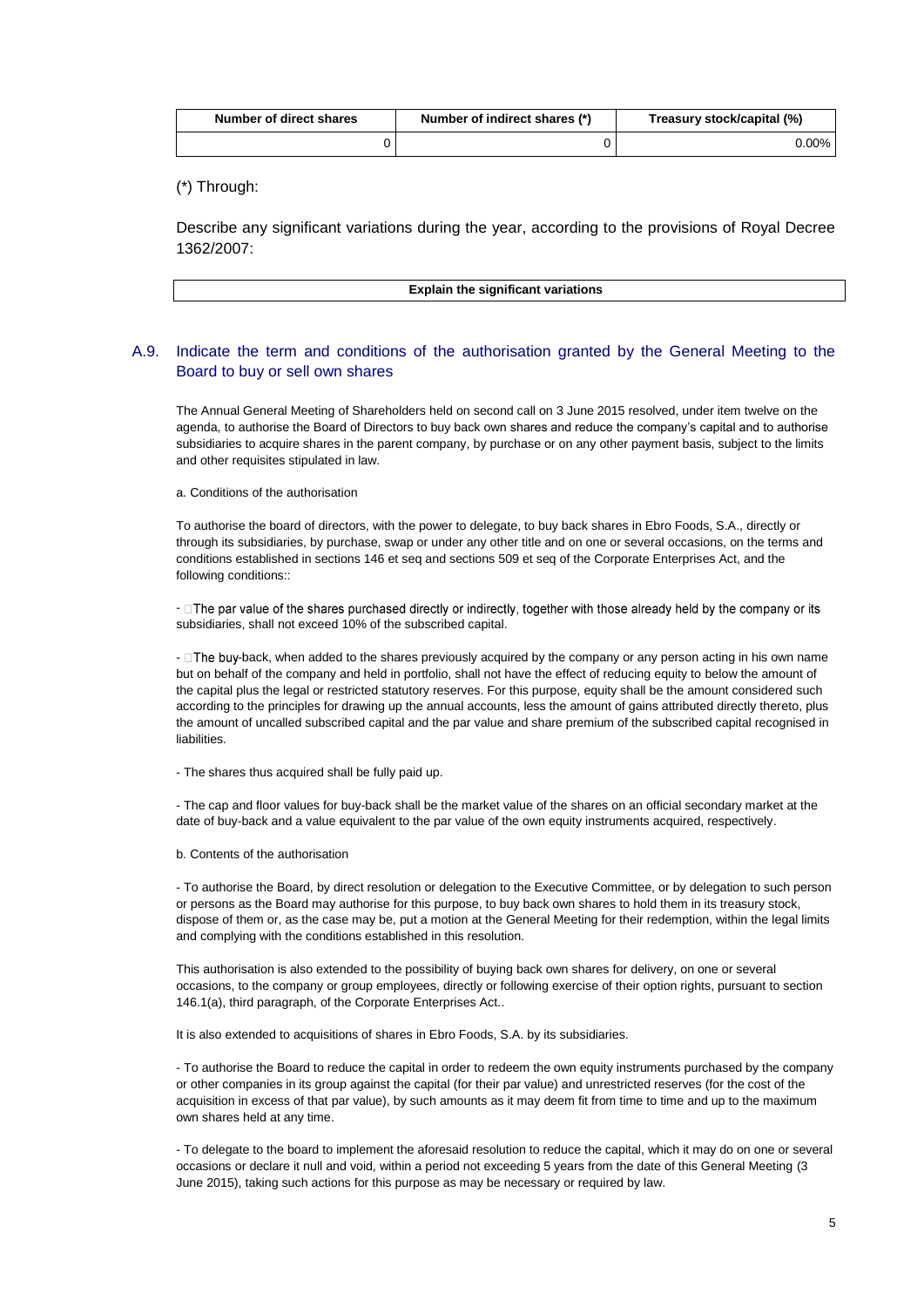The Board is especially authorised so that it may, within the times and limits indicated in this resolution, proceed to: (i) make or declare void the reduction of capital, naming if appropriate the specific date(s) of the transactions, taking account of any internal or external factors that may influence this decision; (ii) specify in each case the amount by which the capital is reduced; (iii) determine the destination of the amount of the reduction of capital; (iv) in each case adjust Articles 6 ("Capital") and 7 ("Shares") of the Articles of Association to reflect each new amount of capital and new number of shares; (v) apply in each case for delisting of the redeemed shares; and (vi) in general adopt such resolutions as may be considered necessary for redemption and the consequent reduction of capital, designating who is to put it on record.

c. Term of the authorisation

The authorisation contemplated in this resolution is granted for a maximum of five years from the date of the General Meeting (3 June 2015) and covers all transactions in own equity instrument made hereunder, without requiring reiteration for each acquisition made. It also covers any provisions or earmarking of reserves made in accordance with the Corporate Enterprise Act.

The resolutions adopted at the Annual General Meeting of 3 June 2015 regarding treasury stock, reduction of capital and delegation to the Board rendered void in the unused amount those adopted in this regard at the Annual General Meeting held on 15 June 2011. They remain in force, not having been since revoked.

### A.9.bis. Estimated free float:

|                             | <br>7٥ |
|-----------------------------|--------|
| <b>Estimated free float</b> |        |

A.10 Indicate any constraints on the transferability of shares and/or any restrictions on voting rights. In particular, indicate the existence of any constraint or limitation that may hamper takeover of the company through the acquisition of its shares on the market.

YES  $\Box$  NO  $\boxtimes$ 

A.11 Indicate whether the General Meeting has resolved to apply the breakthrough rule against a takeover bid, under Act 6/2007:

YES □ NO ⊠

If so, explain the measures approved and the terms on which the restrictions will become ineffective:

A.12 State whether the company has issued any shares that are not traded on an EU regulated market.

YES O NO XI

If appropriate, indicate the different classes of shares and the rights and obligations conferred for each class.

# **B. GENERAL MEETING**

B.1 Indicate whether there are any differences between the quorums established for General Meetings and the minimums stipulated in the Corporate Enterprises Act and, if any, explain.

YES **D** NO **X**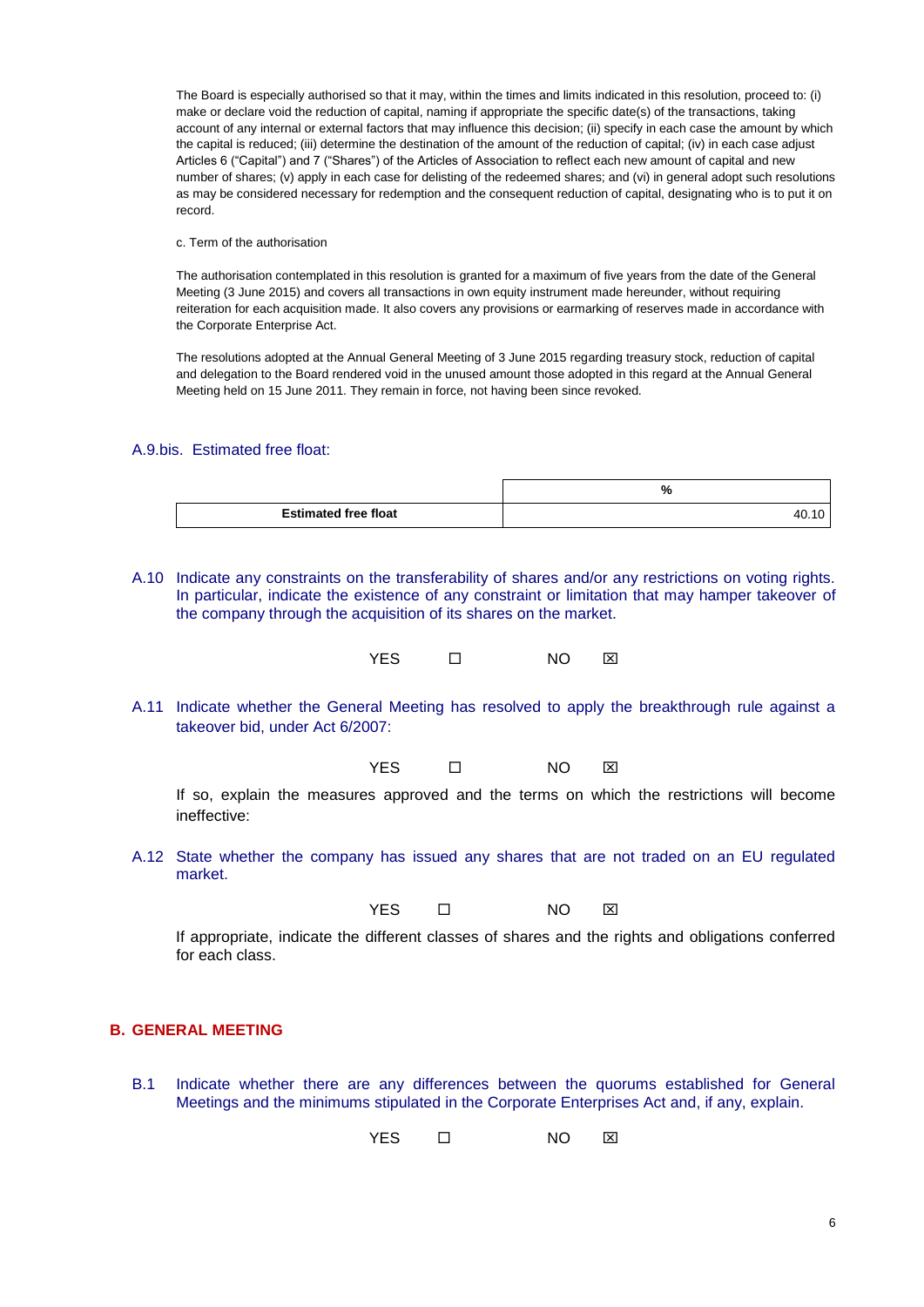B.2 Indicate whether there are any differences in respect of the system stipulated in the Corporate Enterprises Act for adopting corporate resolutions and, if any, explain.

YES □ NO ⊠

What differences exist in respect of the system stipulated in the Corporate Enterprises Act?

B.3 Indicate the rules for alteration of the company's articles of association. In particular, indicate the majorities stipulated for altering the articles of association and the rules, if any, protecting shareholders' rights in any alteration of the articles.

There are no requirements for altering the articles of association other than those stipulated in the Corporate Enterprises Act.

B.4 Give details of attendance of general meetings held during the year of this report and the previous year:

|                      | <b>Details of Attendance</b> |            |                        |               |        |
|----------------------|------------------------------|------------|------------------------|---------------|--------|
| Date General Meeting | % in person                  |            | % distance voting      |               | Total  |
|                      |                              | % by proxy | <b>Electronic vote</b> | <b>Others</b> |        |
| 03/06/2015           | 28.25%                       | 46.12%     | 0.00%                  | $0.00\%$      | 74.37% |
| 01/06/2016           | 19.94%                       | 55.85%     | $0.00\%$               | $0.00\%$      | 75.79% |

B.5 Are any restrictions are established in the articles of association requiring a minimum number of shares to attend general meetings?

| YES.<br>NO<br>⊠ |
|-----------------|
|                 |

- B.6 Repealed.
- B.7 Indicate the address and access to the company's website and where to find information on corporate governance and other information on general meetings that must be made available to shareholders through the company's website.

The corporate website of Ebro Foods [\(http://www.ebrofoods.es/\)](http://www.ebrofoods.es/) is set up as a vehicle of information, continuously and permanently updated for shareholders, investors and markets in general.

In this respect, the home page includes a specific section called "Information for shareholders and investors", which contains all the information required under the applicable legal provisions.

Pursuant to current legislation, this section includes the chapter on Corporate Governance at the following address: http://www.ebrofoods.es/information-for-shareholders-and-investors/corporate-governance/regulations-of-the-generalmeeting/

That section includes all the information that the company makes available to shareholders for general meetings, specifically at http://www.ebrofoods.es/en/information-for-shareholders-and-investors/corporate-governance/generalmeeting-of-shareholders-exercise-of-the-right-to-information/ and http://www.ebrofoods.es/en/information-forshareholders-and-investors/corporate-governance/general-shareholders-meeting-2016/). There is also a direct link to the General Meeting of this year from the home page (http://www.ebrofoods.es/).

The Corporate Governance chapter is structured in the following sub-sections:

- Regulations of the General Meeting
- General Meeting of Shareholders: exercise of the right to information
- General Shareholders' Meeting 2017
- Board of Directors
- Regulations of the Board
- Annual Corporate Governance Report
- Remuneration of Directors
- Board Committees
- Internal Code of Market Conduct
- Shareholders' Forum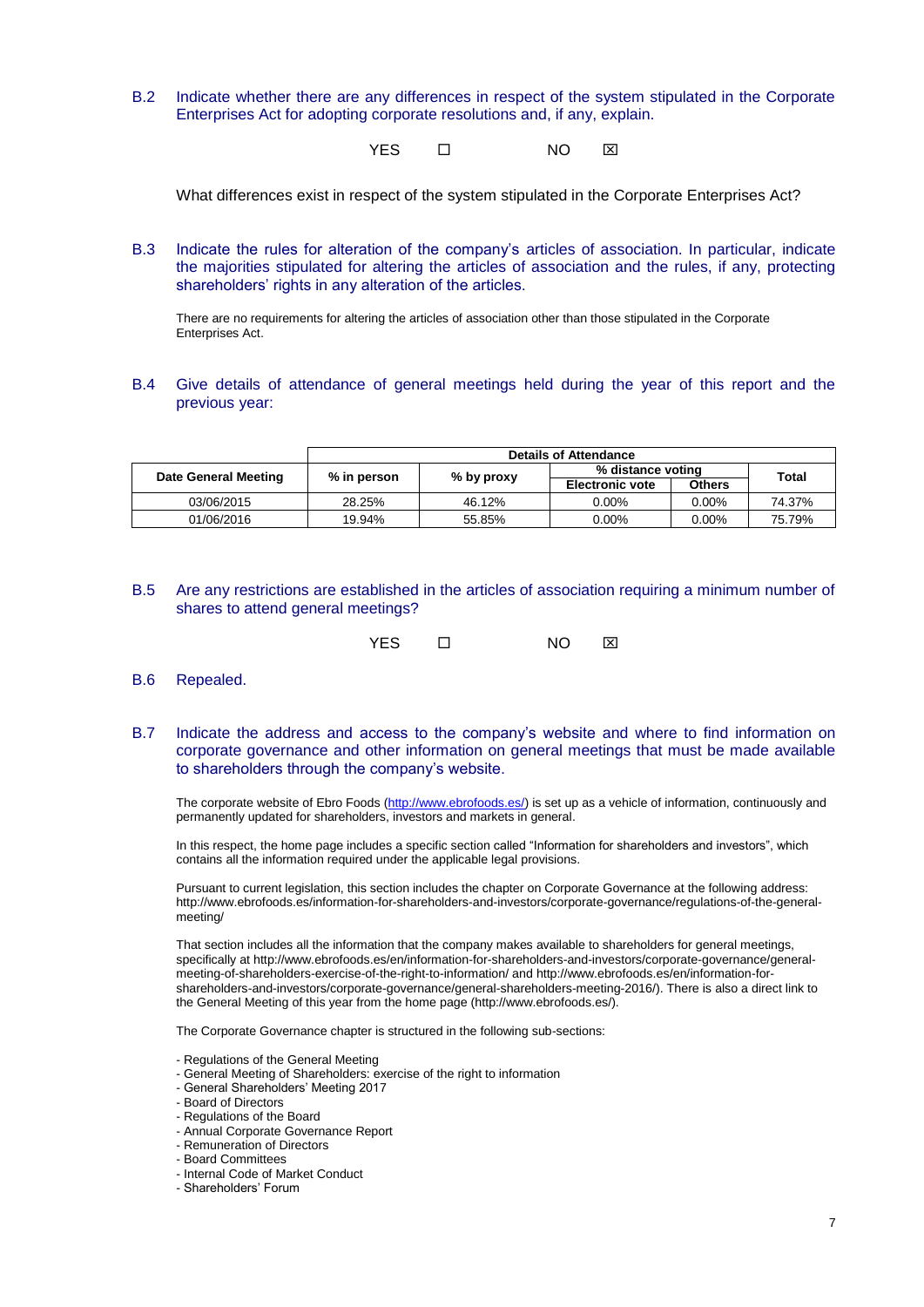The contents of this chapter are structured and hierarchical, with a concise, explanatory title, to permit rapid, direct access to each section, in accordance with legal recommendations, at less than three clicks from the home page.

All these sections have been designed and prepared according to the principle of easy access, aiming to enable fast location and download of the required information.

The corporate website offers all the information in this section in Spanish and English, and the information considered most important is also provided in French, Catalan, Euskera and Galician.

# **C. MANAGEMENT STRUCTURE OF THE COMPANY**

# C.1 Board of Directors

C.1.1 State the maximum and minimum numbers of directors stipulated in the articles of association:

| <b>Maximum number of directors</b> |  |
|------------------------------------|--|
| Minimum number of directors        |  |

# C.1.2 Give details of the board members:

| Name of director                                                                      | Representative                                              | Category of<br>director | <b>Position on</b><br><b>Board</b>            | Date first<br>appointment | <b>Date latest</b><br>appointment | <b>Election procedure</b>          |
|---------------------------------------------------------------------------------------|-------------------------------------------------------------|-------------------------|-----------------------------------------------|---------------------------|-----------------------------------|------------------------------------|
| JOSÉ ANTONIO<br>SEGURADO GARCÍA                                                       |                                                             | Independent             | LEAD<br><b>INDEPENDENT</b><br><b>DIRECTOR</b> | 29/05/2012                | 04/06/2014                        | <b>RESOLUTION</b><br>PASSED AT AGM |
| <b>DEMETRIO</b><br><b>CARCELLER ARCE</b>                                              |                                                             | Proprietary             | VICE-<br><b>CHAIRMAN</b>                      | 01/06/2010                | 04/06/2014                        | <b>RESOLUTION</b><br>PASSED AT AGM |
| <b>EUGENIO RUIZ-</b><br>GÁLVEZ PRIEGO                                                 |                                                             | Other Non-<br>Executive | <b>DIRECTOR</b>                               | 25/07/2000                | 04/06/2014                        | <b>RESOLUTION</b><br>PASSED AT AGM |
| <b>ANTONIO</b><br><b>HERNÁNDEZ</b><br><b>CALLEJAS</b>                                 |                                                             | Executive               | <b>CHAIRMAN</b>                               | 24/01/2002                | 04/06/2014                        | <b>RESOLUTION</b><br>PASSED AT AGM |
| <b>FERNANDO</b><br>CASTELLÓ<br><b>CLEMENTE</b>                                        |                                                             | Independent             | <b>DIRECTOR</b>                               | 29/05/2012                | 04/06/2014                        | <b>RESOLUTION</b><br>PASSED AT AGM |
| JOSÉ NIETO DE LA<br><b>CIERVA</b>                                                     |                                                             | Proprietary             | <b>DIRECTOR</b>                               | 29/09/2010                | 04/06/2014                        | <b>RESOLUTION</b><br>PASSED AT AGM |
| <b>JOSÉ IGNACIO</b><br><b>COMENGE SÁNCHEZ-</b><br><b>REAL</b>                         |                                                             | Independent             | <b>DIRECTOR</b>                               | 29/05/2012                | 04/06/2014                        | <b>RESOLUTION</b><br>PASSED AT AGM |
| <b>RUDOLF-AUGUST</b><br><b>OETKER</b>                                                 |                                                             | Proprietary             | <b>DIRECTOR</b>                               | 01/06/2010                | 04/06/2014                        | <b>RESOLUTION</b><br>PASSED AT AGM |
| <b>ALIMENTOS Y</b><br>ACEITES, S.A.                                                   | <b>CONCEPCIÓN</b><br>ORDÍZ FUERTES                          | Proprietary             | <b>DIRECTOR</b>                               | 23/07/2004                | 04/06/2014                        | <b>RESOLUTION</b><br>PASSED AT AGM |
| <b>EMPRESAS</b><br><b>COMERCIALES E</b><br><b>INDUSTRIALES</b><br>VALENCIANAS, S.L.U. | <b>JUAN LUIS</b><br>GÓMEZ-TRENOR Proprietary<br><b>FOS</b>  |                         | <b>DIRECTOR</b>                               | 18/12/2013                | 04/06/2014                        | <b>RESOLUTION</b><br>PASSED AT AGM |
| <b>MERCEDES COSTA</b><br>GARCÍA                                                       |                                                             | Independent             | <b>DIRECTOR</b>                               | 27/07/2016                | 27/07/2016                        | <b>COOPTATION</b>                  |
| <b>GRUPO TRADIFÍN,</b><br>S.L.                                                        | <b>MARÍA BLANCA</b><br><b>HERNÁNDEZ</b><br><b>RODRÍGUEZ</b> | Proprietary             | <b>DIRECTOR</b>                               | 21/12/2016                | 21/12/2016                        | <b>COOPTATION</b>                  |
| <b>HERCALIANZ</b><br><b>INVESTING GROUP.</b><br>S.A.                                  | FÉLIX<br><b>HERNÁNDEZ</b><br><b>CALLEJAS</b>                | Executive               | <b>DIRECTOR</b>                               | 21/12/2016                | 21/12/2016                        | <b>COOPTATION</b>                  |

# **Total Number of Directors** 13

Indicate any retirements from the board during the reporting period:

| Name of director | Category of director at | Date of retirement |
|------------------|-------------------------|--------------------|
|                  | retirement              |                    |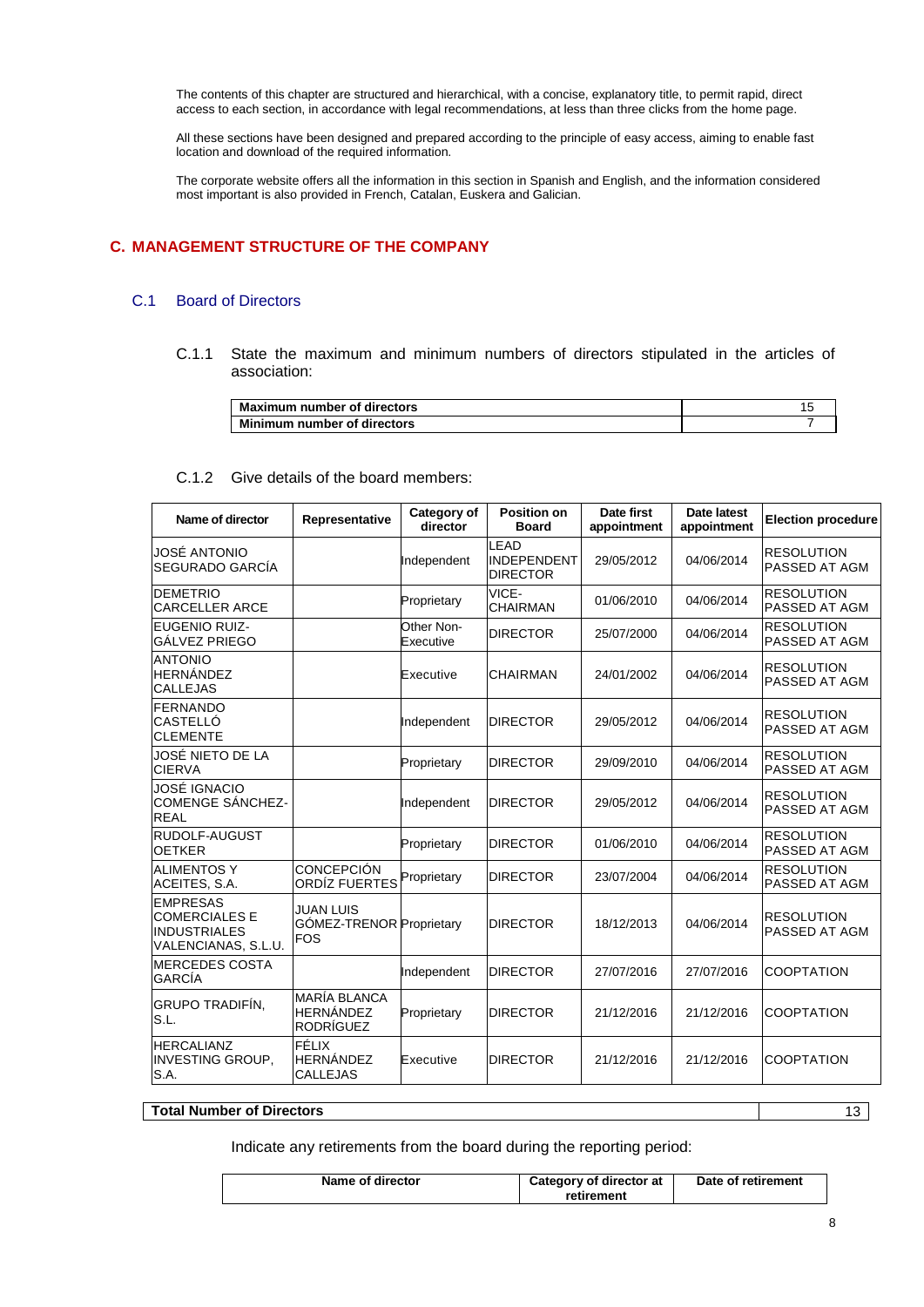| HISPAFOODS INVEST.                  | Proprietarv | 21/12/2016 |
|-------------------------------------|-------------|------------|
| INSTITUTO HISPANICO DEL ARROZ. S.A. | Executive   | 21/12/2016 |

# C.1.3 Complete the following tables on the types of board members:

# **EXECUTIVE DIRECTORS**

| <b>Name of Director</b>                  | Position in company's organisation                                                             |
|------------------------------------------|------------------------------------------------------------------------------------------------|
| <b>ANTONIO HERNANDEZ CALLEJAS</b>        | <b>ICHAIRMAN</b>                                                                               |
| <b>IHERCALIANZ INVESTING GROUP, S.A.</b> | <b>ITS REPRESENTATIVE IS ON THE BOARD OF</b><br><b>ISEVERAL SUBSIDIARIES OF THE EBRO GROUP</b> |

| Total number of executive directors |        |
|-------------------------------------|--------|
| % of board                          | 15.38% |

# **NON-EXECUTIVE PROPRIETARY DIRECTORS**

| <b>Name of Director</b>                                    | Name of significant shareholder represented or<br>that proposed appointment |
|------------------------------------------------------------|-----------------------------------------------------------------------------|
| DEMETRIO CARCELLER ARCE                                    | SOCIEDAD ANÓNIMA DAMM                                                       |
| JOSÉ NIETO DE LA CIERVA                                    | CORPORACIÓN FINANCIERA ALBA, S.A.                                           |
| RUDOLF-AUGUST OETKER                                       | SOCIEDAD ANÓNIMA DAMM                                                       |
| ALIMENTOS Y ACEITES, S.A.                                  | SOCIEDAD ESTATAL DE PARTICIPACIONES<br><b>INDUSTRIALES</b>                  |
| EMPRESAS COMERCIALES E INDUSTRIALES<br>VALENCIANAS, S.L.U. | JUAN LUIS GÓMEZ-TRENOR FOS                                                  |
| <b>GRUPO TRADIFÍN, S.L.</b>                                | <b>GRUPO TRADIFÍN, S.L.</b>                                                 |

| Total number of proprietary directors |    |
|---------------------------------------|----|
| % of board                            | 48 |

# **NON-EXECUTIVE INDEPENDENT DIRECTORS**

### **Name of Director**

JOSÉ ANTONIO SEGURADO GARCÍA

#### **Profile**

Born in Barcelona. Graduate in Law and Economics. Insurance broker and entrepreneur. Chairman of SEFISA, AEF and AEIM. Joint founder of CEIM and CEOE. President of the Liberal Party and MP in the National Government in the III and IV Parliamentary Terms. Member of the Trilateral Commission. Director of Unión y Fénix, Acerinox, J.W.Thompson and Vusa. Currently Chairman of Segurado & Galobart, S.L. and of the Advisory Council of Alkora EBS, Correduría de Seguros, S.A., Honorary Chairman & Founder of CEIM, member of the Management Board of CEOE and the Advisory Board of Coviran, S.C.A. Grand Cross of the Order of 2 May awarded by the Community of Madrid.

José Antonio Segurado García passed away in February 2017.

# **Name of Director** FERNANDO CASTELLÓ CLEMENTE

**Profile**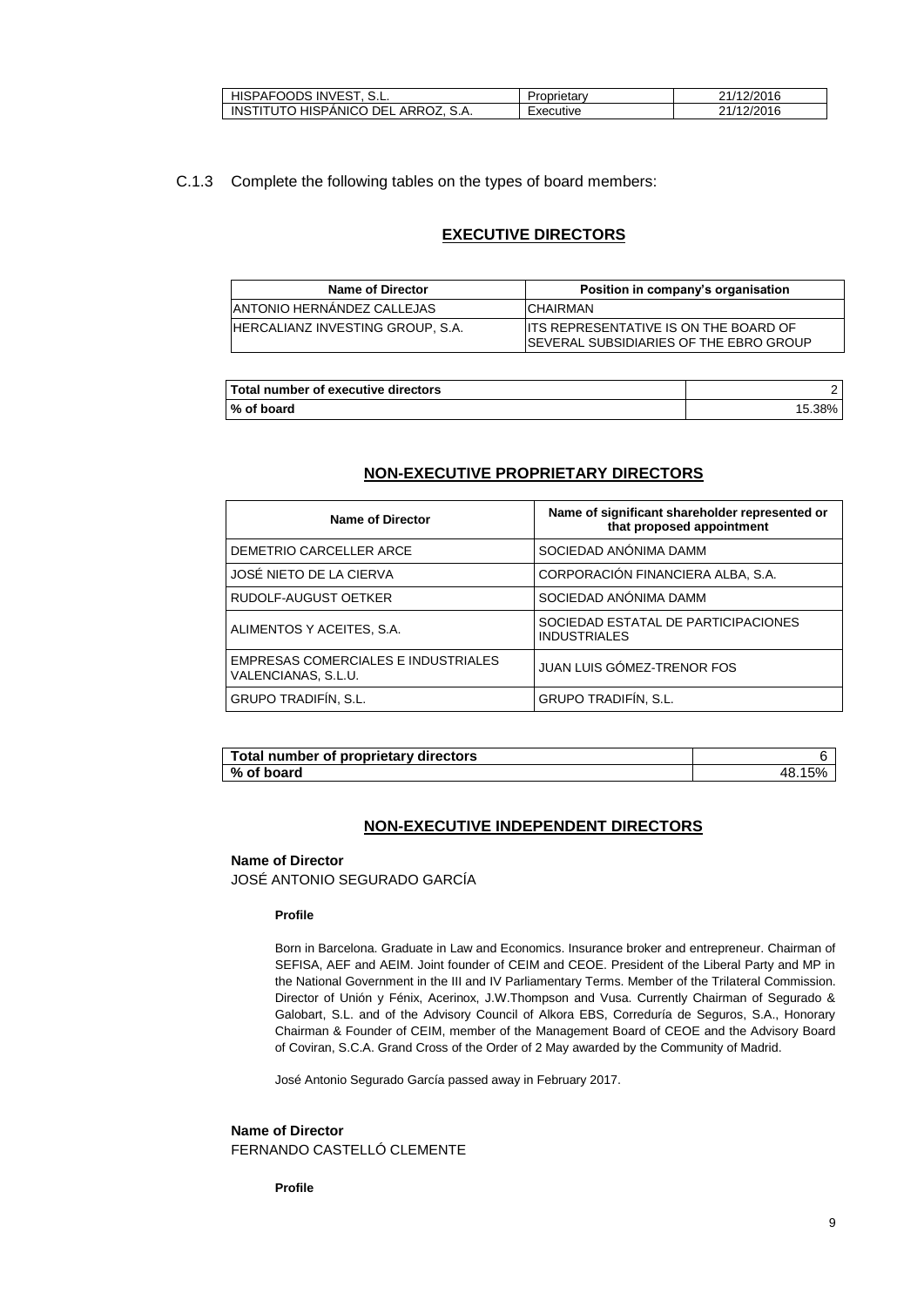Born in Mollerusa (Lleida). Industrial Engineer and MBA (IESE). Lecturer at the School of Engineers and Architects of Fribourg (Switzerland). Has held several important executive and management positions in companies operating in the dairy sector and has extensive experience in the sector. Currently Vice-Chairman of Merchpensión, S.A. and on the board of other consultancy and financial services companies.

### **Name of Director**

JOSÉ IGNACIO COMENGE SÁNCHEZ-REAL

#### **Profile**

Born in San Sebastián. Economist and graduate in International Banking. Extensive experience in the financial sector, director and executive positions in several financial institutions and insurance companies, such as Banco Hispano Americano, Mutua Madrileña and Axa Winterthur, among others. Chairman of Rexam Ibérica and Arbitraje Inversiones S.L.

#### **Name of Director**

MERCEDES COSTA GARCÍA

#### **Profile**

Born in Lérida. Law graduate from Central University of Barcelona and MAJ (IE Business School). Extensive professional experience as commercial lawyer, lecturer and researcher in the field of the entire negotiation process. Currently Manager of the Negotiation and Mediation Centre and lecturer in negotiation in master programmes, advanced courses and executive education programmes at the IE Business School of Madrid, in on-site and on-line courses. Also Director of the Negotiation Forum (*Foro Negocia*) and Member of the Good Governance Committee of the IE Business School.

| Total number of independent directors |        |
|---------------------------------------|--------|
| % of board                            | - 2U., |

State whether any director qualified as independent receives from the company or any other company in the same group any sum or gain other than directors' emoluments, or has or has had a business relationship with the company or any other company in its group during the past year, in his/her own name or as controlling shareholder, director or senior executive of a company which has or has had such a relationship.

None of the independent directors is in any of these circumstances.

If appropriate, include a reasoned statement by the board explaining why it considers that the director in question can perform his/her duties as an independent director.

# **OTHER NON-EXECUTIVE DIRECTORS**

Name any other non-executive directors and explain why they cannot be considered proprietary or independent directors and their relationships, with the company or its executives or with the shareholders:

### **Name of Director**

EUGENIO RUIZ-GÁLVEZ PRIEGO

#### **Company, executive or shareholder with which he has a relationship:** EBRO FOODS, S.A.

#### **Reasons:**

During his time in office, Eugenio Ruiz-Gálvez Priego was not a proprietary director because he did not hold a significant interest in the company or represent a significant shareholder. He could not be considered an independent director because he had been a director of Ebro Foods, S.A. for more than 12 years in succession.

| Total number of other non-executive directors |      |
|-----------------------------------------------|------|
| % of board                                    | .69% |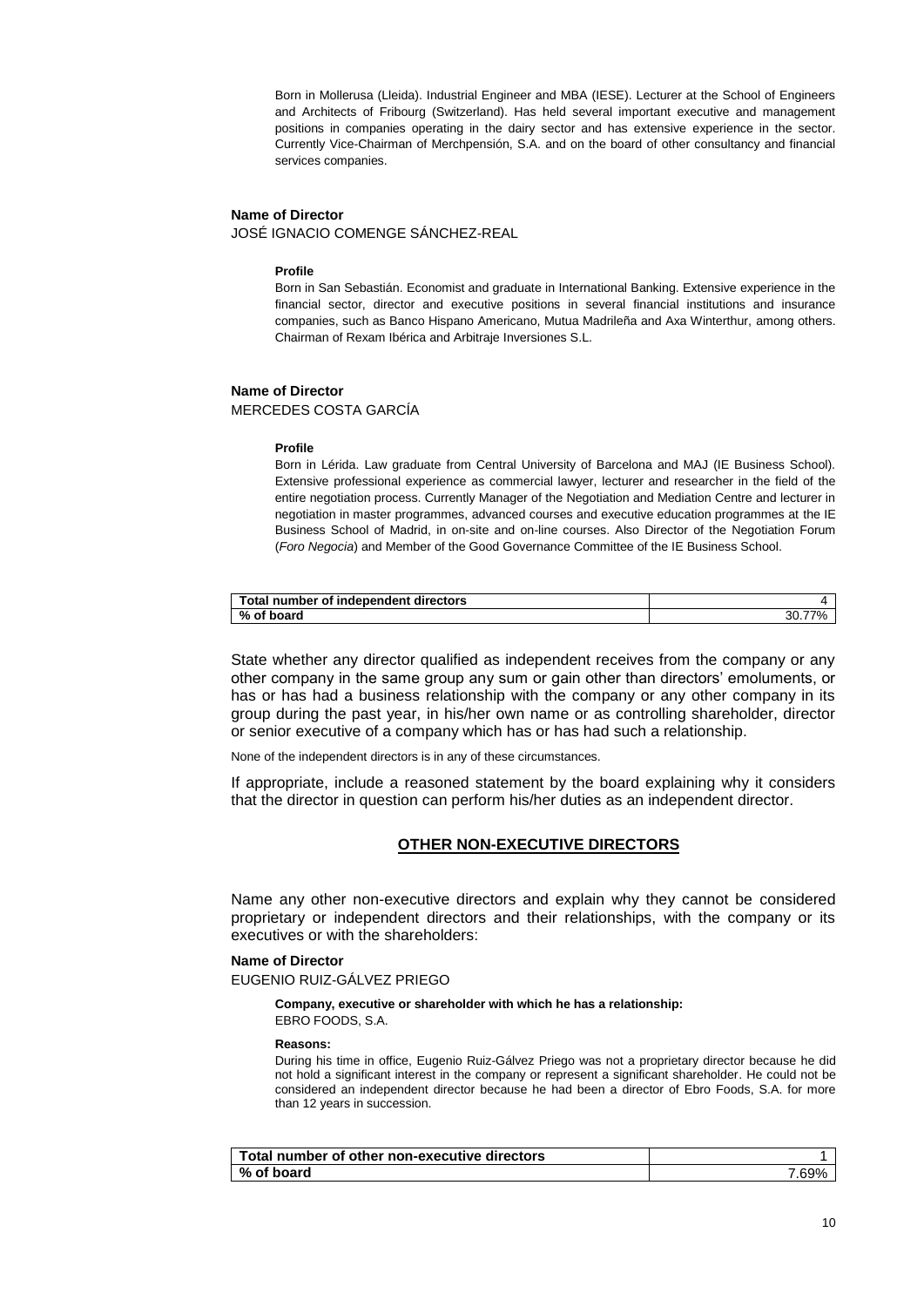Indicate any variations during the year in the type of each director:

C.1.4 Complete the following table with details of the number of female directors over the past 4 years and the type of female directors:

|                     | Number of female directors |                |          |          |          | Female directors / total directors of each type<br>(%) |          |          |
|---------------------|----------------------------|----------------|----------|----------|----------|--------------------------------------------------------|----------|----------|
|                     | 2016                       | 2015           | 2014     | 2013     | 2016     | 2015                                                   | 2014     | 2013     |
| <b>Executive</b>    | $\Omega$                   | 0              | 0        | $\Omega$ | $0.00\%$ | $0.00\%$                                               | $0.00\%$ | $0.00\%$ |
| Proprietary         | $\overline{2}$             | $\overline{2}$ | ົ        | 2        | 33.33%   | 28.57%                                                 | 28.57%   | 28.57%   |
| Independent         |                            | $\Omega$       | $\Omega$ |          | 25.00%   | $0.00\%$                                               | $0.00\%$ | 25.00%   |
| Other non-executive | $\Omega$                   | $\Omega$       | $\Omega$ | $\Omega$ | $0.00\%$ | $0.00\%$                                               | $0.00\%$ | 0.00%    |
| Total               | 3                          | $\overline{2}$ | ◠        | 3        | 23.08%   | 16.67%                                                 | 16.67%   | 23.08%   |

### C.1.5 Explain any measures taken to endeavour to include in the board a number of women to give a balanced composition of men and women directors.

#### **Explanation of measures**

Throughout 2016 and up to the date of this report, the presence of women on the board was increased with the appointment of two new female directors: Mercedes Costa García appointed on 27 July 2016 and Belén Barreiro Pérez-Pardo appointed on 25 January 2017.

At the date of this report, there are four women on the board, out of a total thirteen members, so women represent 30.76% of the board members.

The company has reached the representation target specified in the Policy for Selecting Candidates, that by 2020 the gender least represented on the Board should account for at least thirty per cent of all the Board members.

C.1.6 Explain any measures agreed by the nomination committee to ensure that the selection procedures are not implicitly biased against the selection of female directors and that a conscious effort is made to include women with the target profile among the candidates:

#### **Explanation of measures**

No specific measures of this nature have been adopted, the principal criterion applied when selecting candidates to the board being that the selection process should avoid any kind of implicit bias that could involve discrimination on any grounds against any of the candidates.

This notwithstanding, the Policy for Selecting Candidates to be Directors approved by the Board of Directors upholds the following principles: (i) a diversity of expertise, experience and gender on the Board shall be sought; and (ii) in equal conditions, the candidate whose gender is least represented on the board at that time shall be chosen.

In addition, the aforesaid Policy for Selecting Candidates to be Directors expressly contemplates the target that by 2020 the gender least represented on the Board shall account for at least thirty per cent of all the Board members.

At the date of this report, the company has reached that target, since the women on the board currently account for 30.75% of the thirteen board members.

See section C.1.5 and Explanatory Note One in section H of this Report.

If, despite the measures taken, if any, there are few or no female directors, explain the reasons that justify this situation:

**Explanation of reasons**

N/A

C.1.6 bis Explain the conclusions of the nomination committee on checking compliance with the policy for selecting directors and, in particular, on how that policy is promoting the target that by the year 2020 the number of female directors should represent at least 30% of all the board members.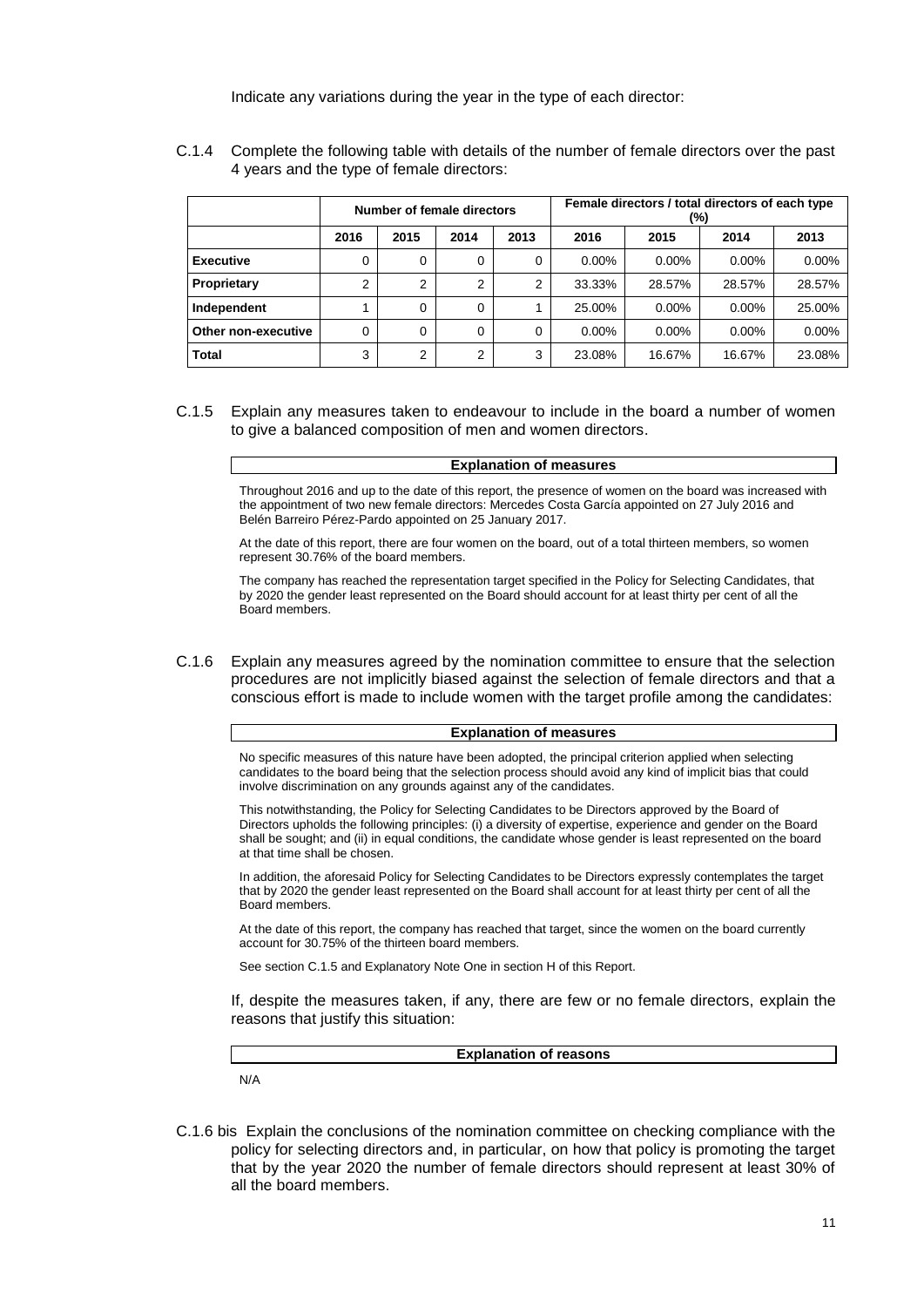### **Explanation of conclusions**

The Nomination and Remuneration Committee considers that the appointments of new directors agreed in 2016 and 2017 conform to the principles established in the Policy for Selecting Directors.

In particular, the Nomination and Remuneration Committee considers that the appointment of two women as independent directors, in addition to enhancing the diversity of expertise and experience on the board, (i) favours gender diversity within the target set for women (as the gender least represented on the board) to represent thirty per cent of the total board members by 2020 and (ii) raises the number of independent directors, in keeping with the good governance recommendations.

### C.1.7 Explain the form of representation on the board of shareholders with significant interests.

- Alimentos y Aceites, S.A. is a director and significant shareholder of the company. See section A.4 regarding its relationship with Sociedad Estatal de Participaciones Industriales.

- The directors Demetrio Carceller Arce and Dr Rudolf-August Oetker were nominated by the significant shareholder Corporación Económica Delta, S.A. (formerly called Corporación Económica Damm, S.A.). See section A.4 regarding the corporate relationship between Corporación Económica Damm, S.A. and Sociedad Anónima Damm.

- The director José Nieto de la Cierva was nominated by the significant shareholder Alba Participaciones, S.A. See section A.4 regarding the corporate relationship between Alba Participaciones, S.A. and Corporación Financiera Alba, S.A. See also Explanatory Note One in section H of this report.

- Empresas Comerciales e Industriales Valencianas, S.L.U. is a director and significant shareholder of the company. See section A.4 and Explanatory Note One in section H of this report.

- Grupo Tradifín, S.L. and Hercalianz Investing Group, S.L. were nominated directors by the then significant shareholder Instituto Hispánico del Arroz, S.A. When Instituto Hispánico del Arroz, S.A. lost that status, Grupo Tradifín, S.L. and Hercalianz Investing Group, S.L. remained directors by virtue of their status of significant shareholders of the company. They each have a 7.961% interest in Ebro Foods, S.A. See Explanatory Note One in section H of this report.

C.1.8 Explain, if appropriate, why proprietary directors have been appointed at the request of shareholders holding less than 3% of the capital:

State whether any formal requests for presence on the board have been rejected from shareholders holding interests equal to or greater than others at whose request proprietary directors have been appointed. If appropriate, explain why such requests were not met:

YES □ NO ⊠

C.1.9 State whether any director has retired before the end of his/her term of office, whether said director explained the reasons for such decision to the Board and through what means, and if the explanations were sent in writing to the entire Board, explain below at least the reasons given by the director:

#### **Name of director:**

HISPAFOODS INVEST, S.L.

#### **Reason for retirement:**

Hispafoods Invest, S.L. tendered its resignation on 21 December 2016 in a letter addressed to all the directors, owing to the corporate restructuring made in its Group.

See Explanatory Note One in section H of this report.

#### **Name of director:**

INSTITUTO HISPÁNICO DEL ARROZ, S.A.

#### **Reason for retirement:**

Instituto Hispánico del Arroz, S.A. tendered its resignation on 21 December 2016 in a letter addressed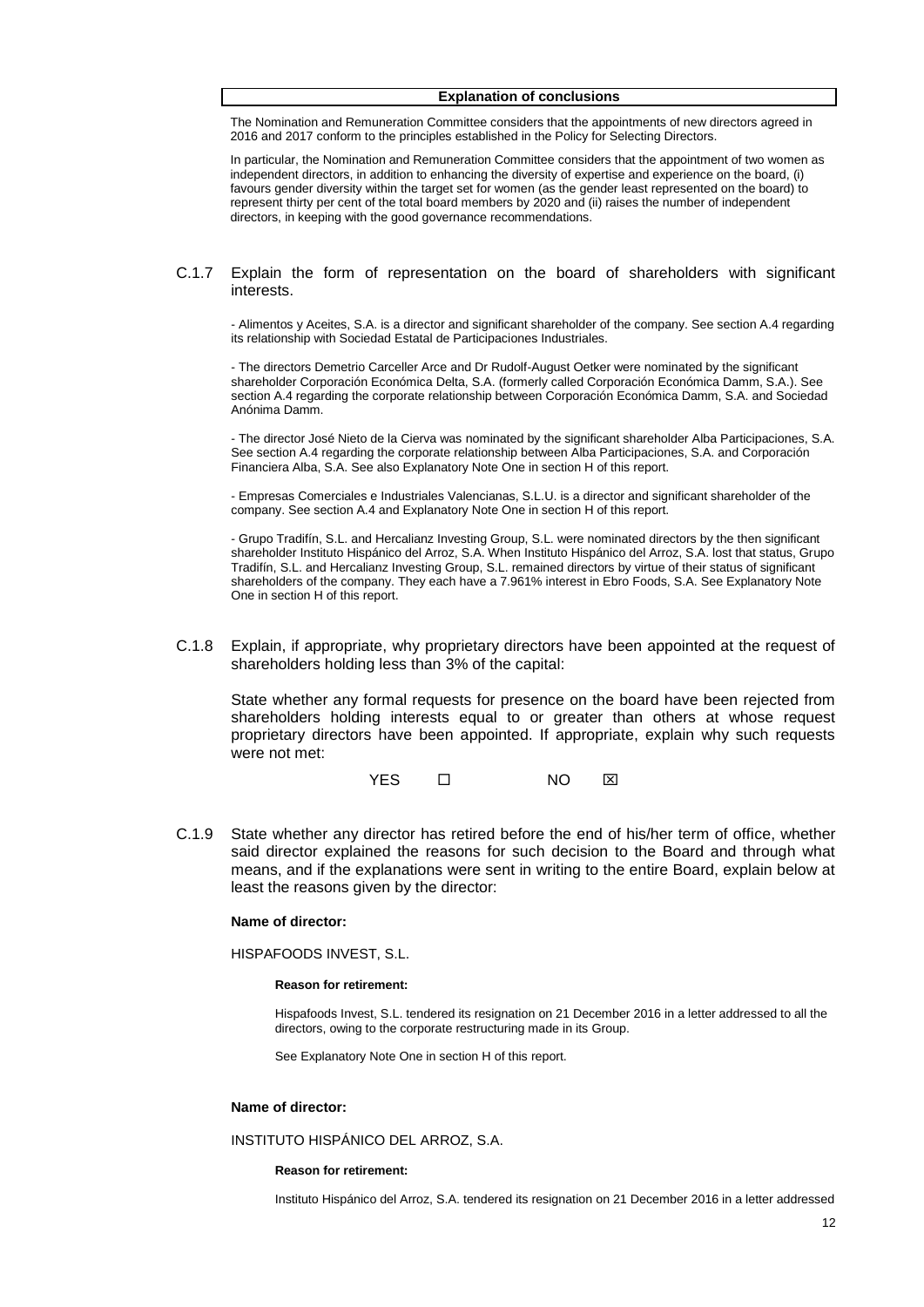to all the directors, owing to the corporate restructuring made in its Group.

That restructuring entailed the transfer, as of 28 December 2016, of all its shares in Ebro Foods, S.A. (15.92%) to Grupo Tradifín, S.L. (7.961%) and Hercalianz, Investing Group, S.L. (7.961%).

See Explanatory Note One in section H of this report.

- C.1.10 Indicate the powers delegated to the Managing Director(s), if any:
- C.1.11 Name Board members, if any, who are also directors or executives of other companies in the same group as the listed company:

| Name of Group company                 | <b>Position</b>                    | <b>Has</b><br>executive<br>duties? |
|---------------------------------------|------------------------------------|------------------------------------|
| VOGAN, LTD                            | <b>DIRECTOR</b>                    | <b>YES</b>                         |
| JOSEPH HEAP PROPERTY. LTD             | <b>DIRECTOR</b>                    | YES                                |
| JOSEPH HEAP&SONS, LTD                 | <b>DIRECTOR</b>                    | YES.                               |
| A W MELLISH, LTD                      | <b>DIRECTOR</b>                    | YES.                               |
| ANGLO AUSTRALIAN RICE LTD             | <b>DIRECTOR</b>                    | YES.                               |
| SOS CUETARA USA, INC                  | CHAIRMAN                           | YES.                               |
| NEW WORLD PASTA COMPANY               | <b>CHAIRMAN</b>                    | YES.                               |
| EBRO AMERICA, INC.                    | CHAIRMAN                           | YES.                               |
| <b>HEAP COMET, LTD</b>                | <b>DIRECTOR</b>                    | YES.                               |
| RIVIANA FOODS, INC.                   | <b>CHAIRMAN</b>                    | YES.                               |
| AMERICAN RICE, INC.                   | CHAIRMAN                           | YES.                               |
| PASTIFICIO LUCIO GAROFALO,<br>S.P.A.  | <b>DIRECTOR</b>                    | YES.                               |
| N&C BOOST, N.V.                       | <b>DIRECTOR</b>                    | YES                                |
| <b>BOOST NUTRITION, C.V.</b>          | <b>DIRECTOR</b>                    | YES                                |
| BOSTO PANZANI BENILUX, N.V.           | <b>DIRECTOR</b>                    | YES.                               |
| BLUE RIBBON MILLS, INC.               | CHAIRMAN                           | YES                                |
| EBRO FOODS, GMBH                      | JOINT & SEVERAL<br><b>DIRECTOR</b> | YES.                               |
| T.A.G. NAHRUNGSMITTEL.<br><b>GMBH</b> | JOINT & SEVERAL<br><b>DIRECTOR</b> | <b>YES</b>                         |
| BERTOLINI IMPORT UND<br>EXPORT, GMBH  | JOINT & SEVERAL<br><b>DIRECTOR</b> | YES.                               |
| PANZANI, S.A.S.                       | <b>DIRECTOR</b>                    | YES                                |
|                                       |                                    |                                    |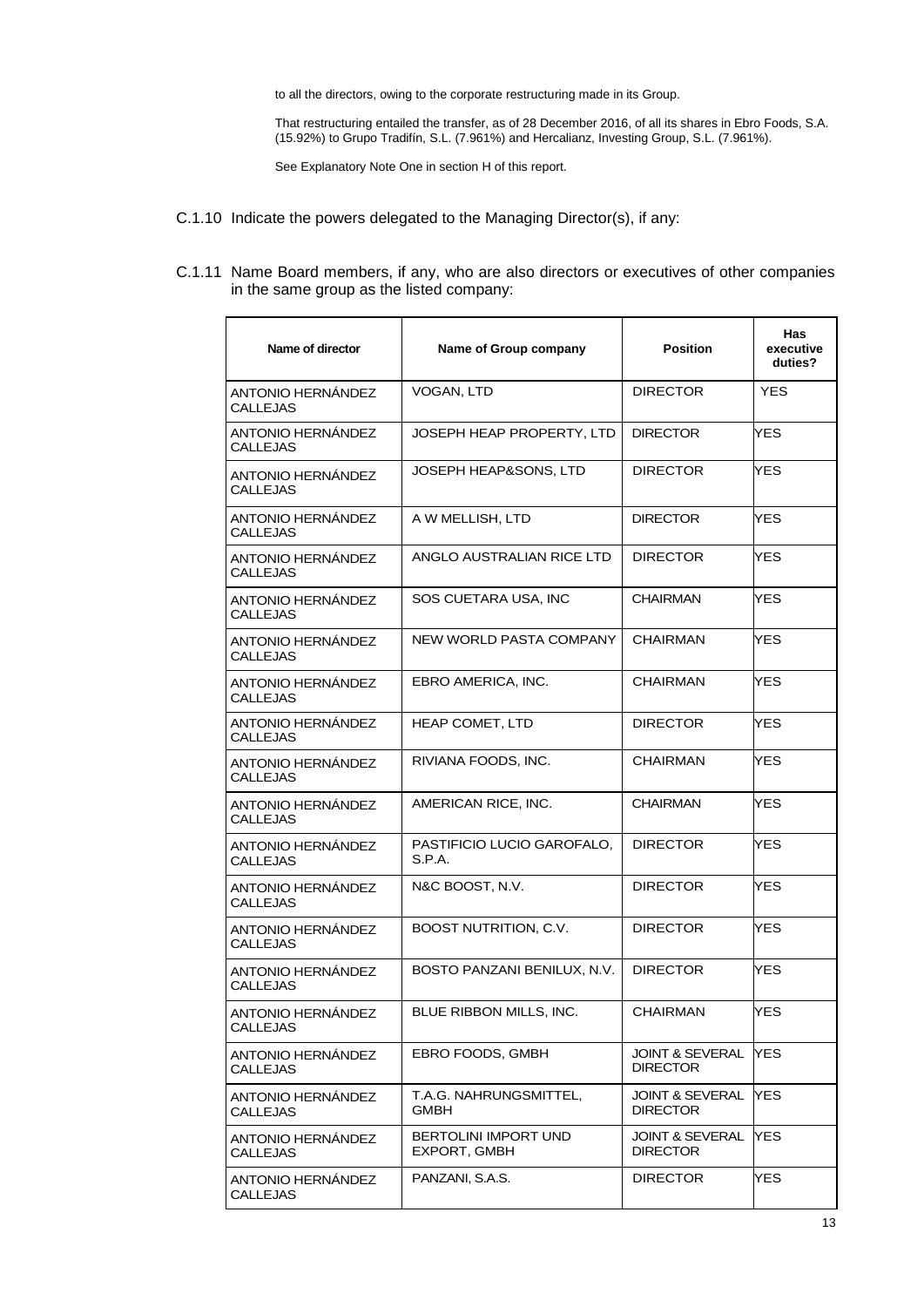| Name of director                     | Name of Group company          | <b>Position</b>                               | Has<br>executive<br>duties? |
|--------------------------------------|--------------------------------|-----------------------------------------------|-----------------------------|
| ANTONIO HERNÁNDEZ<br><b>CALLEJAS</b> | S&B HERBA FOODS, LTD           | <b>DIRECTOR</b>                               | YES.                        |
| ANTONIO HERNÁNDEZ<br><b>CALLEJAS</b> | ARROZEIRAS MUNDIARROZ.<br>S.A. | <b>CHAIRMAN</b>                               | YES.                        |
| ANTONIO HERNÁNDEZ<br><b>CALLEJAS</b> | <b>HERBA GERMANY, GMBH</b>     | <b>JOINT &amp; SEVERAL</b><br><b>DIRECTOR</b> | <b>NFS</b>                  |

C.1.12 Name the company directors, if any, who are on the Boards of non-group companies listed on Spanish stock exchanges, insofar as the company has been notified:

| <b>Name of Director</b>              | <b>Listed Company</b>                    | <b>Position</b> |
|--------------------------------------|------------------------------------------|-----------------|
| DEMETRIO CARCELLER ARCE              | SACYR, S.A.                              | VICE-CHAIRMAN 1 |
| JOSÉ NIETO DE LA CIERVA              | CORPORACIÓN FINANCIERA ALBA,<br>S.A.     | <b>DIRECTOR</b> |
| EUGENIO RUIZ-GÁLVEZ PRIEGO           | PROSEGUR, COMPAÑÍA DE<br>SEGURIDAD, S.A. | <b>DIRECTOR</b> |
| JOSÉ IGNACIO COMENGE<br>SÁNCHEZ-REAL | ENCE ENERGÍA Y CELULOSA, S.A.            | <b>DIRECTOR</b> |
| JOSÉ IGNACIO COMENGE<br>SÁNCHEZ-REAL | COCA-COLA EUROPEAN PARTNERS              | <b>DIRECTOR</b> |

C.1.13 Indicate and, where appropriate, explain whether the company has established rules on the number of directorships its directors may hold:

| NΟ<br>YES.<br>⊠ |  |
|-----------------|--|
|-----------------|--|

| <b>Explanation of the rules</b>                                                                                                                                                                                                                                                                                                                                                                                                                                                                                 |
|-----------------------------------------------------------------------------------------------------------------------------------------------------------------------------------------------------------------------------------------------------------------------------------------------------------------------------------------------------------------------------------------------------------------------------------------------------------------------------------------------------------------|
| Article 32.2 of the Regulations of the Board establishes, in the "General Duties of Directors" that Directors<br>shall dedicate to the company such attention and time as may be necessary to quarantee the effective and<br>adequate fulfilment of each and all of the duties corresponding to their position. Consequently, the maximum<br>number of other directorships they may hold will be such as to ensure that they are able at all times to meet<br>each and all of their obligations to the company. |

**Explanation of the rules**

C.1.14 Repealed.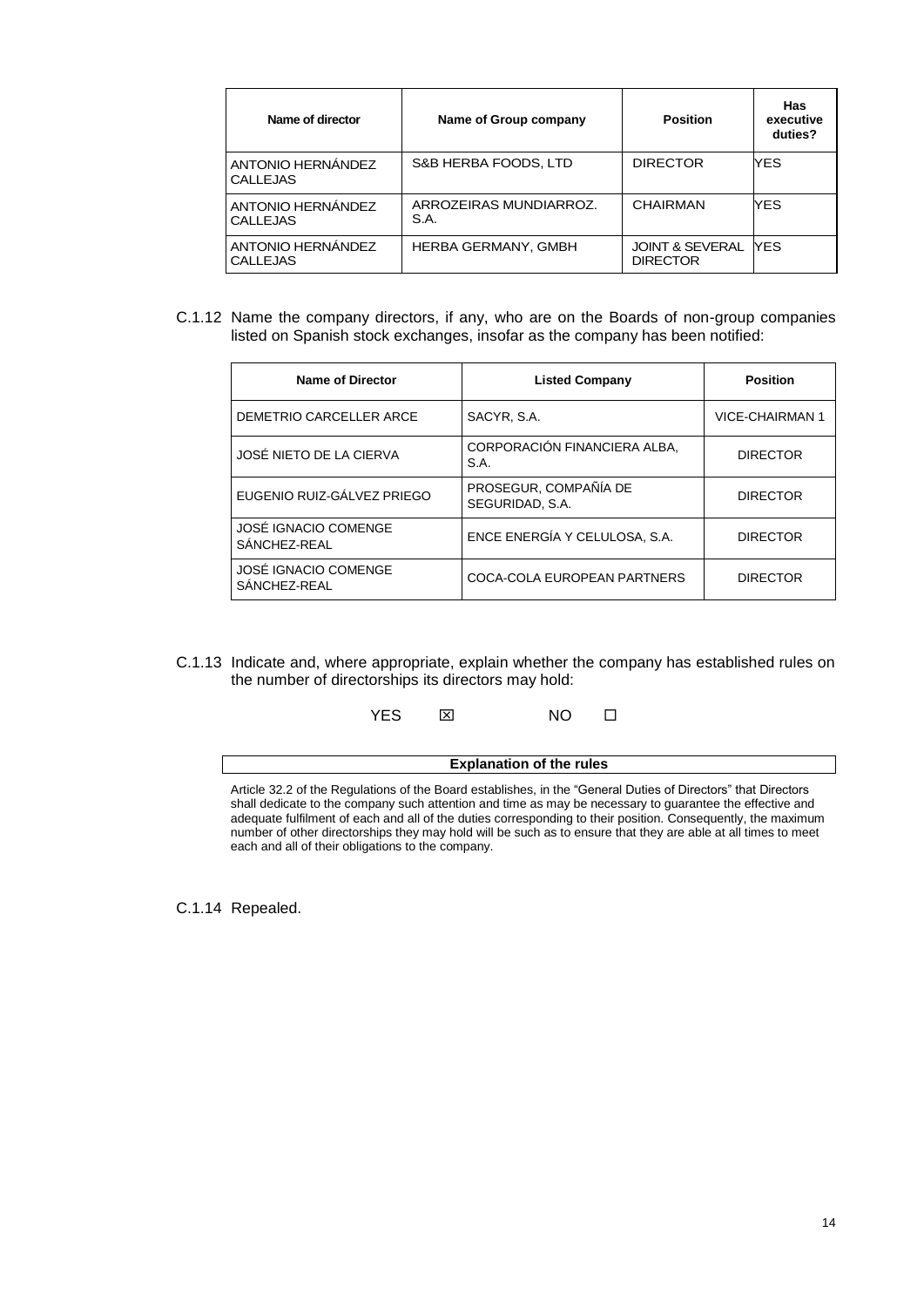C.1.15 Indicate the overall remuneration of the board:

| Remuneration of the board (thousand euros)                                              | 5,672 |
|-----------------------------------------------------------------------------------------|-------|
| Amount of the vested rights of current directors in pension schemes<br>(thousand euros) |       |
| Amount of the vested rights of former directors in pension schemes (thousand<br>euros)  |       |

C.1.16 Name the members of top management who are not executive directors and indicate the aggregate remuneration accrued in their favour during the year:

| <b>Name</b>                                       | <b>Position</b>                                                 |  |
|---------------------------------------------------|-----------------------------------------------------------------|--|
| ANA MARÍA ANTEQUERA PARDO                         | <b>MANAGER COMMUNICATIONS</b>                                   |  |
| LUIS PEÑA PAZOS                                   | SECRETARY OF THE COMPANY AND<br><b>BOARD</b>                    |  |
| LEONARDO ÁLVAREZ ARIAS                            | MANAGER I.T.                                                    |  |
| PABLO ALBENDEA SOLÍS                              | CHIEF OPERATING OFFICER                                         |  |
| ALFONSO FUERTES BARRO                             | <b>FINANCE MANAGER</b>                                          |  |
| <b>GABRIEL SOLÍS PABLOS</b>                       | <b>TAX MANAGER</b>                                              |  |
| YOLANDA DE LA MORENA CEREZO                       | VICE-SECRETARY OF THE BOARD                                     |  |
| <b>GLORIA RODRÍGUEZ PATA</b>                      | <b>CORPORATE ASSETS MANAGER</b>                                 |  |
| JESÚS DE ZABALA BAZÁN                             | <b>MANAGER INTERNAL AUDIT</b>                                   |  |
| MANUEL GONZÁLEZ DE LUNA                           | <b>MANAGER INVESTOR RELATIONS</b><br>AND FINANCIAL INSTITUTIONS |  |
|                                                   |                                                                 |  |
| Total remuneration top management (thousand euro) | 2,164                                                           |  |

C.1.17 Name any board members who are also on the boards of companies holding significant interests in the listed company and/or in companies of its group:

| Name of director        | Name of significant shareholder   | <b>Position</b> |
|-------------------------|-----------------------------------|-----------------|
| DEMETRIO CARCELLER ARCE | SOCIEDAD ANÓNIMA DAMM             | CHAIRMAN        |
| JOSÉ NIETO DE LA CIERVA | CORPORACIÓN FINANCIERA ALBA, S.A. | <b>DIRECTOR</b> |
| JOSÉ NIETO DE LA CIERVA | BANCA INVERSIS, S.A.              | CHAIRMAN        |
| RUDOLF-AUGUST OETKER    | SOCIEDAD ANÓNIMA DAMM             | <b>DIRECTOR</b> |

Describe the significant relationships of the board members with the controlling shareholders and/or companies in their group, other than as mentioned above:

### **Name of director**

### DEMETRIO CARCELLER ARCE

**Name of significant shareholder**

SOCIEDAD ANÓNIMA DAMM

### **Description of relationship**

Demetrio Carceller Arce has an interest of 0.737% in Sociedad Anónima Damm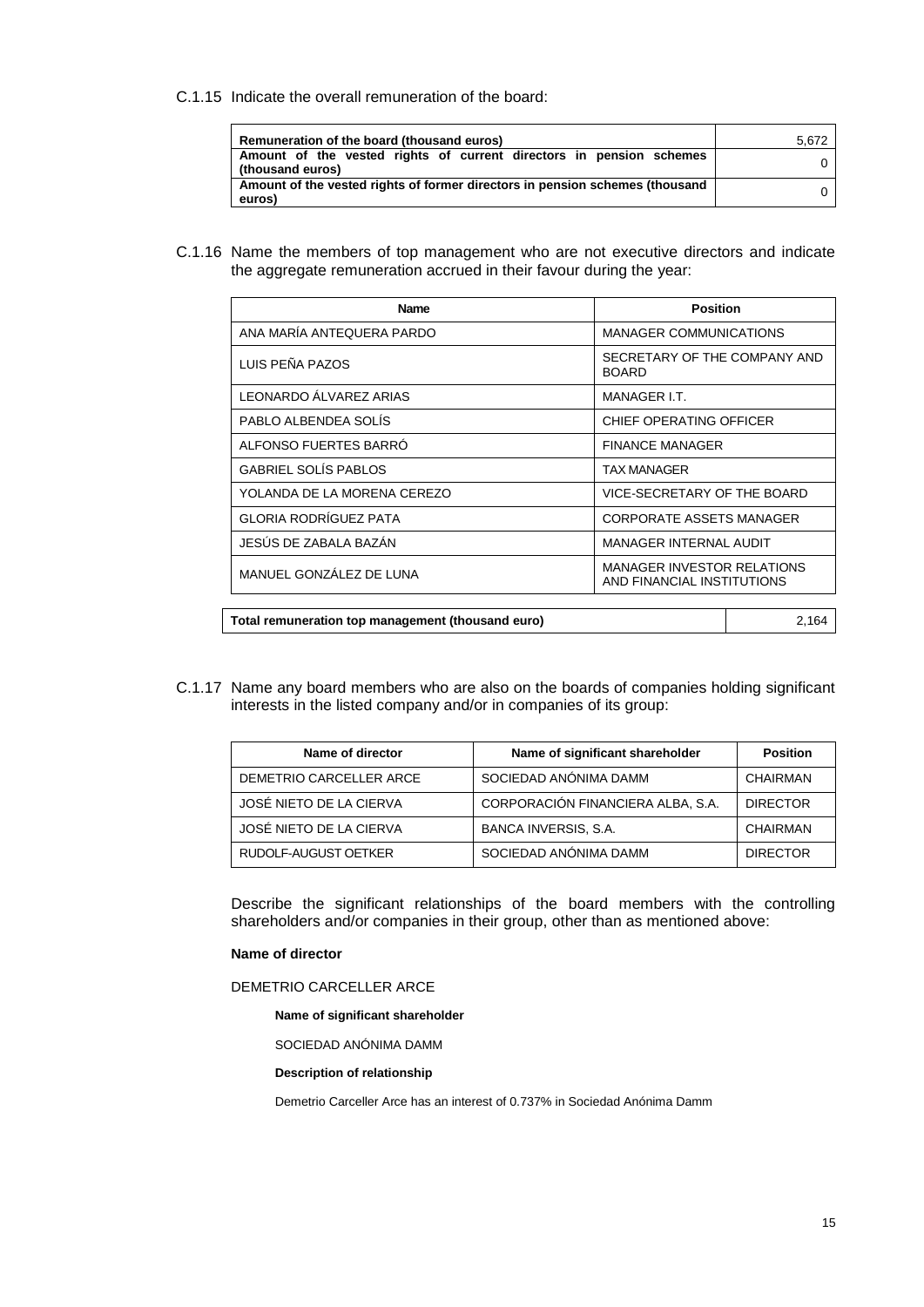### **Name of director**

### ALIMENTOS Y ACEITES, S.A.

**Name of significant shareholder**

SOCIEDAD ESTATAL DE PARTICIPACIONES INDUSTRIALES

**Description of relationship**

Sociedad Estatal de Participaciones Industriales has a direct interest of 91.9625% in Alimentos y Aceites, S.A. and its company secretary and secretary of the board, Concepción Ordiz Fuertes, represents Alimentos y Aceites, S.A. on the board of Ebro Foods, S.A.

#### **Name of director**

EMPRESAS COMERCIALES E INDUSTRIALES VALENCIANAS, S.L.U.

**Name of significant shareholder**

JUAN LUIS GÓMEZ-TRENOR FOS

#### **Description of relationship**

At 31 December 2016, Juan Luis Gómez-Trenor Fos wholly owned Empresas Comerciales e Industriales Valencianas, S.L.U. and was its Sole Director. See Explanatory Note One in section H of this report.

C.1.18 State whether any modifications have been made during the year to the Regulations of the Board:



C.1.19 Describe the procedures for selection, appointment, re-election, assessment and removal of directors. Indicate the competent bodies, the formalities and the criteria to be followed in each of these procedures.

The procedures for selection, appointment, re-election, assessment and removal of the directors are regulated in the Articles of Association and the Regulations of the Board.

There is also now a Policy for Selecting Candidates to be Directors of Ebro Foods, S.A., which specifically and verifiably establishes the basic criteria and principles to be followed in the selection of candidates. The Policy is applicable in the appointment, ratification and re-election of directors by the General Meeting and any appointments made by the Board by cooptation in the event of a vacancy pre-term. For candidates who are legal persons, the principles and criteria of the Policy must be observed in respect of the individuals representing them on the board.

The General Meeting is responsible for deciding on the number of directors the company is to have, within the minimum (7) and maximum (15) established in the Articles of Association, and for appointing or re-electing directors as proposed by the Board, subject to a favourable report by the Nomination and Remuneration Committee.

The Board may also appoint directors by cooptation, subject to a report by the Nomination and Remuneration Committee and by the Board of Directors on the terms stipulated in law.

In any case, the initiative of the Board regarding the incorporation of members by no means detracts from the sovereign power of the General Meeting to appoint and remove directors, or from any potential exercise by shareholders of their right to proportional representation.

The persons nominated by the Board for appointment or re-appointment as directors, or by the Nomination and Remuneration Committee in the case of independent directors, must be persons of recognised repute, with adequate experience and expertise to be able to perform their duties.

See the duties of the Nomination and Remuneration Committee in Explanatory Note Eight of section H regarding the role of that Committee in the appointment of directors.

Directors are appointed for a term of four years, after which they are eligible for re-election on one or several occasions for terms of an equal duration. This term of four years is counted from the date of the General Meeting at which they are appointed, or ratified when previously appointed by cooptation by the Board.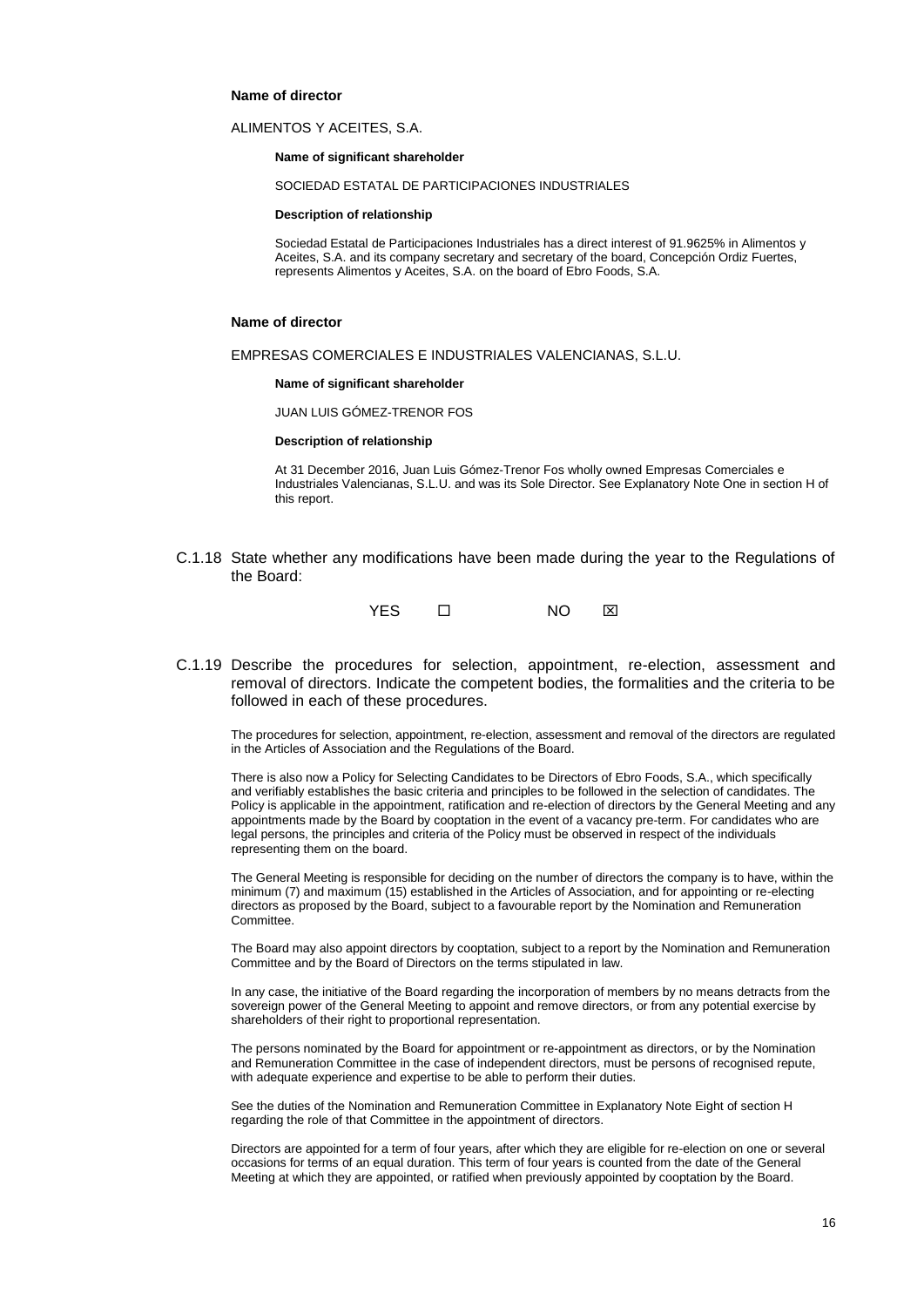If vacancies arise during the term for which they were appointed, the Board may appoint shareholders to fill those vacancies up to the next general meeting. Directors' appointments shall end at the first general meeting held after expiry of their term or lapse of the time stipulated in law for holding the general meeting that is to approve the accounts of the previous year.

The appointment and re-election procedure shall be preceded by the corresponding reports from the Nomination and Remuneration Committee and the Board, on the terms stipulated in law.

The Board regularly (annually) rates the Board, Chairman and Committees on their efficiency and fulfilment of their obligations, requesting the corresponding reports from its Committees and, if considered necessary, proposing any modifications that may be appropriate to improve their performance.

Directors retire upon expiry of the term for which they were appointed and in all other events stipulated in law, the Articles of Association or the Regulations of the Board. They must tender their resignations to the Board and step down in the events established in the Regulations of the Board.

C.1.20 Explain to what extent the annual assessment of the board has given rise to major changes in its internal organisation and the procedures applicable to its activities.

**Description of modifications**

It has not given rise to any change.

C.1.20.bis Describe the process of assessment and the areas assessed by the board, assisted where necessary by an external consultant, on diversity in its composition and powers, the procedure and composition of its committees, the performance by the chairman of the board and CEO of the company and the performance and contribution of each director.

### A) Process of self-assessment:

A self-assessment process is carried out every year on the Board, its Committees and the executive chairman of the company. That process is based on (i) a report prepared by the Nomination and Remuneration Committee for presentation to the Board, (ii) the activity reports of the Audit and Compliance Committee and the Nomination and Remuneration Committee, and (iii) the resolutions adopted by the Board of Directors in view of the foregoing.

#### B) Methods used:

The Board members complete a questionnaire rating certain aspects regarding the quality and efficiency of the Board procedures, the actions performed by the chairman of the board, who is at the same time the chief executive of the company, and the procedure of the Executive Committee and other Board Committees.

They can also make other comments, should they deem fit, on the functioning of the Board, its Committees and the Executive Chairman.

#### C) Areas assessed:

- Composition of the Board and actions by the Directors: assessment on the quantitative and qualitative composition of the Board and their perception of the performance by other directors of their duties.

- Procedure of the Board: assessment of the functioning of the Board, frequency of meetings, procedure for calling meetings, remittance of documentation for the meetings and quality of those documents, transaction of business within the Board and powers of the Board.

- Chairman of the Board: assessment on the dedication and actions by the Chairman, both as such and in his capacity as chief executive of the company.

- Committees of the Board: assessment of the directors' perception, from the Board, of the role of the Board Committees and perception of the members of the Board Committees on their functioning.

### C.1.20.ter Describe, where appropriate, any business relations between the consultant or any company in its group with the company or any other company in its group.

No assistance was received from external consultants in the assessment of the Board, its Committees and its Chairman in 2016.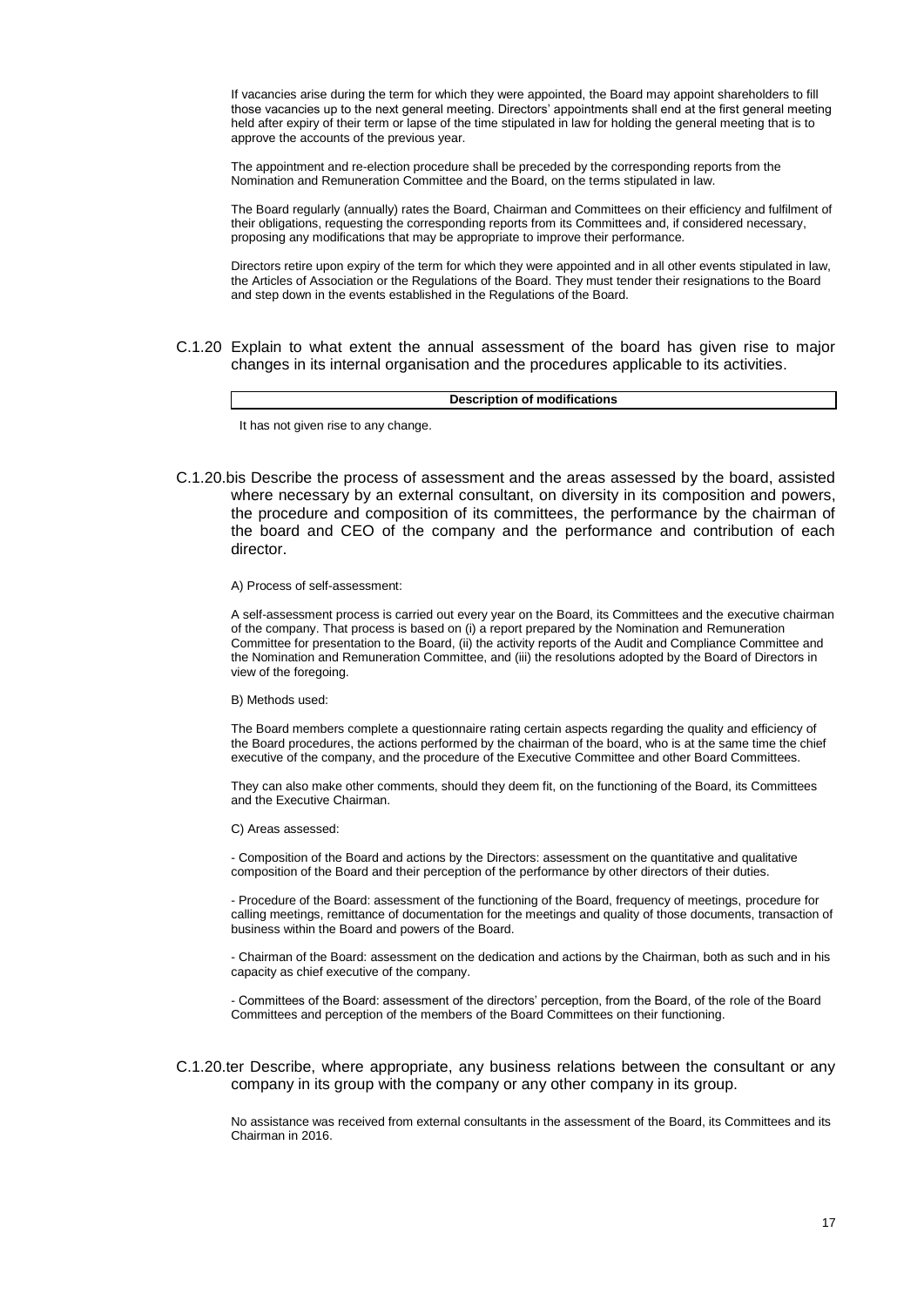C.1.21 State the events in which directors are obliged to step down.

The retirement and resignation of directors are regulated in Article 31 of the Regulations of the Board:

- Directors must step down at the end of the term for which they were appointed and in all other events stipulated in law, the Articles of Association and the Regulations of the Board.

- Directors must also tender their resignations and step down in the following cases:

a) When they are affected by one of the causes of incompatibility or disqualification established in law, the articles of association or the regulations.

b) When they step down from the executive post to which their appointment as director was linked, when the shareholder they represent on the Board disposes of all its shares in the company or reduces its interest to an extent requiring a reduction in the number of proprietary directors and, in general, whenever the reasons for their appointment disappear.

c) When the Board, following a report by the Nomination and Remuneration Committee, considers that the Director has seriously defaulted his obligations or for reasons of corporate interest.

C.1.22 Repealed.

C.1.23 Are special majorities differing from those stipulated in law required for any type of decision?

If yes, describe the differences:

C.1.24 Are there any specific requirements, other than those established for directors, to be appointed Chairman?

YES **D** NO **X** 

C.1.25 Does the Chairman have a casting vote?

| YES. | ⊠ | NΟ |  |
|------|---|----|--|
|      |   |    |  |

C.1.26 Do the Articles of Association or Regulations of the Board establish an age limit for directors?

YES □ NO ⊠

C.1.27 Do the Articles of Association or Regulations of the Board establish a limited term of office for independent directors other than as stipulated in law?

YES □ NO ⊠

C.1.28 Do the Articles of Association or Regulations of the Board establish specific rules for the delegation of votes at board meetings, how they are to be delegated and, in particular, the maximum number of delegations that a director may hold, and whether any limitation has been established regarding the categories to which proxies may be granted, other than those established in law? If yes, include a brief description.

Both the Articles of Association (Article 24) and the Regulations of the Board (Article 20) contemplate the possibility of directors attending Board meetings through a duly authorised proxy.

The proxy must be made in advance, in writing, especially for each board meeting, in favour of another director.

The represented director may issue specific voting instructions for any or all of the items on the agenda.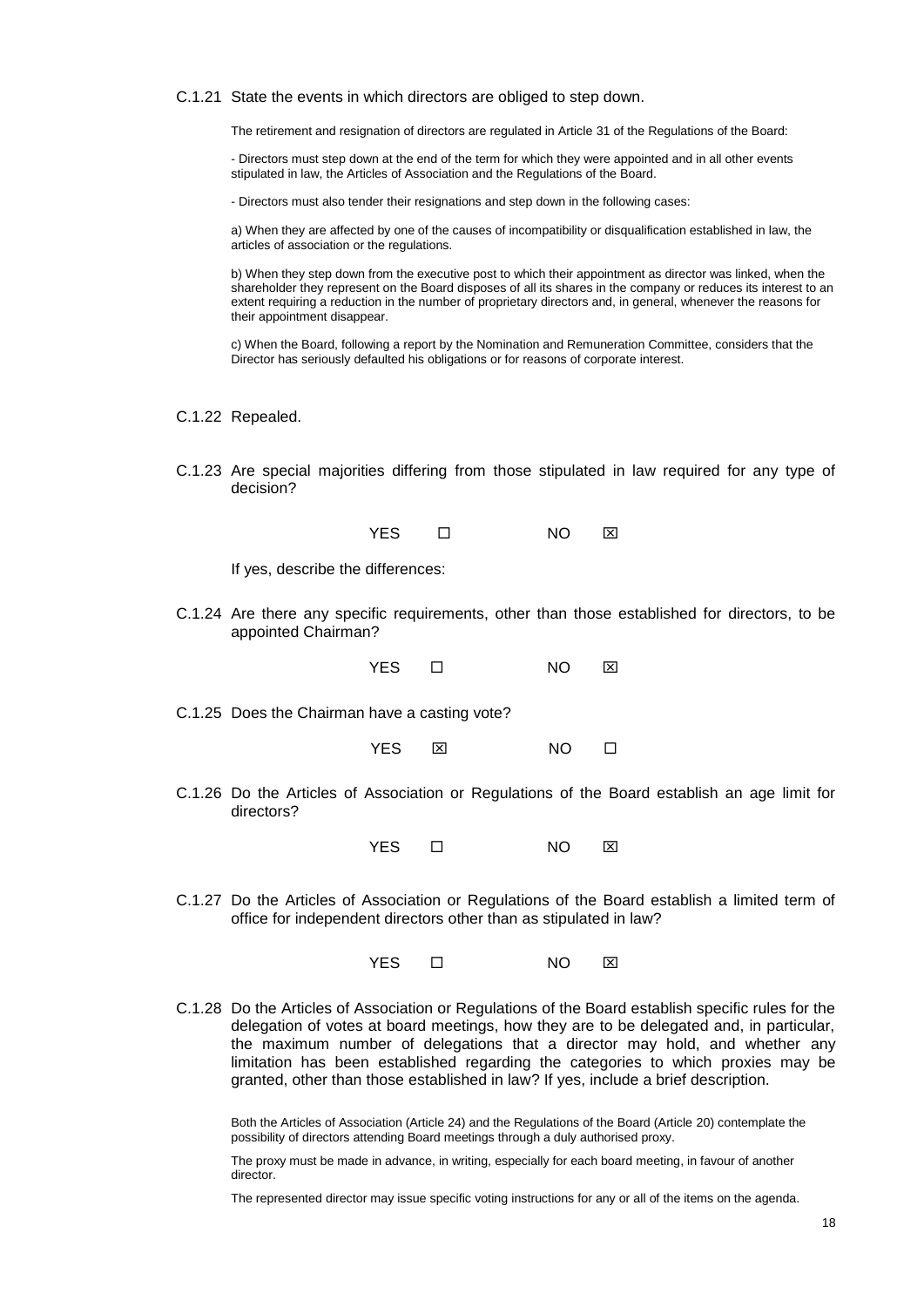Non-executive directors may only grant proxies to other non-executive directors.

No limit is established on the number of proxies any one director may hold, or any limitation on the categories to which proxies may be granted, other than as stipulated by law.

C.1.29 State the number of meetings held by the Board of Directors during the year, indicating, if appropriate, how many times the Board has met without the Chairman. Proxies made with specific instructions will be considered attendances:

| Number of board meetings                           |  |
|----------------------------------------------------|--|
| Number of board meetings held without the chairman |  |

If the chairman is an executive director, indicate the number of meetings held without the attendance or representation of any executive director and chaired by the lead independent director.

| <b>Number of meetings</b> |  |
|---------------------------|--|
|---------------------------|--|

Indicate the number of meetings held by the different Committees of the Board:

| Committee                             | No. meetings |
|---------------------------------------|--------------|
| EXECUTIVE COMMITTEE                   |              |
| AUDIT AND COMPLIANCE COMMITTEE        |              |
| NOMINATION AND REMUNERATION COMMITTEE |              |
| STRATEGY AND INVESTMENT COMMITTEE     |              |

C.1.30 State the number of meetings held by the Board during the period attended by all its members. Proxies made with specific instructions will be considered attendances:

| Number of meetings attended by all the directors |        |
|--------------------------------------------------|--------|
| % attendance over total votes during the year    | 97.79% |

C.1.31 Are the separate and consolidated annual accounts submitted to the Board for approval previously certified?

YES  $\Box$  NO  $\boxtimes$ 

If yes, name the person(s) who certify the separate or consolidated annual accounts of the company before they are approved by the Board:

C.1.32 Explain the mechanisms, if any, established by the Board to avoid a qualified auditors' report on the separate and consolidated accounts laid before the General Meeting.

Relations with the auditors are expressly regulated in Article 43 of the Regulations of the Board.

The Board shall establish an objective, professional and continuous relationship with the external auditors of the company appointed by the general meeting, guaranteeing their independence and providing them with all the information they may require to perform their duties. This relationship and the relationship with the Internal Audit Manager shall be channelled through the Audit and Compliance Committee. Furthermore, the Board shall endeavour to draw up the Annual Accounts in such a way as to avoid a qualified Auditors' report.

Within the specific duties attributed to the board in certain areas, Article 9 of the Regulations establishes that the Board shall see that the separate and consolidated Annual Accounts and Directors' Reports give a true and fair view of the equity, financial position and results of the company, as stipulated in law, and each and all of the Directors shall have all the necessary information before signing the Annual Accounts.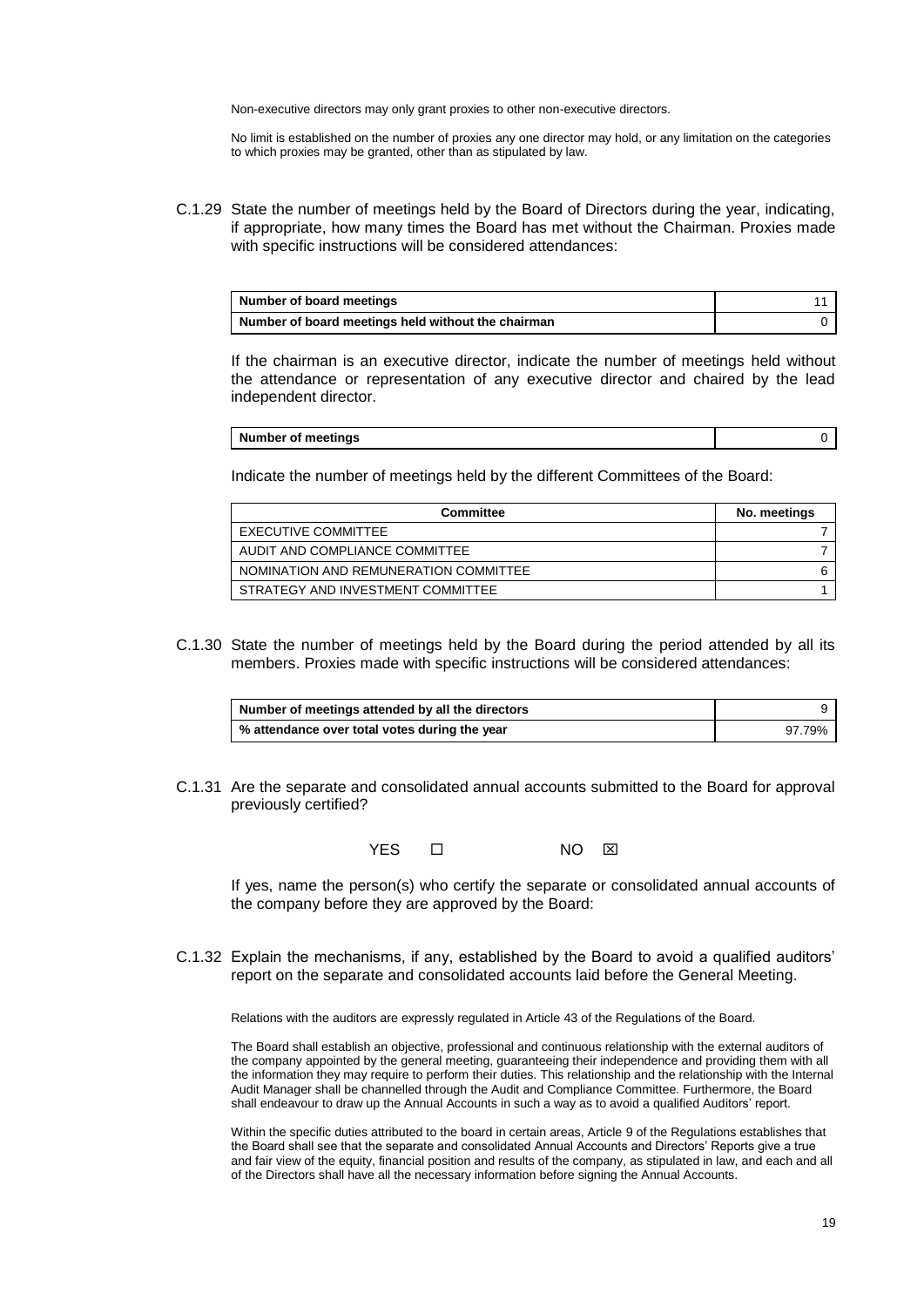Article 24.4 of the Regulations of the Board gives the Audit and Compliance Committee certain powers to ensure that the Annual Accounts are filed without a qualified auditors' report (see section C.2.4 of this Report).

Finally, there is a Risks Control and Management Policy established in the Group laying down the basic principles and the general framework for control and management of the business risks, including tax risks, and internal control of financial reporting to which the Company and other companies in its group are exposed.

As regards the control of financial reporting, the Group has procedures in place for checking and authorising financial reporting and a description of the financial reporting internal control system (FRICS), responsibility for which lies with the Economic and Finance Department, the Risks Committee, the economic and finance departments of the different business units, the Audit and Compliance Committee and the Board. Financial information is checked and authorised up by the Economic and Finance Department of the Group on the basis of the information confirmed in the different business units. The information to be remitted to the market is supervised by the Audit and Compliance Committee and approved by the Board.

### C.1.33 Is the Secretary of the Board a Director?

YES O NO **X** 

If the secretary is not a director, complete the following table:

| <b>Name of Secretary</b> | Representative |
|--------------------------|----------------|
| LUIS PEÑA PAZOS          |                |

### C.1.34 Repealed.

C.1.35. Describe any mechanisms established by the company to preserve the independence of the auditor, financial analysts, investment banks and rating agencies.

A. With regard to the external auditors:

Both the Articles of Association and the Regulations of the Board vest in the Audit and Compliance Committee the power, among others, to contact the auditors and receive information on any issues that may jeopardise their independence, for examination by the Audit Committee, as well as any other issues relating to the auditing of accounts. The Committee shall also receive information from and exchange communications with the auditors in accordance with prevailing auditing standards and legislation, notwithstanding the ultimate responsibility of the Board, which, pursuant to Article 8.1.3.(a) of the Regulations of the Board is responsible for ensuring the independence and professional suitability of the External Auditor.

Article 43 of the Regulations of the Board addresses relations with the auditors, obliging the Board to establish an objective, professional, continuous relationship with the External Auditors of the Company appointed by the General Meeting, guaranteeing their independence and putting at their disposal all the information they may require to perform their duties. It further establishes that the aforesaid relationship with the External Auditors of the Company and the relationship with the Internal Audit Manager shall be conducted through the Audit and Compliance Committee.

Finally, Article 24.4 of the Regulations of the Board establish the following powers of the Audit and Compliance Committee in this respect:

- Supervise and promote the policies, procedures and systems used for drawing up and controlling the company's financial information, checking the services performed in this regard by the Internal Audit Department, the Financial Department and the Management Committee and making sure they are correctly distributed throughout the Group.

- Receive the information sent regularly to the Stock Exchange Councils, issue prospectuses and any public financial information offered by the Company and, in general, all information prepared for distribution among shareholders, ensuring the existence of internal control systems that guarantee the transparency and truth of the information.

- Ensure that (i) the systems used for preparing the separate and consolidated Annual Accounts and Directors' Report submitted to the Board to be authorised for issue in accordance with current legislation give a true and fair view of the equity, financial position and results of the Company and make sure that any interim financial statements are drawn up according to the same accounting principles as the annual accounts, considering the possibility of asking the external auditors to make a limited audit if necessary; and (ii) the Board of Directors endeavours to submit the annual accounts to the General Meeting with an unqualified auditors' report.

In this respect, it shall also see that the internal control systems are adequate and effective in respect of the accounting practices and principles used for drawing up the company's annual accounts, supervising the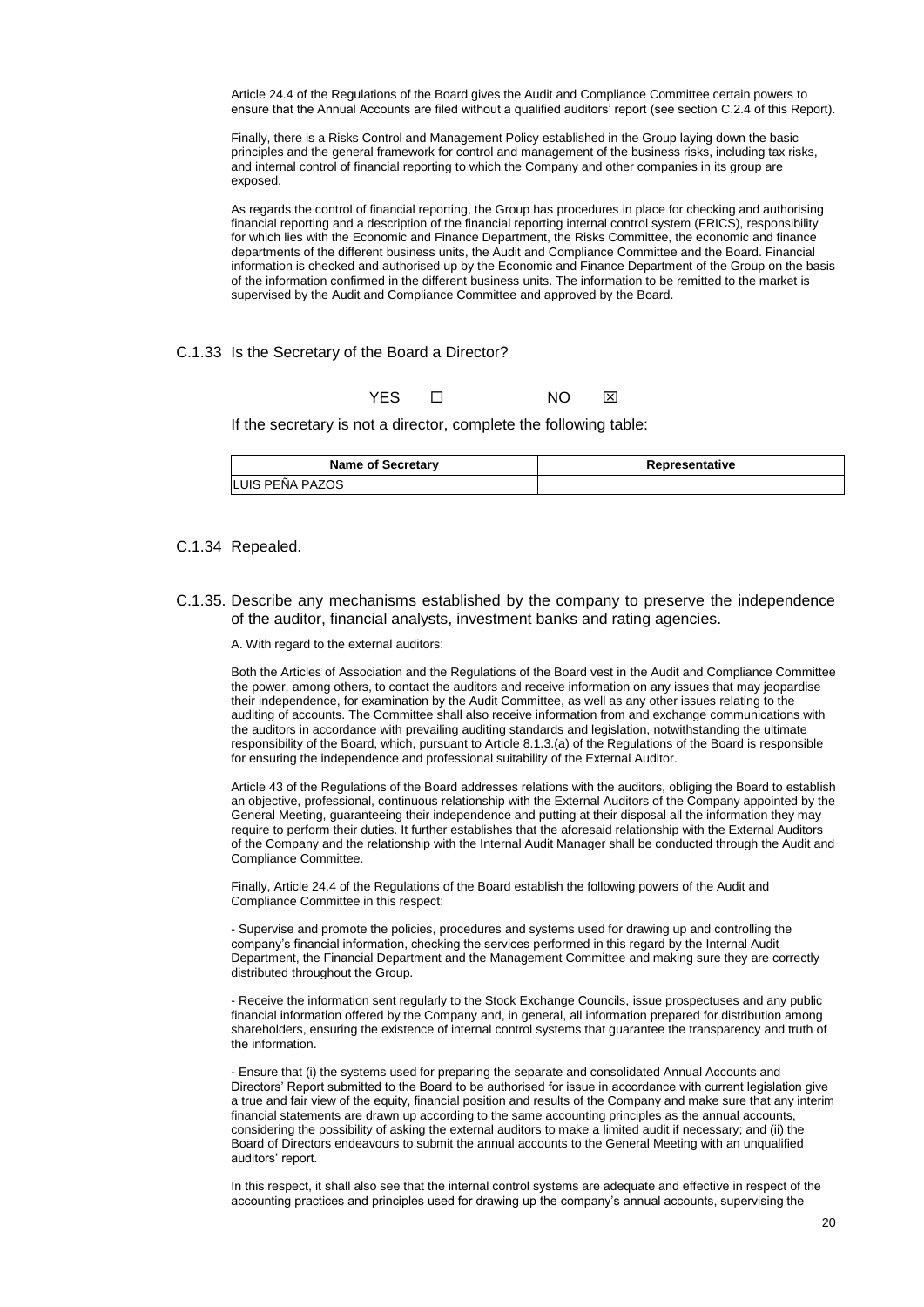policies and procedures established to ensure due compliance with applicable legal provisions and internal regulations. The Committee shall, through its Chairman, obtain information and collaboration from both the Internal Audit Manager and the external auditors to perform these duties.

- Establish regular contact with the external auditors to receive information on any issues that may jeopardise their independence, and any other issues relating to the auditing of accounts, receiving information from and exchanging communications with the external auditors in accordance with prevailing auditing standards and legislation.

- Be informed of the decisions adopted by the senior management according to recommendations made by the external auditors in connection with the audit.

- Ensure the independence of the external auditors and the existence of a discussion procedure enabling the external auditors, the Internal Audit Department and any other expert to inform the company of any significant weaknesses in its internal control detected while checking the annual accounts or any other processes in which they have worked. The Committee shall issue an annual report, prior to issuance of the auditor's report, expressing an opinion on the independence of the external auditors and any supplementary services they may have provided.

B. With regard to relations with analysts, investment banks and rating agencies:

The company has a Policy on Communication and Relations with Shareholders, Institutional Investors and Proxy Advisors approved by the Board, and a shareholder and investor relations department, through which communications and information for investors in general are channelled.

Article 42 of the Regulations of the Board regulates the company's relations with shareholders and the markets in general, providing that the Board shall take such measures as may be necessary to enable participation by shareholders in general meetings and organise meetings to inform the shareholders and investors (particularly institutional investors) on the progress of the company and, where appropriate, its subsidiaries.

The Policy on Communication and Relations with Shareholders, Institutional Investors and Proxy Advisors contemplates the following general principles applicable in this matter:

- Communication and relations with shareholders, institutional investors and proxy advisors shall be conducted in accordance with the principles of transparency, truth and permanent, adequate, timely reporting.

- The principle of non-discrimination and equal treatment is recognised for all shareholders who are in the same conditions and not affected by conflicts of interest or competence.

- The rights and legitimate interests of all shareholders shall be protected.

- Continuous, permanent communication with shareholders and investors shall be encouraged.

- Reporting and communication channels shall be established with shareholders and investors to ensure compliance with these principles.

The company's Audit and Compliance Committee is responsible for overseeing compliance with the rules and principles set out in the Policy on Communication and Relations with Shareholders, Institutional Investors and Proxy Advisors.

C.1.36 Indicate whether the external auditors have changed during the year. If so, name the incoming and outgoing auditors:

YES **O NO NO** 

Explain any disagreements with the outgoing auditor:

C.1.37 State whether the firm of auditors does any work for the company and/or its group other than standard audit work and if so, declare the amount of the fees received for such work and the percentage it represents of the total fees invoiced to the company and/or its group:

YES NO

|                                                                                 | Company | Group  | Total  |
|---------------------------------------------------------------------------------|---------|--------|--------|
| Cost of work other than auditing (thousand euro)                                | 137     | 327    | 464    |
| Cost of work other than auditing / Total amount invoiced<br>by the auditors (%) | 52.49%  | 19.55% | 23.99% |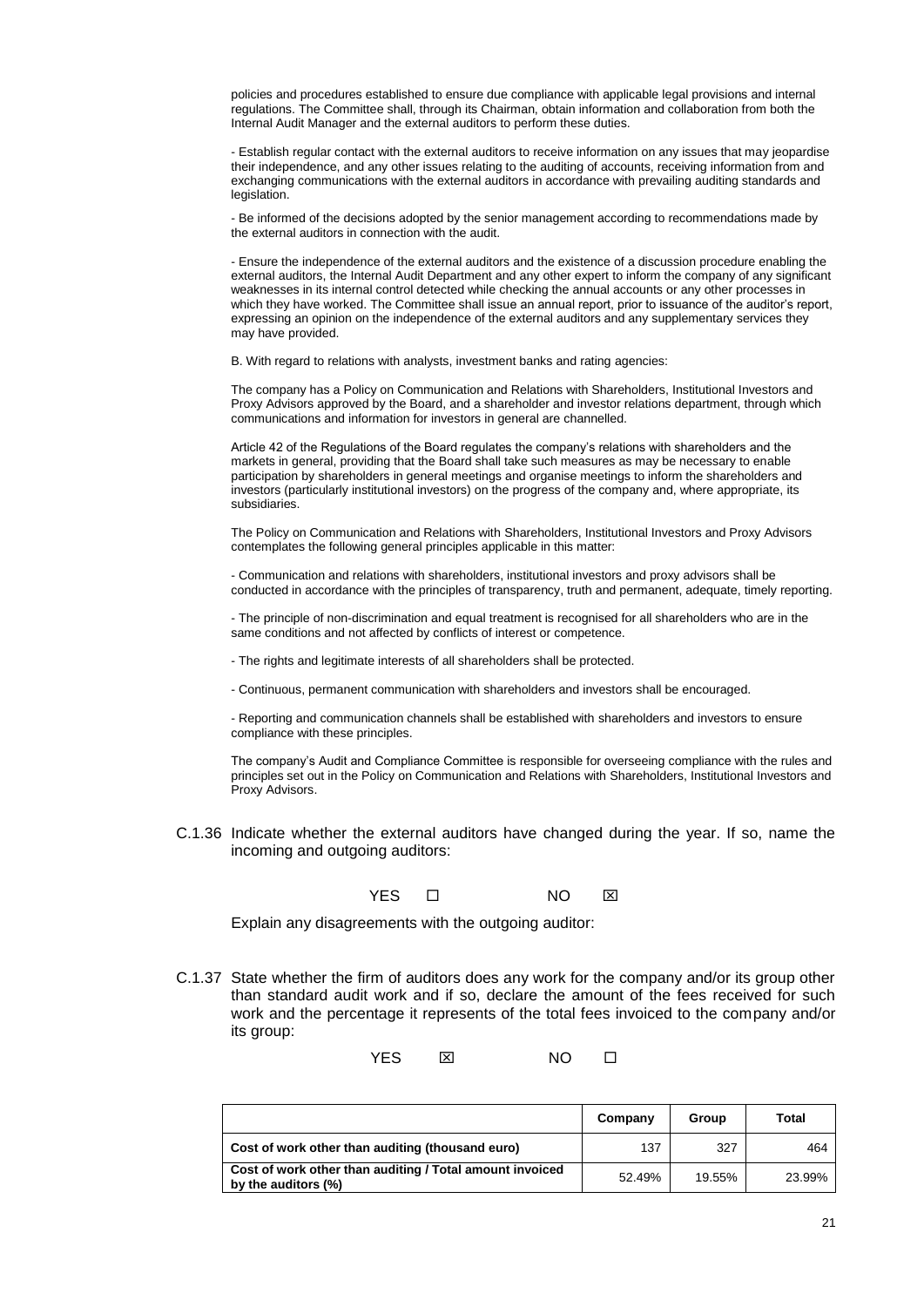C.1.38 Indicate whether the auditors' report on the annual accounts of the previous year was qualified. If so, state the reasons given by the Chairman of the Audit Committee to explain the content and scope of the qualifications.

YES ロ NO ⊠

C.1.39 State the number of years in succession that the current firm of auditors has been auditing the annual accounts of the company and/or its group. Indicate the ratio of the number of years audited by the current auditors to the total number of years that the annual accounts have been audited:

|                                                                                                        | Company | Group  |
|--------------------------------------------------------------------------------------------------------|---------|--------|
| Number of years in succession                                                                          |         |        |
| Number of years audited by current auditors / Number of years that<br>the company has been audited (%) | 11.50%  | 11.50% |

C.1.40 Indicate, giving details if appropriate, whether a procedure has been established for directors to receive external counselling:



The directors' right to counselling and information is regulated in Article 40 of the Regulations of the Board, which provides that:

- Any Director may, in the course of any specific duties commissioned to them on an individual level or within the framework of any of the Committees of the Board, request the Chairman to contract, at the Company's expense, such legal advisers, accountants, technical, financial or commercial experts or others as they may consider necessary, in order to assist them in the performance of their duties, provided such counselling is justified to resolve specific problems that are particularly complex and important.

- Considering the circumstances of the specific case, the Chairman may deny or authorise the proposal in a communication sent through the Secretary of the Board, who shall, provided the proposal is authorised, contract the expert in question.

- The Chairman may also put the proposal to the Board, which may refuse to finance the counselling if (i) it is considered unnecessary for discharging the duties commissioned, (ii) the amount of finance required is considered out of proportion with the importance of the matter, or (iii) the Board considers that the technical assistance requested could be adequately provided by Company employees.

C.1.41 Indicate, with details if appropriate, whether there is an established procedure for directors to obtain sufficiently in advance any information they may need to prepare the meetings of the governing bodies:

|                      | ∽∟ | v<br>⌒ |  |  |  |  |
|----------------------|----|--------|--|--|--|--|
| Details of procedure |    |        |  |  |  |  |

Article 40 of the Regulations of the Board establishes the directors' right to counselling and information, providing that:

- Directors shall, whenever so required in the performance of their duties, have the fullest powers to obtain information on any matter whatsoever, obtaining such documents, records, background information or other elements as they may require in this respect. This right to information is extended to subsidiaries.

- All requests for information shall be addressed to the Chairman and met by the Secretary of the Board, who shall supply the information directly or indicate who is to be contacted within the Company and, in general, establish the necessary measures to fully meet the Director's right to information.

As a rule, all documents supporting the business to be transacted at board meetings are sent together with the notice of call.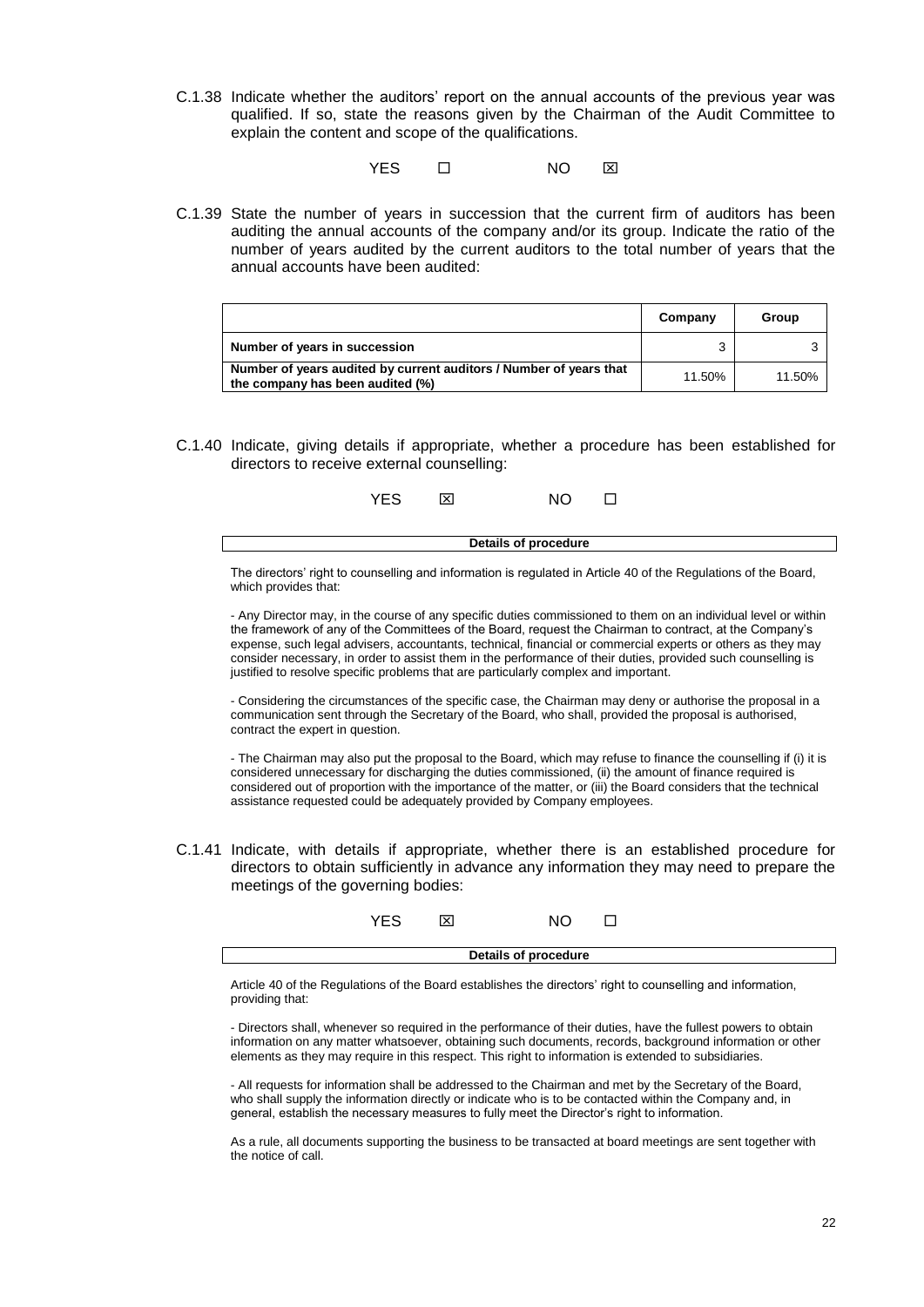C.1.42 Indicate, with details if appropriate, whether the company has established any rules obliging Directors to report and, if necessary, retire in any situations that could be detrimental to the prestige and reputation of the company:

|                          | YES | × | <b>NO</b> |  |  |
|--------------------------|-----|---|-----------|--|--|
| <b>Explain the rules</b> |     |   |           |  |  |

Article 31 (Retirement of Directors) of the Regulations of the Board, in Chapter VII (Directors' Statute) provides as follows:

(i) Directors shall step down and tender their resignation when they are affected by one of the cases of incompatibility or disqualification established in law, the Articles of Association or these Regulations; and

(ii) If a Director is prosecuted or an order is passed to commence trial against him for any offences contemplated in the applicable laws and regulations, he shall notify the Board as promptly as he is able. The Board shall study the case as soon as possible and, in view of the specific circumstances, decide whether or not that Director should remain in office, reporting on that decision and the underlying reasons in the Annual Corporate Governance Report.

C.1.43 Have any members of the Board informed the company that they have been sued or brought to trial for any of the offences contemplated in s. 213 of the Corporate Enterprises Act?

YES ロ NO ⊠

State whether the Board has studied the case. If so, indicate and explain the decision made as to whether or not the director should remain in office or, if appropriate, describe the actions taken by the board up to the date of this report, or which it plans to take.

C.1.44 Describe any significant agreements entered into by the company which enter into force, are modified or terminated in the event of a takeover of the company following a takeover bid, and the effects thereof.

Most of the financing agreements signed by the company include takeover clauses on the usual terms for this type of contract. By virtue of those provisions, the lender reserves the right to terminate the financing agreement in the event of a takeover of the company. Although there is no uniform definition of "takeover" for this purpose, the lender's right is triggered if there is a substantial change in the company's controlling shareholders.

C.1.45 Indicate globally and describe in detail any agreements made between the company and its directors, executives or employees contemplating golden handshake clauses in the event of resignation or unfair dismissal or termination of employment following a takeover bid or any other type of transaction.

### **Number of beneficiaries:** 2

**Type of beneficiary:**

Executives

**Description of the agreement:**

Golden handshake clauses are established for two non-director executives in the event of dismissal or takeover in excess of the amount that would be payable pursuant to the labour laws currently in place.

State whether these contracts have to be notified to and/or approved by the governing bodies of the company/group companies:

|--|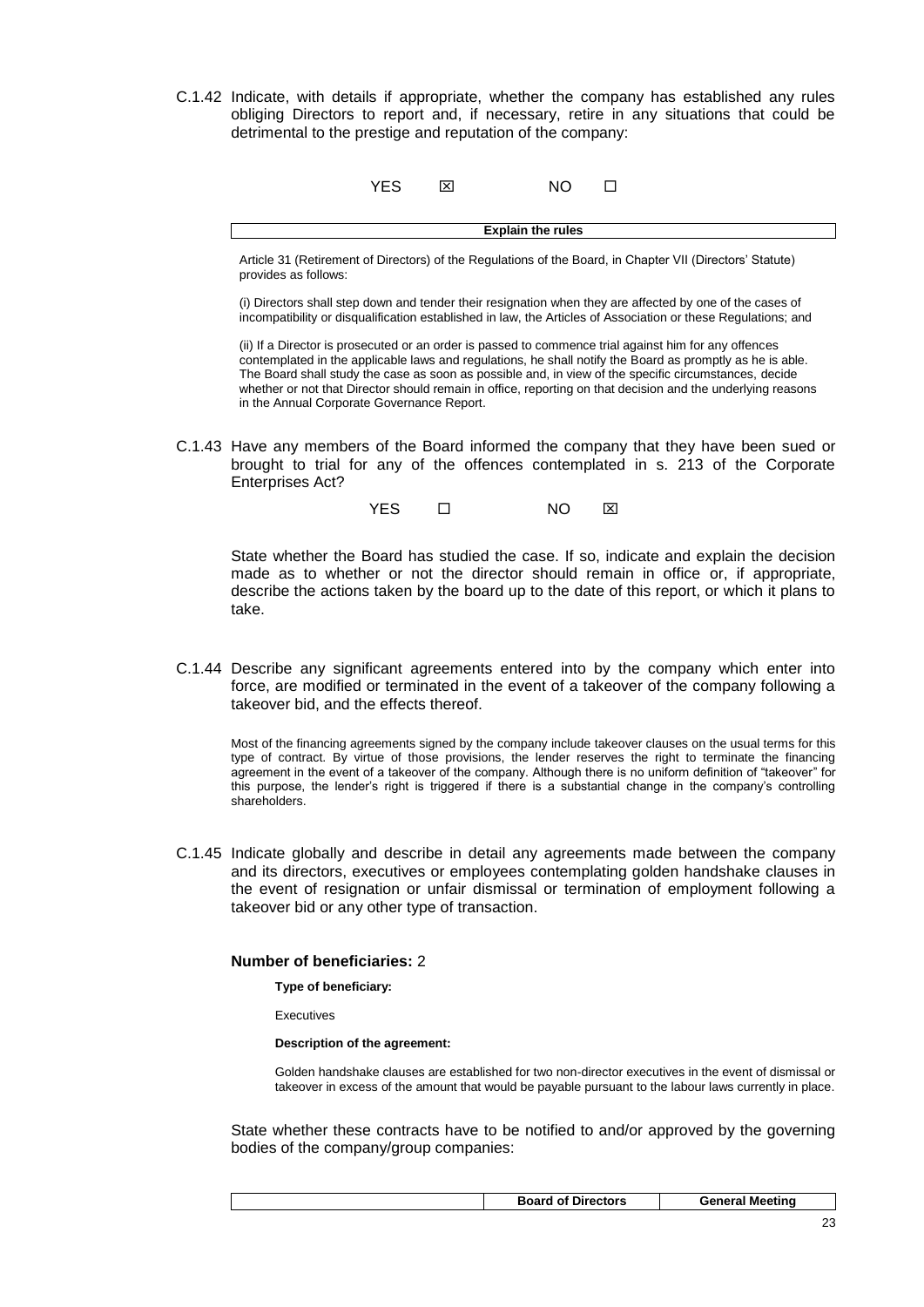| Body authorising the clauses                    | Yes | No  |  |
|-------------------------------------------------|-----|-----|--|
|                                                 |     |     |  |
|                                                 |     | Yes |  |
| Is the General Meeting informed on the clauses? |     |     |  |

# C.2 Committees of the Board

C.2.1 Give details of the different committees, their members and the proportion of executive, proprietary, independent and other non-executive directors in each committee:

# **EXECUTIVE COMMITTEE**

| <b>Name</b>                  | <b>Position</b>      | Type        |
|------------------------------|----------------------|-------------|
| ANTONIO HERNÁNDEZ CALLEJAS   | CHAIRMAN             | Executive   |
| DEMETRIO CARCELLER ARCE      | <b>VICE CHAIRMAN</b> | Proprietary |
| JOSÉ ANTONIO SEGURADO GARCÍA | <b>MFMBFR</b>        | Independent |
| JOSÉ NIETO DE LA CIERVA      | <b>MFMBFR</b>        | Proprietary |

| % executive directors           | 25.00%   |
|---------------------------------|----------|
| % proprietary directors         | 50.00%   |
| % independent directors         | 25.00%   |
| % other non-executive directors | $0.00\%$ |

Explain the duties attributed to this committee, describe the procedures and rules of organisation and procedure and summarise its most important actions during the year.

The Executive Committee shall have no fewer than three nor more than seven members, including the Chairman and Vice-Chairman of the Board, who will form part of this Committee.

The Executive Committee shall be presided by the Chairman of the Board. In general, one Executive Committee meeting will be held a month. Its meetings may be attended by such members of the management, employees and advisers of the company as the Committee may deem fit.

The powers of the Executive Committee, its actions during 2016 and its composition at the date of this report are set out in Explanatory Note Eight in section H of this report.

State whether the composition of this committee reflects the participation in the Board of the different categories of director:

 $YFS$   $\boxtimes$  NO  $\Box$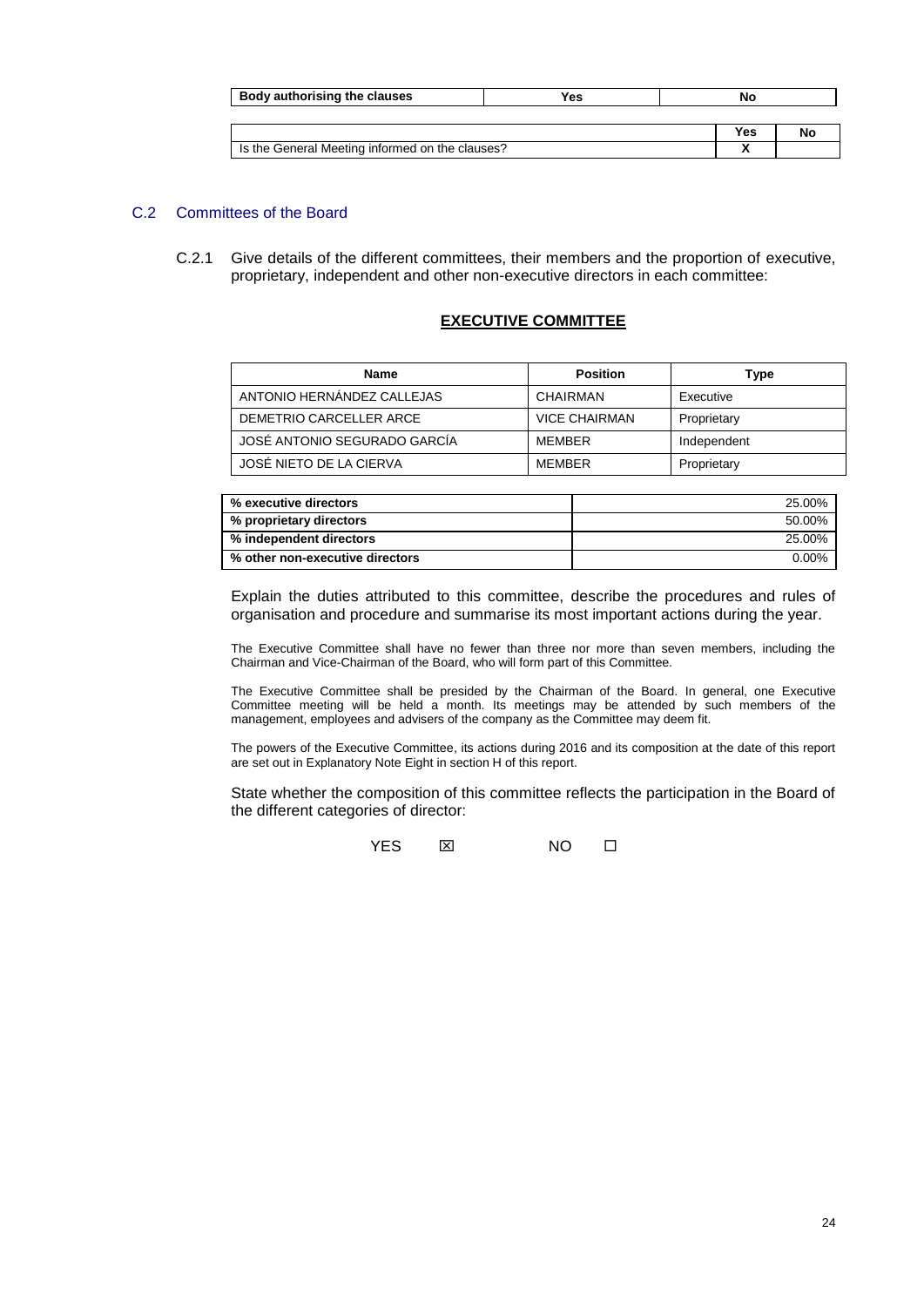## **AUDIT AND COMPLIANCE COMMITTEE**

| <b>Name</b>                       | <b>Position</b> | Type                |
|-----------------------------------|-----------------|---------------------|
| JOSÉ IGNACIO COMENGE SÁNCHEZ-REAL | CHAIRMAN        | Independent         |
| FERNANDO CASTELLÓ CLEMENTE        | MEMBER          | Independent         |
| MERCEDES COSTA GARCÍA             | <b>MEMBER</b>   | Independent         |
| EUGENIO RUIZ-GÁLVEZ PRIEGO        | <b>MEMBER</b>   | Other non-executive |
| GRUPO TRADIFÍN, S.L.              | <b>MEMBER</b>   | Proprietary         |

| % proprietary directors         | 20.00% |
|---------------------------------|--------|
| % independent directors         | 60.00% |
| % other non-executive directors | 20.00% |

Explain the duties attributed to this committee, describe the procedures and rules of organisation and procedure and summarise its most important actions during the year.

This Committee has a minimum of three directors and a maximum of five.

All the members of this committee must be non-executive directors, the majority must be independent directors and one of the members must be appointed on account of his/her expertise and experience in accounting, auditing or both.

The Board shall appoint one of the independent directors on the Audit and Compliance Committee to chair that committee, subject to a report by the Nomination and Remuneration Committee. The Committee Chairman shall be replaced every four years and will become eligible for re-election one year after his retirement as such.

Meetings are held when called by its Chairman, or at the request of two of its members and at least once every three months. It shall also meet whenever so required by law or when the Board requests the issuance of reports, submission of proposals or adoption of resolutions within the scope of its duties.

The powers of the Audit and Compliance Committee, its actions during 2016 and its composition at the date of this report are set out in Explanatory Note Eight in section H of this report.

Name the member of the audit committee who has been appointed on account of his expertise and experience in accounting, auditing or both and indicate the number of years that the chairman of this committee has held this position:

| Name of director with experience               | <b>I JOSE IGNACIO COMENGE SANCHEZ-REAL</b> |  |
|------------------------------------------------|--------------------------------------------|--|
| No. years that the chairman has been in office |                                            |  |

### **NOMINATION AND REMUNERATION COMMITTEE**

| <b>Name</b>                  | <b>Position</b> | Type        |
|------------------------------|-----------------|-------------|
| FERNANDO CASTELLO CLEMENTE   | CHAIRMAN        | Independent |
| DEMETRIO CARCELLER ARCE      | <b>MFMBFR</b>   | Proprietary |
| JOSÉ ANTONIO SEGURADO GARCÍA | <b>MFMBFR</b>   | Independent |
| GRUPO TRADIFÍN, S.L.         | <b>MFMBFR</b>   | Proprietary |

| % proprietary directors         | 50.00% |
|---------------------------------|--------|
| % independent directors         | 50.00% |
| % other non-executive directors | 0.00%  |

Explain the duties attributed to this committee, describe the procedures and rules of organisation and procedure and summarise its most important actions during the year.

This Committee has a minimum of three and a maximum of five non-executive directors, at least two of which must be independent directors. The members are appointed by the Board in accordance with the provisions of law, the Articles of Association and the Regulations of the Board.

The Board shall appoint one of the independent directors who are members of the committee to chair it, subject to a report by that Committee.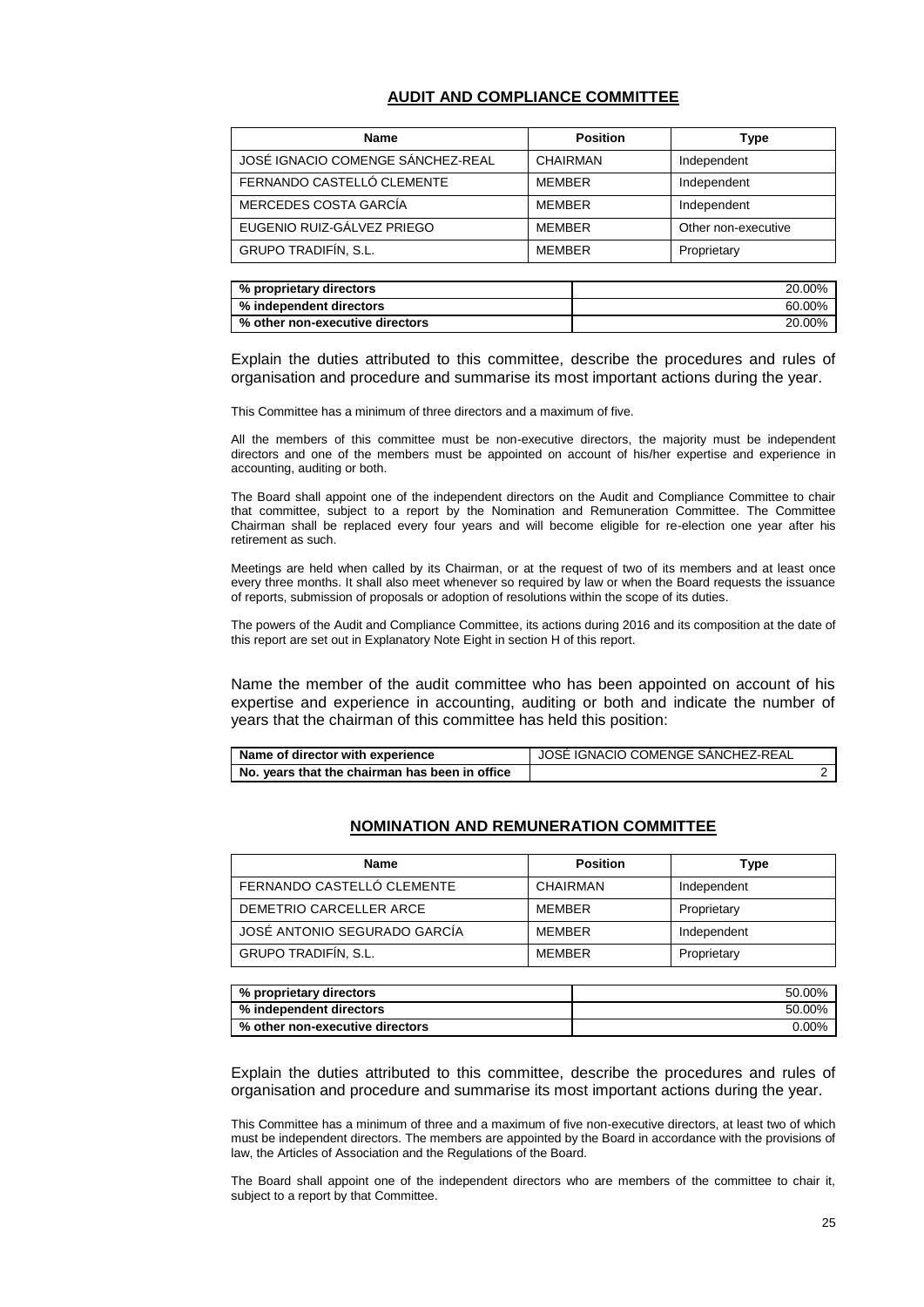Meetings are held when called by its Chairman, or at the request of two of its members and at least once every three months. It shall also meet whenever so required by law or when the Board requests the issuance of reports, submission of proposals or adoption of resolutions within the scope of its duties.

The powers of the Nomination and Remuneration Committee, its actions during 2016 and its composition at the date of this report are set out in Explanatory Note Eight in section H of this report.

# **STRATEGY AND INVESTMENT COMMITTEE**

| <b>Name</b>                      | <b>Position</b> | Type        |
|----------------------------------|-----------------|-------------|
| DEMETRIO CARCELLER ARCE          | CHAIRMAN        | Proprietary |
| ANTONIO HERNÁNDEZ CALLEJAS       | <b>MFMBFR</b>   | Executive   |
| JOSÉ NIETO DE LA CIERVA          | <b>MFMBFR</b>   | Proprietary |
| HERCALIANZ INVESTING GROUP. S.L. | <b>MFMBFR</b>   | Executive   |

| % executive directors           | 50.00%   |
|---------------------------------|----------|
| % proprietary directors         | 50.00%   |
| % independent directors         | 0.00%    |
| % other non-executive directors | $0.00\%$ |

Explain the duties attributed to this committee, describe the procedures and rules of organisation and procedure and summarise its most important actions during the year.

This Committee has a minimum of three and a maximum of five directors, including a Chairman, appointed by the Board subject to a report by the Nomination and Remuneration Committee

Meetings are held when called by its Chairman, or at the request of two of its members and at least once every three months. It shall also meet whenever so required by law or when the Board requests the issuance of reports, submission of proposals or adoption of resolutions within the scope of its duties.

The powers of the Strategy and Investment Committee, its actions during 2016 and its composition at the date of this report are set out in Explanatory Note Eight in section H of this report.

C.2.2 Complete the following table with information on the number of female directors on the board committees over the past four years:

|                                                 | Number of female directors |          |      |          |      |          |      |          |
|-------------------------------------------------|----------------------------|----------|------|----------|------|----------|------|----------|
|                                                 | 2016                       |          | 2015 |          | 2014 |          | 2013 |          |
|                                                 | No.                        | %        | No.  | %        | No.  | %        | No.  | %        |
| <b>EXECUTIVE COMMITTEE</b>                      | 0                          | $0.00\%$ | 0    | $0.00\%$ | 0    | $0.00\%$ |      | $0.00\%$ |
| AUDIT AND COMPLIANCE<br><b>COMMITTEE</b>        | 2                          | 40.00%   |      | 25.00%   | 2    | 40.00%   | 2    | 40.00%   |
| NOMINATION AND<br><b>REMUNERATION COMMITTEE</b> |                            | 25.00%   |      | 25.00%   | 2    | 40.00%   | 2    | 40.00%   |
| STRATEGY AND INVESTMENT<br><b>COMMITTEE</b>     | 0                          | $0.00\%$ | 0    | $0.00\%$ | 0    | $0.00\%$ |      | $0.00\%$ |

C.2.3 Repealed.

C.2.4 Repealed.

C.2.5 Indicate the existence, if appropriate, of regulations of the board committees, where they are available for consultation and any modifications made during the year. State whether an annual report has been issued voluntarily on the activities of each committee.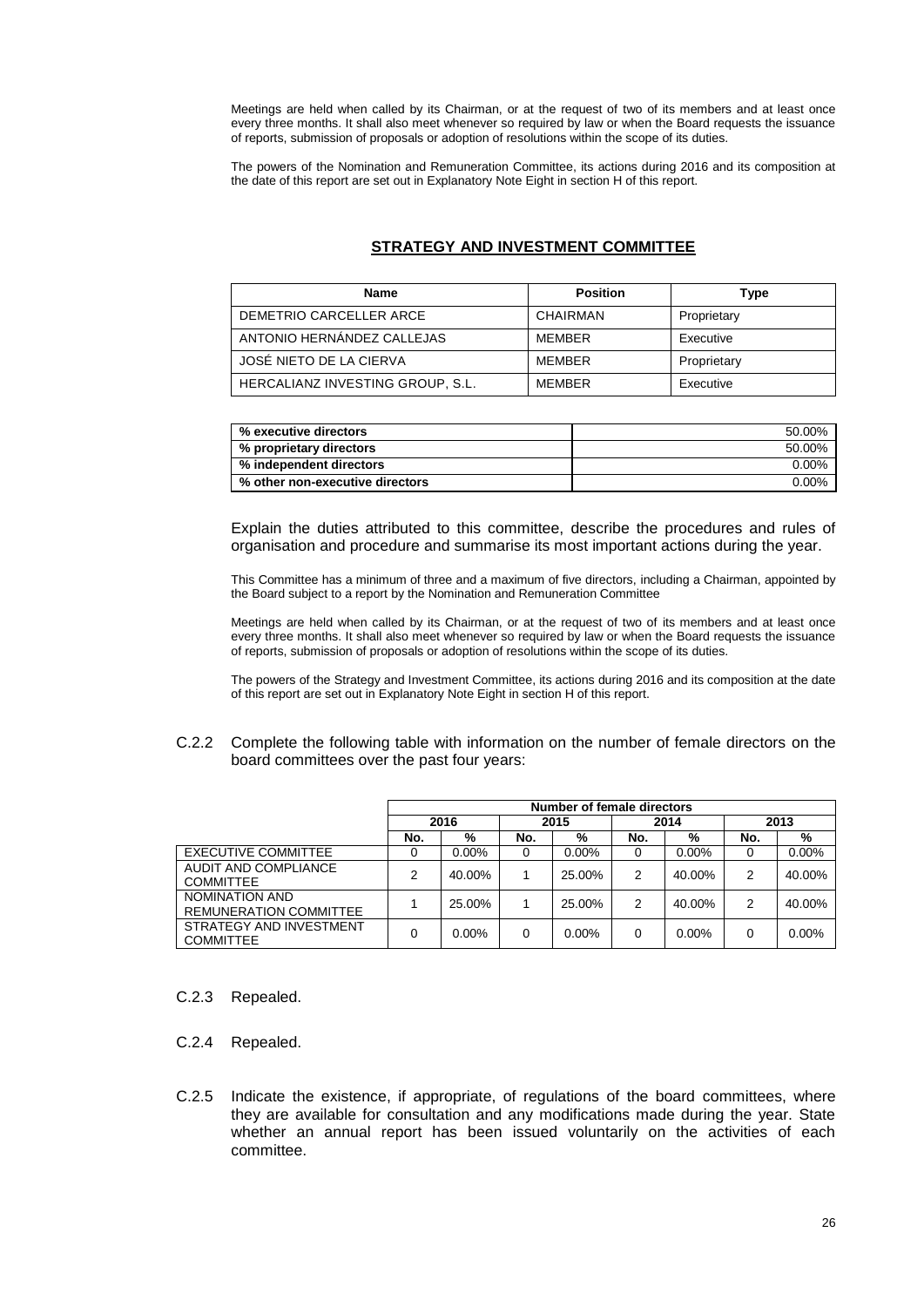In general, Article 28 of the Articles of Association establishes the basic regulation of the Committees of the Board, contemplating the existence and composition of (i) the Executive Committee, (ii) the Audit and Compliance Committee and (iii) the Nomination and Remuneration Committee. It also refers to the Regulations of the Board regarding the possible existence of a Strategy and Investment Committee.

The Regulations of the Board regulate the Board committees in the following specific provisions:

- General provisions applicable to all the committees: Article 22
- Executive Committee, Article 23
- Audit and Compliance Committee, Article 24
- Nomination and Remuneration Committee, Article 25
- Strategy and Investment Committee, Article 26

The Regulations of the Board also contemplate in different articles powers of the different Committees of the Board in different areas (e.g. modification of the Regulations).

Both the Articles of Association and the Regulations of the Board are permanently available for consultation on the company's website [\(www.ebrofoods.es\)](http://www.ebrofoods.es/), The Regulations of the Board are also published and available for consultation on the website of the National Securities Market Commission [\(www.cnmv.es\)](http://www.cnmv.es/).

Both the Audit and Compliance Committee and the Nomination and Remuneration Committee issue annual activity reports, which are submitted to the Board of Directors for its information and consideration within the assessment of the Board and its Committees. Those activity reports are made available for shareholders on the company's website [\(www.ebrofoods.es\)](http://www.ebrofoods.es/) coinciding with the call to the Annual General Meeting of Shareholders.

C.2.6 Repealed.

### **D. RELATED PARTY AND INTER-COMPANY TRANSACTIONS**

### D.1 Explain the procedure, if any, for approving related party and inter-company transactions.

### **Procedure for approving related party transactions**

Apart from cases which, by law, require approval by the General Meeting, related party transactions are approved by the Board subject to a report by the Audit and Compliance Committee.

Article 24 of the Regulations of the Board establishes the power of the Audit and Compliance Committee to report to the Board prior to the adoption of any decisions on related party transactions submitted for its authorisation and to supervise and report to the Board on intragroup and related party transactions of the company or subsidiaries of the Group.

With regard to related party transactions, Article 37.3 of the Regulations of the Board expressly establishes that other than in the cases in which this power is reserved by law to the General Meeting, any transactions made by the company or group companies with directors, controlling shareholders, other related parties or shareholders represented on the Board must be authorised by the Board. That authorisation is not necessary when the transactions meet all of the following three conditions: (i) they are made under contracts with standard terms and conditions applied "en masse" to numerous clients; (ii) they are made at prices or rates established generally by the supplier of the goods or provider of the services in question. (iii) the amount thereof does not exceed 1% of the company's annual revenue.

General, prior authorisation by the Board for a line of transactions and their conditions, subject to a report by the Audit and Compliance Committee, will be sufficient for bilateral or recurring transactions made in the normal course of the company's business. Finally, in cases where urgent action is necessary, related party transactions may be authorised by the Executive Committee, subject to subsequent ratification by the Board.

Finally, the company makes intragroup transactions on arm's length terms, documenting them according to the requirements of the laws (essentially tax laws) in place in each jurisdiction. This is one of the practices required by the Risk Control and Management Policy established in the Ebro Group.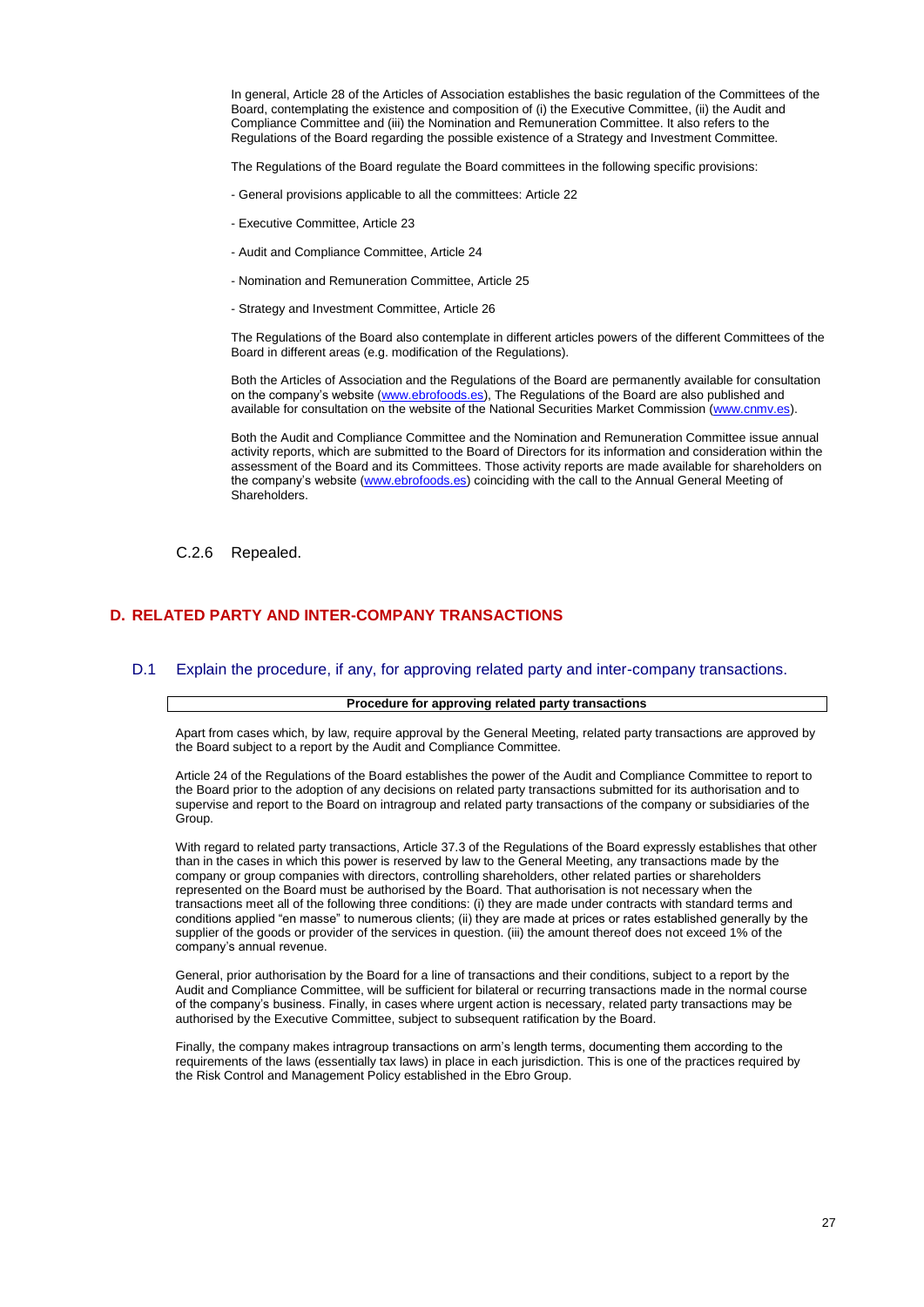# D.2 List any transactions for a significant amount or object between the company and/or companies in its group and controlling shareholders of the company:

| Name of significant<br>shareholder | Name of company or<br>group company | Relationship | Type of transaction                   | Amount<br>(thousan<br>d euro) |
|------------------------------------|-------------------------------------|--------------|---------------------------------------|-------------------------------|
| SOCIEDAD ANONIMA DAMM              | HERBA RICEMILLS, S.L.U.             | Contractual  | Sale of goods (finished or otherwise) | 5.334                         |

# D.3 List any significant transactions for a significant amount or object between the company and/or companies in its group and the directors or executives of the company:

| Name of director or<br>executive                                            | Name of company or group<br>company           | Relationship   | <b>Type of transaction</b>                   | <b>Amount</b><br>(thousand<br>euro) |
|-----------------------------------------------------------------------------|-----------------------------------------------|----------------|----------------------------------------------|-------------------------------------|
| ANTONIO HERNÁNDEZ<br><b>CALLEJAS</b>                                        | LUIS HERNÁNDEZ<br>GONZÁLEZ                    | Relative       | Operating leases                             | 40                                  |
| ANTONIO HERNÁNDEZ<br>CALLEJAS                                               | CARDENAL ILUNDAIN 4,<br>S.L.                  | Corporate      | Operating leases                             | 72                                  |
| GRUPO TRADIFÍN, S.L.                                                        | REAL CLUB DE GOLF DE<br>SEVILLA, S.L.         | Corporate      | Services received                            | 9                                   |
| HERCALIANZ INVESTING<br>GROUP, S.L.                                         | INSTITUTO HISPÁNICO DEL<br>ARROZ, S.A.        | Corporate      | Purchase of goods<br>(finished or otherwise) | 2,209                               |
| GRUPO TRADIFÍN, S.L.                                                        | <b>INSTITUTO HISPÁNICO DEL</b><br>ARROZ, S.A. | Corporate      | Purchase of goods<br>(finished or otherwise) | 2,209                               |
| ALIMENTOS Y ACEITES,<br>S.A.                                                | L.                                            |                | Dividends and other<br>distributions         | 8,608                               |
| FERNANDO CASTELLÓ<br><b>CLEMENTE</b>                                        | $\overline{a}$                                | $\overline{a}$ | Dividends and other<br>distributions         | 1,246                               |
| ANTONIO HERNÁNDEZ<br><b>CALLEJAS</b>                                        | ANTONIO HERNÁNDEZ<br>GONZÁLEZ                 | Relative       | Dividends and other<br>distributions         | 6                                   |
| ANTONIO HERNÁNDEZ<br><b>CALLEJAS</b>                                        | LUIS HERNÁNDEZ<br>GONZÁLEZ                    | Relative       | Dividends and other<br>distributions         | $\overline{7}$                      |
| JOSÉ NIETO DE LA CIERVA                                                     |                                               | $\overline{a}$ | Dividends and other<br>distributions         | 5                                   |
| JOSÉ NIETO DE LA CIERVA                                                     | Mª MACARENA AGUIRRE<br><b>GALATAS</b>         | Relative       | Dividends and other<br>distributions         | $\mathbf{1}$                        |
| JOSÉ IGNACIO COMENGE<br>SÁNCHEZ-REAL                                        | $\overline{\phantom{a}}$                      | L,             | Dividends and other<br>distributions         | 2                                   |
| JOSÉ IGNACIO COMENGE<br>SÁNCHEZ-REAL                                        | LA FUENTE SALADA, S.L.                        | Corporate      | Dividends and other<br>distributions         | 1,927                               |
| JOSĖ ANTONIO<br>SEGURADO GARCÍA                                             |                                               | $\overline{a}$ | Dividends and other<br>distributions         | 2                                   |
| JOSÉ ANTONIO<br>SEGURADO GARCÍA                                             | SEGURIDAD Y GALOBART,<br>S.L.                 | Corporate      | Dividends and other<br>distributions         | $\mathbf{1}$                        |
| <b>EMPRESAS COMERCIALES</b><br><b>E INDUSTRIALES</b><br>VALENCIANAS, S.L.U. | $\overline{a}$                                | L.             | Dividends and other<br>distributions         | 5,988                               |

## D.4 Report any significant transactions with other companies in the group that are not eliminated in the consolidated financial statements and which do not, by virtue of their object or terms, correspond to the normal business of the Company:

In any case, inform on any inter-company transaction with companies established in countries or territories considered tax havens: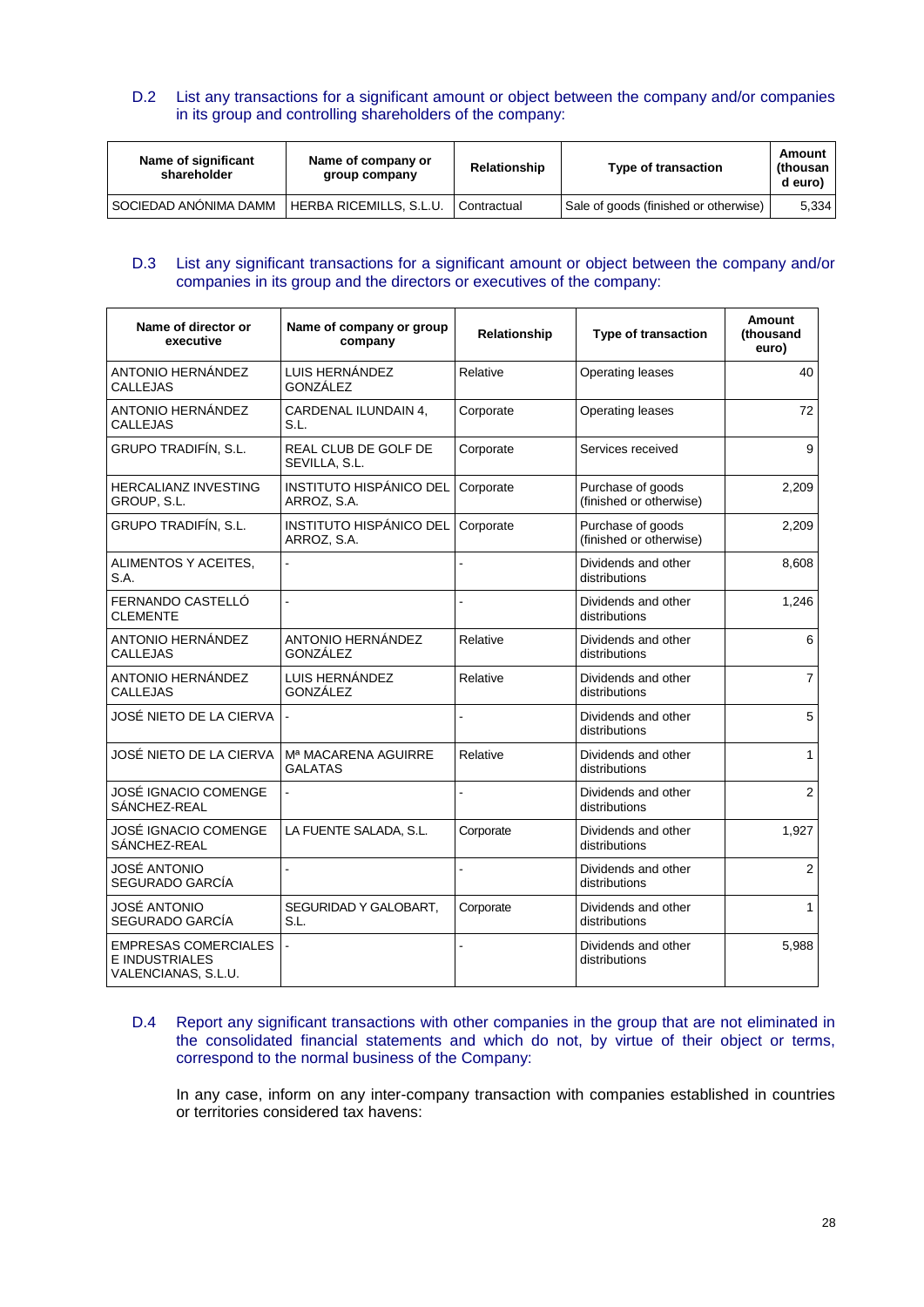### D.5 State the amount of transactions made with other related parties.

318 (thousand euros).

### D.6 Describe the mechanisms established to detect, define and resolve possible conflicts of interest between the company and/or its group, and its directors, executives or controlling shareholders:

Apart from the powers of the General Meeting and the Board of Directors on conflicts of interest of the directors, under Article 24 of the Regulations of the Board, the Audit and Compliance Committee has the power to settle any conflicts of interest that may arise between the company or the group and its directors, executives, significant shareholders and listed subsidiaries, if any.

With regard to the directors, Article 36 of the Regulations of the Board provides that directors may not perform activities for their own or third party account that effectively or potentially compete with the company or which otherwise puts them in a permanent conflict of interest with the company; and Article 37.1 establishes the obligation of directors to take such measures as may be necessary to avoid falling into situations in which their interests, for their own or third party account, may conflict with the corporate interests and their duties to the company.

For this purpose, Article 38 of the Regulations stipulates that directors shall inform the Board of any direct or indirect conflict of interest that they or any of their related parties may have with the company. Furthermore, pursuant to Article 32.4 of the Regulations, directors shall abstain from participating in the corresponding debates and voting on resolutions or decisions in which they or any person related to them has a direct or indirect conflict of interest, except in the cases in which they are authorised by law to participate in the discussion and voting.

Rule 13 of the current Internal Code of Market Conduct stipulates that any Relevant Persons (directors, senior executives and their closely related parties) who are or may be in a conflict of interest shall (i) Inform the Compliance Unit of their situation; (ii) abstain from participating in or influencing any decisions on the matters affected by the conflict; (iii) act with freedom of judgement, loyalty to the Company and its shareholders and independently of their own interests; and (iv) abstain from requesting or having access to any information or documentation related with the conflict of interest. It also provides that the Audit and Compliance Committee, assisted by the Compliance Unit, shall make such decisions as may be necessary in respect of any conflicts of interest that may arise.

Without prejudice to their obligation to inform, both the directors (and in the case of corporate directors, also their representatives on the board) and the significant shareholders of the company are asked each year, when drawing up the Annual Accounts and preparing the Annual Corporate Governance Report, for confirmation of any transactions that they may have made with the company and/or other companies in the group, their engagement in activities similar or complementary to those included in the company's objects and that there have been no other conflicts of interest during the year.

# D.7 Is more than one company of the Group listed in Spain?

YES □ NO ⊠

Name any subsidiaries listed in Spain:

### **Listed subsidiary**

State whether the respective areas of business and possible business relationships between them have been precisely and publicly defined, as well as those of the listed subsidiary with other group companies;

**Define any business relationships between the parent company and the listed subsidiary and between the latter and the other group companies**

Describe the mechanisms in place to settle any possible conflicts of interest between the listed subsidiary and other companies in the group:

**Mechanisms for solving possible conflicts of interest**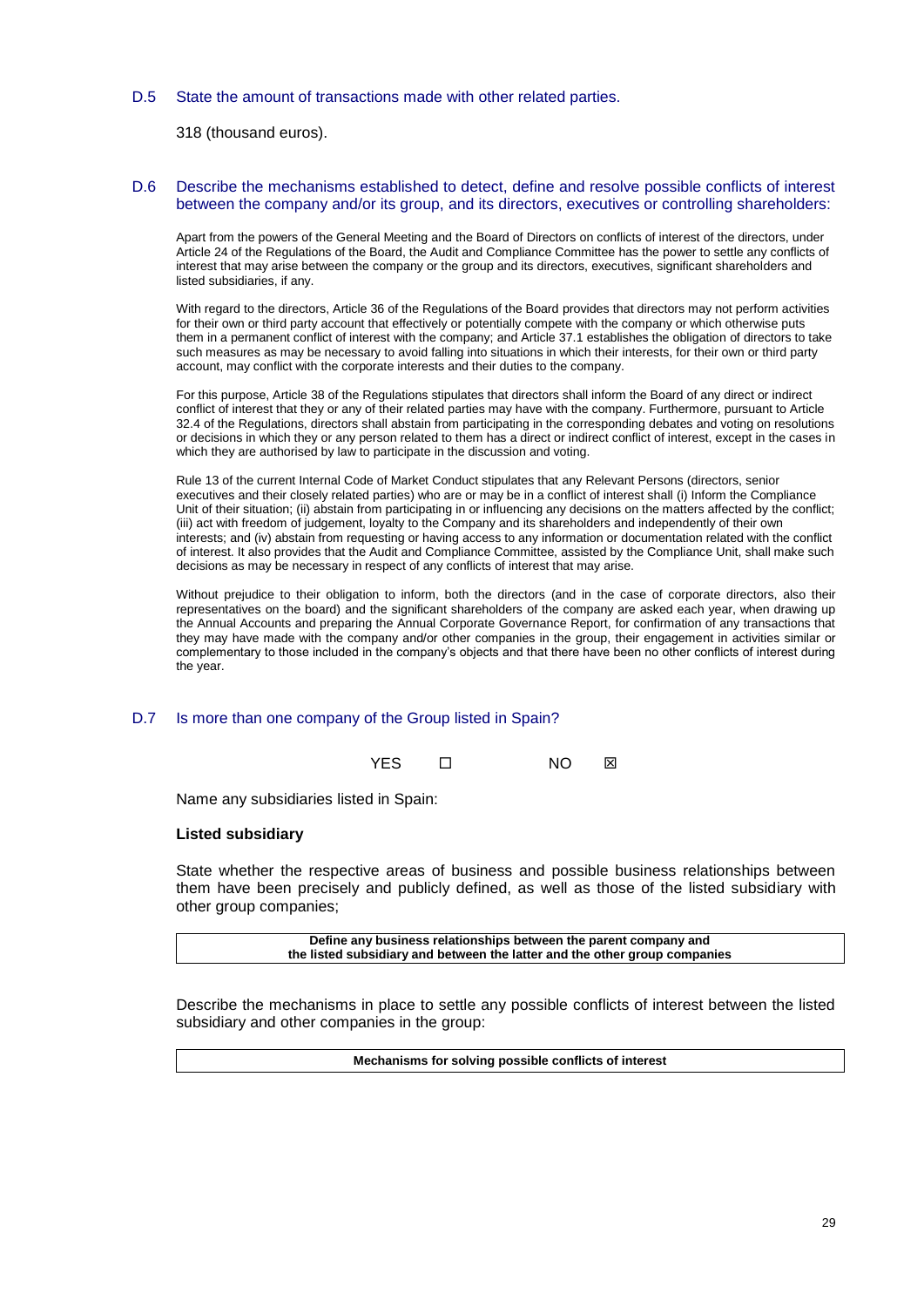# **E. RISK CONTROL AND MANAGEMENT SYSTEMS**

### E.1 Explain the scope of the company's Risk Management System, including tax risks.

As an integral part of the corporate policies passed by the Board, the Risk Control and Management Policy lays down the basic principles and the general framework for control and management of the business risks, including tax risks, and internal control of financial reporting to which Ebro Foods, S.A. and other companies in its group are exposed.

Within this general framework, the integral, homogenous Risk Control and Management System is based on the preparation of a business risk map, through which, by pinpointing, assessing and grading of the risk management capacity, the risks are ranked from greater to lesser impact for the Group and by probability of occurrence. The risk map also identifies methods for mitigating or neutralising the risks detected.

The risk universe is structured in four main groups: compliance, operational, strategic and financial, and they are all subdivided into a large number of categories.

The risk classification process dynamically assesses both the inherent risk and the residual risk after application of the internal controls and action protocols established to mitigate them. These controls include preventive controls, adequate separation of duties, clear levels of authorisation and definition of policies and procedures. These controls can in turn be grouped into manual and automatic, made by data processing applications.

This model is both qualitative and quantitative and can be measured in the Group's results, for which purpose the risk level is considered acceptable or tolerable on a corporate level.

The Risk Control and Management System is dynamic, so the risks to be considered will vary according to the circumstances in which the Group's business is performed.

### E.2 Name the corporate bodies responsible for preparing and implementing the Risk Management System, including tax risks.

The System for Control and Management of Risks, including tax risks, and control of financial reporting is based essentially on the following structure:

• The Board of Directors, as ultimately responsible, defines the policy for control and management of risks, including tax risks, and control of financial reporting. Article 17.3 of the Regulations of the Board provide that the Board shall receive information on the most important aspects of business management and any foreseeable risk situations for the Company and its subsidiaries, together with the actions proposed by the senior management in respect thereof.

• The Audit and Compliance Committee, through the Risks Committee, performs the duties of oversight and monitoring of the financial reporting and risk control systems, reporting regularly to the Board on any significant aspects arising in these areas. It is responsible for supervising and promoting internal control of the company and the risk management systems and submitting recommendations to the Board on the risk control and management policy and possible mitigation measures in those areas.

• The Risks Committee, based on the policy established by the Board and under the supervision of and reporting to the Audit Committee, is specifically responsible for coordinating and monitoring the system for control and management of risks, including tax risks, and control of the Group's financial reporting. The Risks Committee also analyses and assesses the risks associated with new investments.

• The Management Committees of the different units, on which the Chairman of the Board and the Chief Operating Office (COO) sit, assess the risks and decide on mitigation measures.

• Risk officers in the different units. The Risks Committee nominates individuals in the major subsidiaries to monitor the systems for control and management of risks, including tax risks, and control of the financial reporting and reporting to the Committee.

• Internal Audit Department. Within the internal audits of the different subsidiaries, the Company's Internal Audit Department checks that the testing and control of the financial reporting and risk management systems have been performed adequately in accordance with the indications by the Risks Committee.

### E.3 Define the main risks, including tax risks, that could have a bearing on achievement of the company's business goals.

A. Operational risks: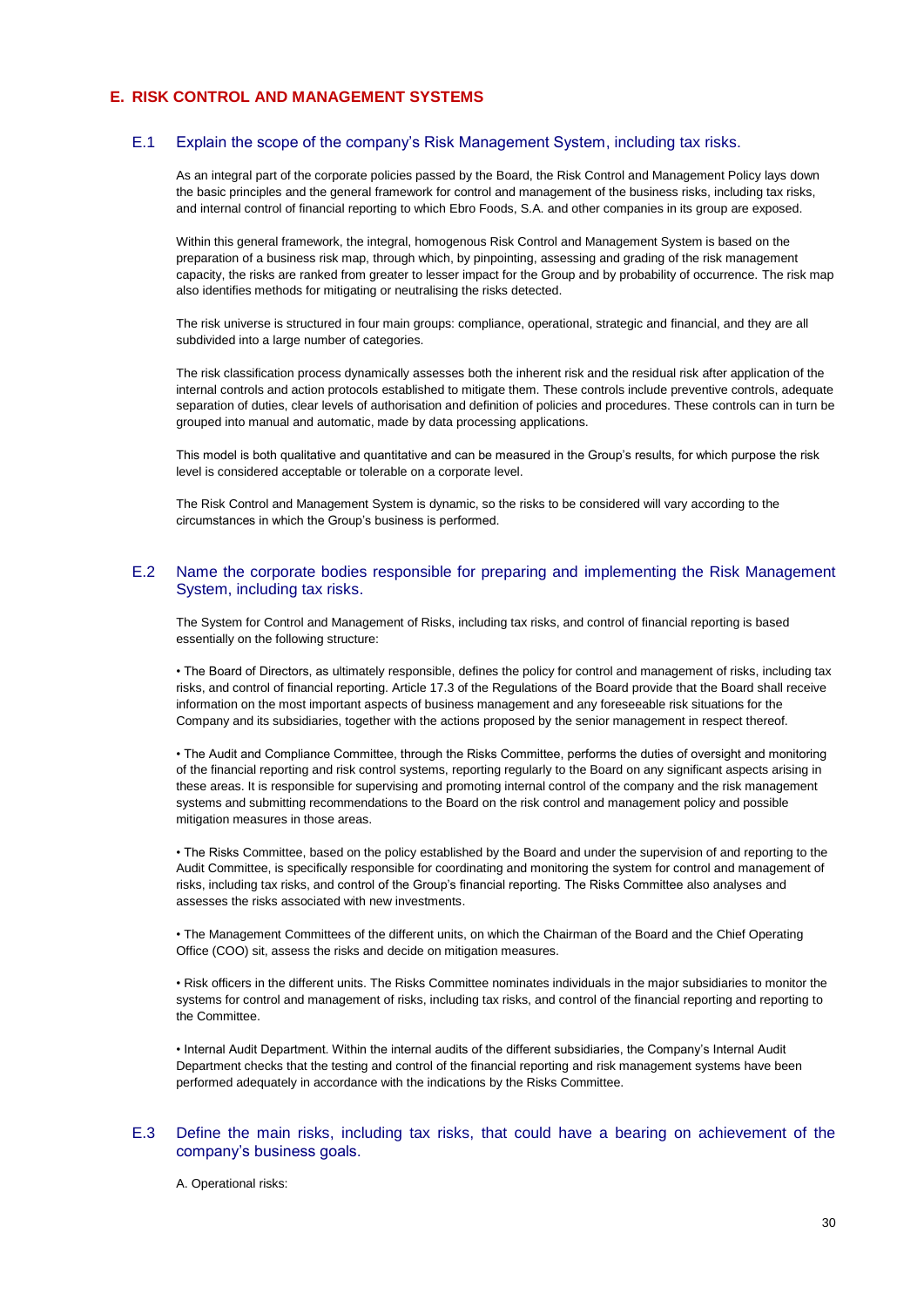- Food safety: Owing to the nature of the Group's business, aspects regarding food safety are a critical point to which the Group pays the utmost attention, as it is bound by a large number of laws and standards in each of the countries in which the Group's products are put on the market.

- Commodity supply risk: The availability of commodities in the quantity and quality required to meet our commitments to customers and the requirements of our brands is a key factor for our business both nationally (Spanish paddy rice) and internationally (semi-processed rice for the Group subsidiaries).

- Market risk (prices): Unexpected variations in the prices of our commodity supplies may seriously affect the profitability of our commercial transactions, in both the industrial and brand-based segments. The main risk lies in the prices of the different rice varieties and durum wheat, although it extends also to other materials consumed, such as packaging material and oil derivatives.

- Customer concentration risk: The concentration of customers, which can occur in both the industrial and brand segments, may lead to less favourable commercial terms for our sales and affect our credit risk.

- Technological risk. In our sector, one of the most important tools for competing with our rivals is based on constant technological innovation and searching for ways to adapt to consumers' desires. Consequently, "technological lag" is considered a possible risk.

B. Risks related with the environment and strategy:

- Environmental risks: Respect for the environment is another critical point for the Group, considering our industrial activity, with a large number of plants distributed internationally. We aim to adopt a set of good practices, complying scrupulously with the law.

- Climate risk: The effects of droughts, flooding and other weather perils in the countries where we source our supplies can cause problems of availability and unstable commodity prices, in both rice and durum wheat.

- Competition risk: In general, the pressure from white label brands is the main threat for maintaining the market shares of the Group's brands.

- Reputational risk: This is the risk associated with changes of opinion resulting in a negative perception of the Group, its brands or products by customers, shareholders, suppliers, market analysts, employees, institutions, etc., as they may adversely affect the Group's ability to maintain its commercial and financial relations or its interaction with social partners.

- Changes in lifestyle: The proliferation of low carbohydrate diets or other food habits could alter consumers' perception of our products.

- Country or market risk. Owing to the international nature of the Group's activities, political and economic circumstances in the different countries in which we operate and other market variables, such as exchange rates, interest rates, costs of production, etc. may affect our business.

- Natural disasters, fires, etc.: As a major industrial group, a significant part of the assets on the Group's balance sheet corresponds to its factories, so any natural incidents (earthquakes, fires or similar) that may affect the integrity of the Group's plants are a business risk.

C. Compliance risks:

- Sectoral regulatory risk: The food industry is a sector subject to numerous regulations affecting export and import quotas, customs duties, intervention prices, etc., subject to the directives laid down in the Common Agricultural Policy (CAP). The Group's activity may also be affected by changes in legislation in the countries in which it sources raw materials or sells its products.

- General regulatory risk: These include risks of compliance with civil, commercial, criminal and good governance provisions. In the area of criminal risks, the Group has a Crime Prevention Model, monitored and controlled by the Compliance Unit. At the date of this report, the Compliance Unit is working on the preparation of a criminal risks training plan for employees.

- Tax risks: Any changes in the tax laws or the interpretation or application thereof by the competent authorities in the countries in which the Group operates could affect its earnings.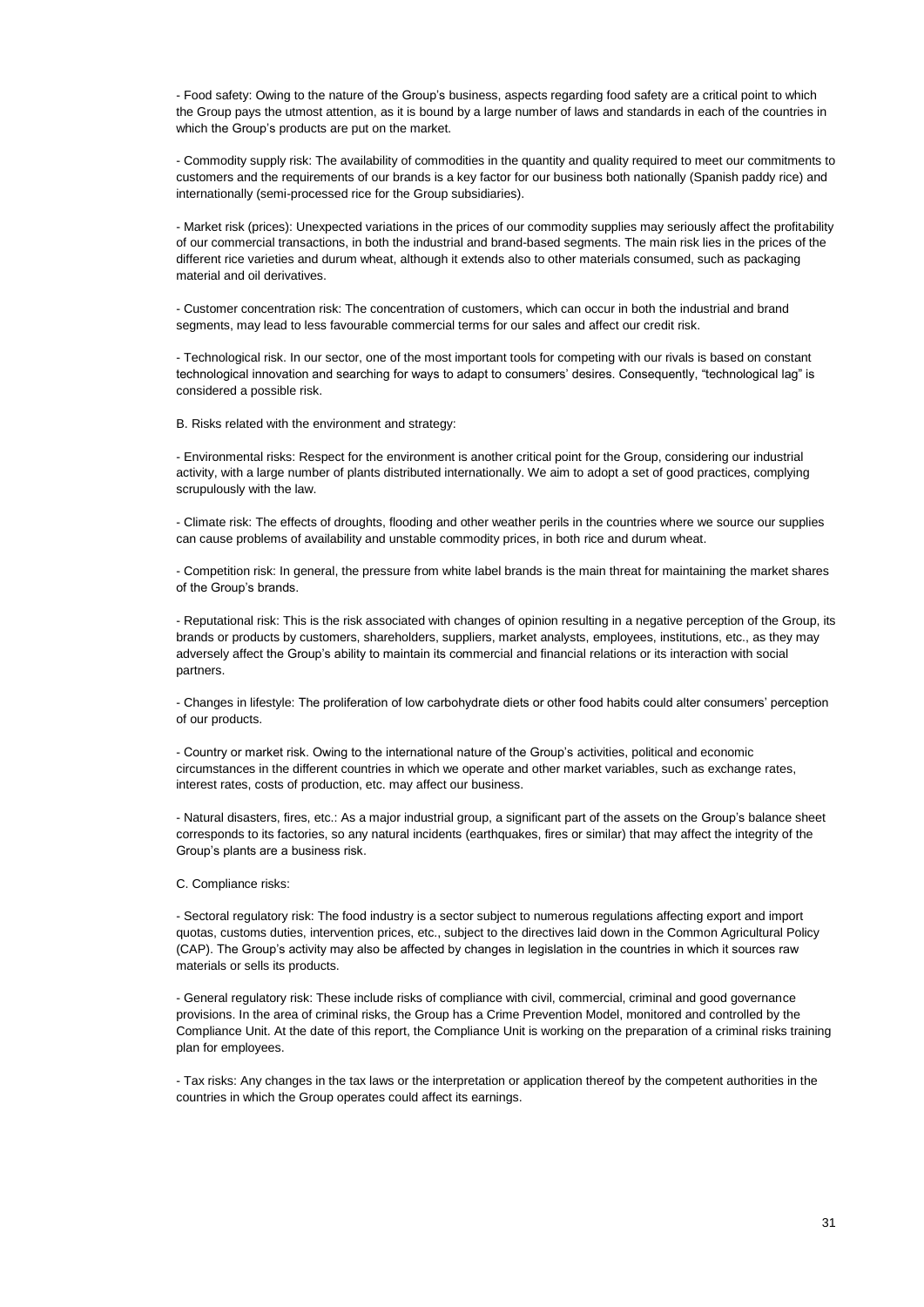D. Financial risks:

This group includes foreign exchange, interest rate, liquidity and credit risks. The foreign exchange risk is particularly significant because the functional currency of the Group is the euro, but a considerable part of its commodity supply transactions are in US dollars and a very large part of the Group's investments are also in that currency.

### E.4 State whether the company has a risk tolerance level, including one for tax risks.

Risks are measured by both inherent and residual risk.

A scorecard is made each year of the principal ten risks to which the Group may be exposed (the TOP TEN), which are rated and measured as far as possible. If the economic consequences of a risk could cause a loss (or a loss of profit) of more than 5% of the consolidated EBITDA budgeted, or over 20% of the individual EBITDA of a business, it is considered a threat requiring corporate action.

In general, the heads of the different business units (the Management Committee of each unit) define the risks affecting their respective businesses, assess the possible economic impact of those risks and, according to the specific circumstances prevailing, establish whatever mitigation measures they deem fit. Without prejudice to the supervision by the Risks Committee and Audit Committee, the Management Committee of each unit implements and monitors the mitigation measures taken and assesses the results thereof.

This notwithstanding, when a threat is identified that requires action on a corporate level (as mentioned in the first paragraph above), the persons responsible for risk control and management in the corresponding unit inform the Risks Committee of the situation, proposing such mitigation measures as may be considered adequate. The Risks Committee assesses the situation and the sufficiency and suitability of the proposed mitigation measures, supplementing them with additional measures should it deem fit.

### E.5 What risks, including tax risks, have occurred during the year?

The abundant spring rainfall in Texas caused a delay in the crop dates of a local variety and a smaller harvest than usual. The combination of circumstances produced a smaller supply and an increase in commodity prices. In response to this, alternative sourcing was sought and the expenditure related with this product was strictly controlled, in an effort to maintain or even increase our market share and mitigate the effect on our profit and loss account.

At the beginning of the year, some of the distributors of our sauces in France decided to reduce the number of references available on the shelves, alleging that the returns on those products were lower than their targets. As a result, our market share dropped by three percentage points in the first half of the year. Our response was to implement a broad array of actions, consisting of renovating references, introducing new recipes and changing the formats, so that distribution could set better prices and obtain greater margins. By year-end, two of the percentage points lost had been recovered.

The rice sector faces the ban in the European Union, as from the 2017 crop, of a pesticide used in the sector to control Pyricularia Stativae. This ban puts the supply of raw materials at risk and, since compliance is passed on to marketing of the product, may constitute a regulatory and reputational risk. This situation has been tackled from three fronts: by making growers aware of the need to change crop treatment, accompanying and advising lawmakers on the inception of the new provisions and pointing out the possible consequences, and finally, subscribing local initiatives and collaboration with different entities to research and develop alternative treatments.

During the year we have witnessed situations that we classify as country or market risk. The most well-known situation was the outcome of the referendum for the UK to pull out of the European Union. This creates a considerable number of uncertainties that have not yet been clarified, the solving and possible impact of which will depend largely on the conditions agreed by the parties to that process. There are numerous risks, although at year-end the only one that has materialised is that deriving from the devaluation of sterling against the euro and the US dollar, which are the currencies used to supply rice for the Group's subsidiary in the UK. The local risks committee is monitoring the situation, putting questions to the members of parliament and trying to minimise the impact of exchange rate variations through a hedging policy.

Some of our companies suffered especially aggressive competition during the year. This has been particularly severe and extended in Canada, where this tough competition has put additional pressure on retail prices and promotional activity in this segment. In response to this challenge, the number of exclusivity agreements and private label production agreements was stepped up to guarantee an adequate volume of production in the medium time and secure medium and long-term profitability. This has enabled us to maintain our leadership of the market and stabilise earnings.

The Canadian dollar showed continuous signs of weakness against the US dollar in late 2015-early 2016, due to low commodity prices (especially oil) and the later economic recovery than that of its neighbouring country and main client.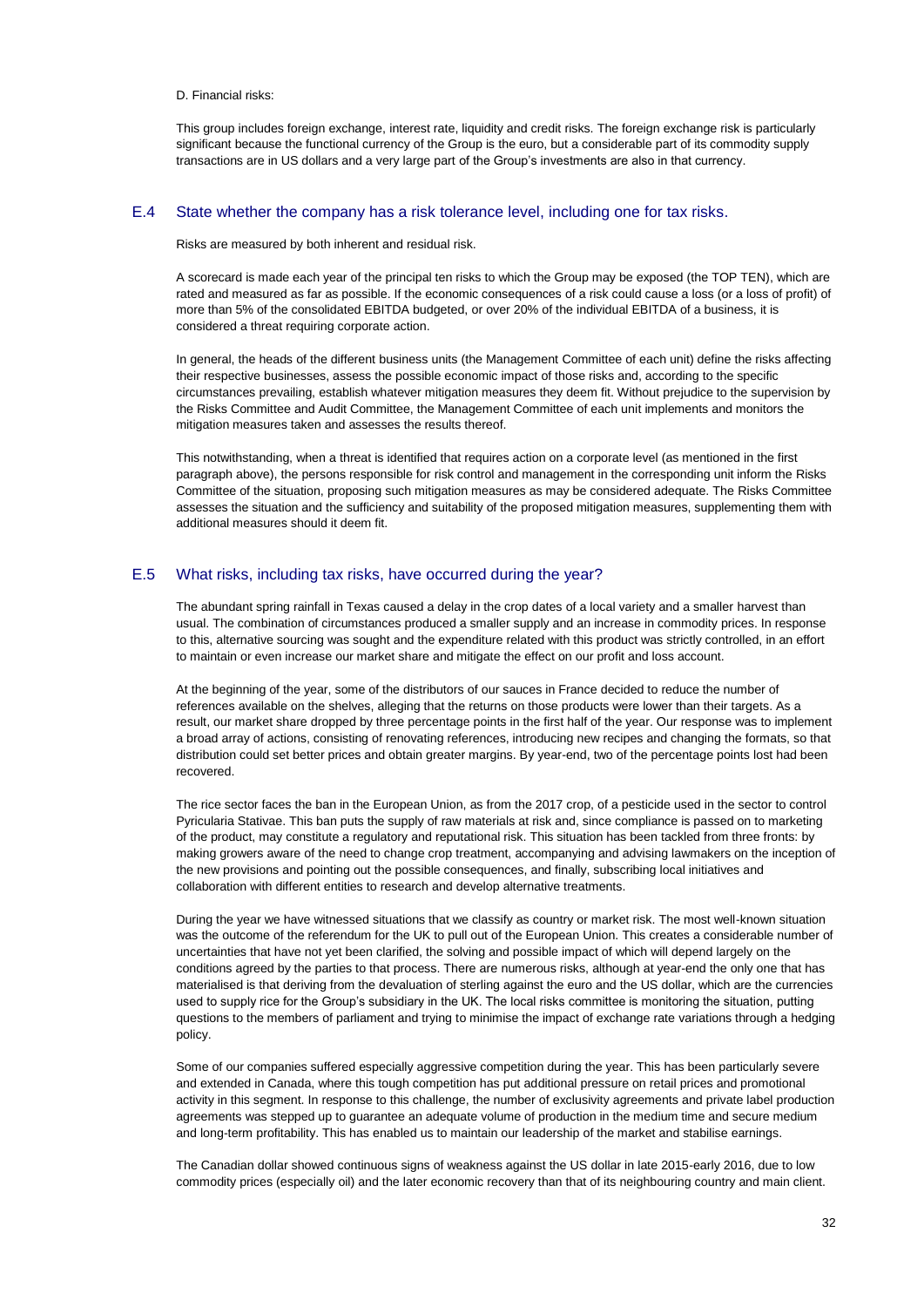Our Canadian subsidiary purchases a significant part of its raw materials in US dollars and this volatility created a considerable foreign exchange risk in purchase prices.

To mitigate this risk, our subsidiary arranged a number of exchange rate hedges, which stabilised the prices of its purchase commitments, although when the relative exchange rates changed in the second half of the year, it had to maintain contracts that were more expensive than spot trading.

### E.6 Explain the response and supervision plans for the main risks, including tax risks, to which the company is exposed.

The management committee in each subsidiary is responsible for monitoring the subsidiary's risk supervision system. Management committees usually meet monthly to analyse any risks that may have materialised and follow up the contingency plans and actions taken to mitigate them. Control and monitoring of the economic variables in each subsidiary against the corresponding budget also ensures the immediate detection of unforeseen risk situations. The subsidiaries with greatest weight within the Group, such as the North American subsidiaries, have "Crisis Management Plans" (CMP), which specify the main risks to which the company is exposed, the protocols for responding to them and the company officers responsible for implementation.

This notwithstanding, when a threat is identified that requires action on a corporate level (see section E.4), the persons responsible for risk control and management in the corresponding unit inform the Risks Committee of the situation, proposing such mitigation measures as may be considered adequate. The Risks Committee assesses the situation and the sufficiency and suitability of the proposed mitigation measures, supplementing them with additional measures should it deem fit.

The measures to control, reduce and, as the case may be, mitigate the risks are established according to the following basic criteria:

- They shall seek to neutralise the risk detected, maintaining coherence between the importance of the risk and the cost and means required to neutralise it.

- If neutralisation is not feasible, measures shall be designed to reduce the potential economic consequences, if possible to within tolerance levels.

- The management and control shall, as far as possible, forestall rather than remedy.
- The control mechanisms shall adequately separate management and oversight.

- The different people responsible for risk management shall coordinate their actions to be efficient, seeking the utmost integration between control systems.

- Maximum transparency shall be ensured in the identification and assessment of risks, specification and implementation of mitigation measures and assessment of the results of those measures.

- Compliance must be guaranteed with the internal reporting requirements to the bodies responsible for supervision and control.

# **F FINANCIAL REPORTING INTERNAL RISK CONTROL AND MANAGEMENT SYSTEM (FRICS)**

Describe the mechanisms comprising the financial reporting internal control and risk management systems (FRICS) of your company

# F.1 Control environment

Report on at least the following, describing their principal features:

F.1.1 What bodies and/or duties are responsible for: (i) the existence and maintenance of an adequate and effective FRICS; (ii) its implementation; and (iii) its oversight?

As established in its Regulations, the Board of Directors is ultimately responsible for the existence, maintenance and oversight of an adequate, effective financial reporting internal control system (FRICS).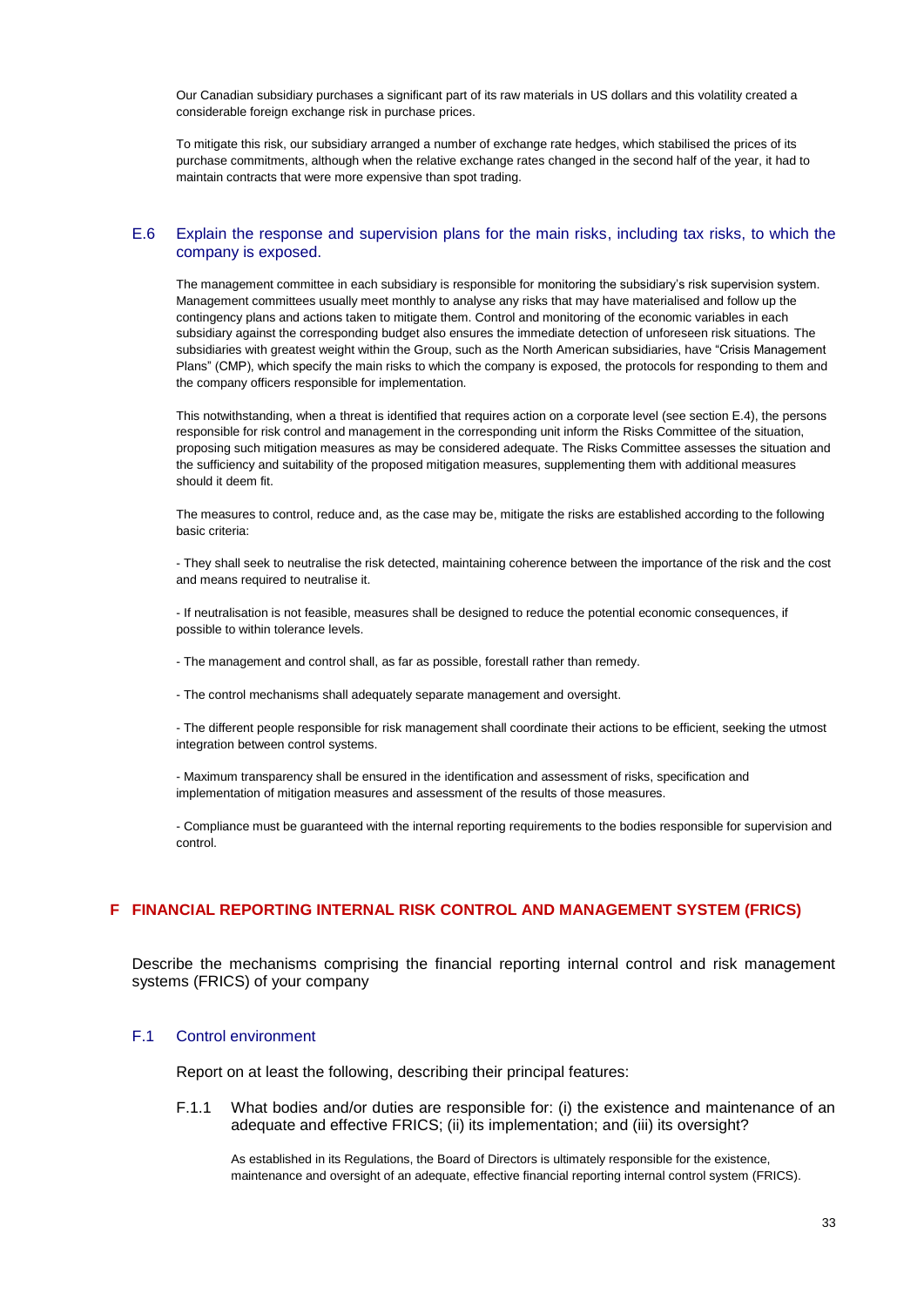The Audit and Compliance Committee is responsible for: (i) supervising and promoting the procedures and systems used to prepare and control the company's financial reporting; (ii) checking any public financial reporting; and (iii) ensuring implementation of and compliance with the internal regulations and codes applicable to the risk control and management systems in relation to the financial reporting process.

The Management Committee is responsible for the design, implementation and functioning of the FRICS through the Group Finance Department and the Finance Departments of the different business units. The different general managements are responsible for effective implementation of these systems within their respective areas of activity. There are also officers responsible for the different processes documented within the FRICS, who must ensure that those processes are kept up to date, informing the Risks Committee, through the finance department and general management of the corresponding business unit, of any modifications or adaptations required.

The Risks Committee, reporting to the Audit and Compliance Committee, is specifically responsible for coordinating and monitoring the system for control and management of risks, including tax risks, and controlling the Group's financial reporting.

- F.1.2 State whether the following elements exist, especially in respect of the financial reporting process:
	- Departments and/or mechanisms responsible for: (i) designing and reviewing the organisational structure; (ii) clearly defining the lines of responsibility and authority, with an adequate distribution of tasks and duties; and (iii) ensuring that there are sufficient procedures for adequately informing the company.

As established in its Regulations, the board is responsible for defining the general strategy and guidelines for management of the company and encouraging and supervising the actions taken by the senior officers, establishing an organisational structure that will guarantee the utmost efficiency of the senior management and the management team in general.

According to the Regulations of the Board, the Nomination and Remuneration Committee is responsible for checking the criteria followed regarding the composition and structure of the board and for selecting candidates for the board. It also nominates the chairman, CEO or managing directors and secretary of the board and proposes the assignment of directors to the different board committees, the members of the Management Committee and any other advisory committees that the board may create.

In turn, under the policies approved by the Board, the Nomination and Remuneration Committee supervises the Senior Management of the group, both in appointments and removals and in assessing the senior executive remuneration and incentives policy.

Within each group company, the organisational structure of the units participating in the preparation of financial reporting depends on several factors, such as the volume of operations or type of business, but in all cases it corresponds to the need to cover the main duties of recording, preparing, checking and reporting the operations performed and the economic and financial position of the company. The executive directors and management of Ebro Foods participate actively in the management committees of the group's subsidiaries, thereby guaranteeing direct communication through the lines of responsibility and authority.

The senior management and the human resources departments of the Group and each of the subsidiaries are responsible for designing the organisational structure according to local needs, the most important subsidiaries having a formal definition through organisation charts, which include a description of the duties and responsibilities of the main areas participating in internal control of financial reporting.

The different job descriptions of positions and responsibilities are maintained by the human resources department of each subsidiary and the managements of all the subsidiaries, especially the financial managements, are informed of any new member of a subsidiary.

 Code of conduct, body responsible for its approval, degree of publicity and instruction, principles and values included (stating whether there is any specific mention of the recording of transactions and preparation of financial reporting), body responsible for analysing default and proposing corrective measures and penalties.

The Code of Conduct of the Ebro Group, an update of the earlier Codes of Ethics and Conduct drawn up by the Ebro Foods Group in 2003, 2008 and 2012, was approved by the board on 25 November 2015 and all levels of the organisation were notified.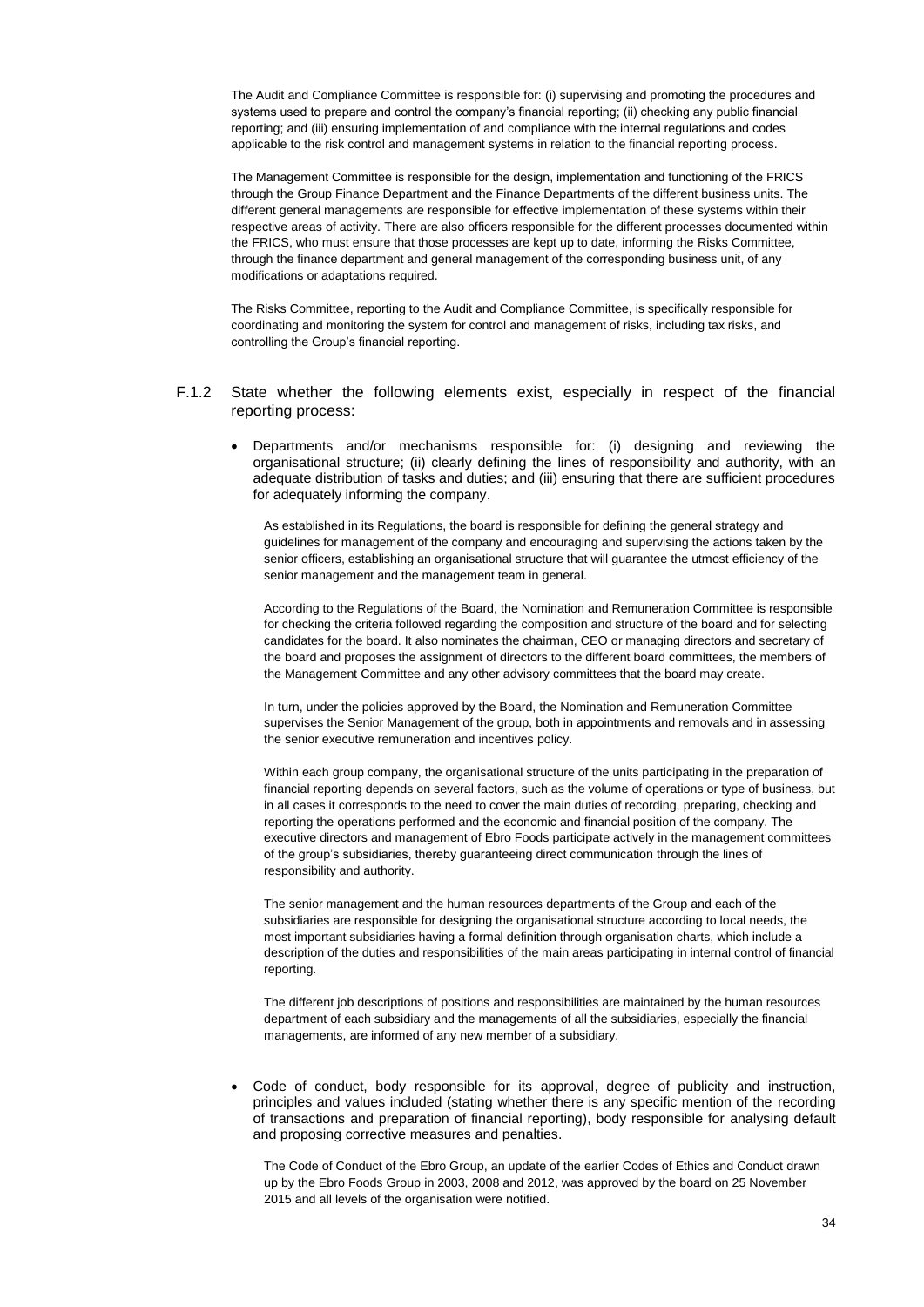The Code of Conduct provides guidance on how to act in the Group's internal and external relationships, strengthening the values that distinguish us and establishing a basic reference to be followed by the Group.

The Code aims to:

- Be a formal, institutional reference for personal and professional conduct.
- Guarantee the responsible, ethical behaviour of all the Group's professionals in their work.
- Reduce the element of subjectivity in personal interpretations of moral and ethical principles.
- Create a standardisation tool to guarantee progressive implementation throughout the Group of the
- ten principles of the UN Global Compact.
- Grow responsibly and committed to all our stakeholders.

As established in the Code of Conduct, the Group assumes a principle of conduct based on transparent reporting, consisting of an undertaking to report reliable financial, accounting or other information to the markets. Accordingly, the company's internal and external financial reporting will give a true and fair view of its real economic, financial and equity situation according to generally accepted accounting principles.

Employees formally sign the Code of Conduct when they join the workforce of most Group companies and all new Group employees during the year were informed of and given a copy of the Code.

The Code of Conduct is published in the Intranet, where it can be consulted by any employee, and on the Group's website.

The Audit and Compliance Committee is responsible for monitoring and controlling application of the Code. The Compliance Unit, which has sufficient initiative, autonomy and resources, is responsible, among other duties, for assisting the Audit and Compliance Committee in the supervision of compliance, publication and interpretation of the Code of Conduct.

The Audit and Compliance Committee has an e-mail address to which any Group employee may send queries and suggestions regarding the interpretation of the Code of Conduct.

The Audit and Compliance Committee reports regularly to the Group's Board of Directors on any queries raised in respect of the interpretation and application of the Code of Conduct, how they have been solved and, where appropriate, the interpretation criteria followed.

The Code of Conduct provides that any violation or breach of the Code that is classified as a labour offence shall be penalised according to the labour laws, without prejudice to any other liability that the infringer may incur and the remedial measures that may be established by the different Group companies in pursuance of prevailing laws. On a Group level, the Audit and Compliance Committee, assisted by the Compliance Unit, shall receive reports of any violation of the Code of Conduct and act accordingly.

 Whistleblowing channel, through which the audit committee can be informed of any financial or accounting irregularities, any breaches of the code of conduct and irregular activities within the organisation, indicating whether this channel is confidential.

As established in the Regulations of the Board, the Audit and Compliance Committee is formally responsible for implementing a confidential whistle-blowing channel accessible to all Group employees and defining a protocol for prioritising, processing, investigating and settling reports according to their importance and nature, especially any concerning possible financial or accounting misrepresentations.

For this purpose, the Ebro Group has established a whistle-blowing or reporting channel, through its Code of Conduct, through which any irregular conduct in financial, accounting or other areas and any breach of the code of conduct can be reported confidentially.

The Audit and Compliance Committee has a specific e-mail address through which any employees may report whatever conduct they may consider necessary and contact the Audit and Compliance Committee to inform on breaches of the code of conduct. Access to that e-mail account, technologically protected to prevent any unauthorised access, is limited exclusively to the Chairman of the Audit and Compliance Committee who, as an independent director, has no relationship with the management structure of the Group.

The Audit and Compliance Committee guarantees the confidentiality of the reports handled, according to a confidentiality commitment signed by all those involved in handling the reports and other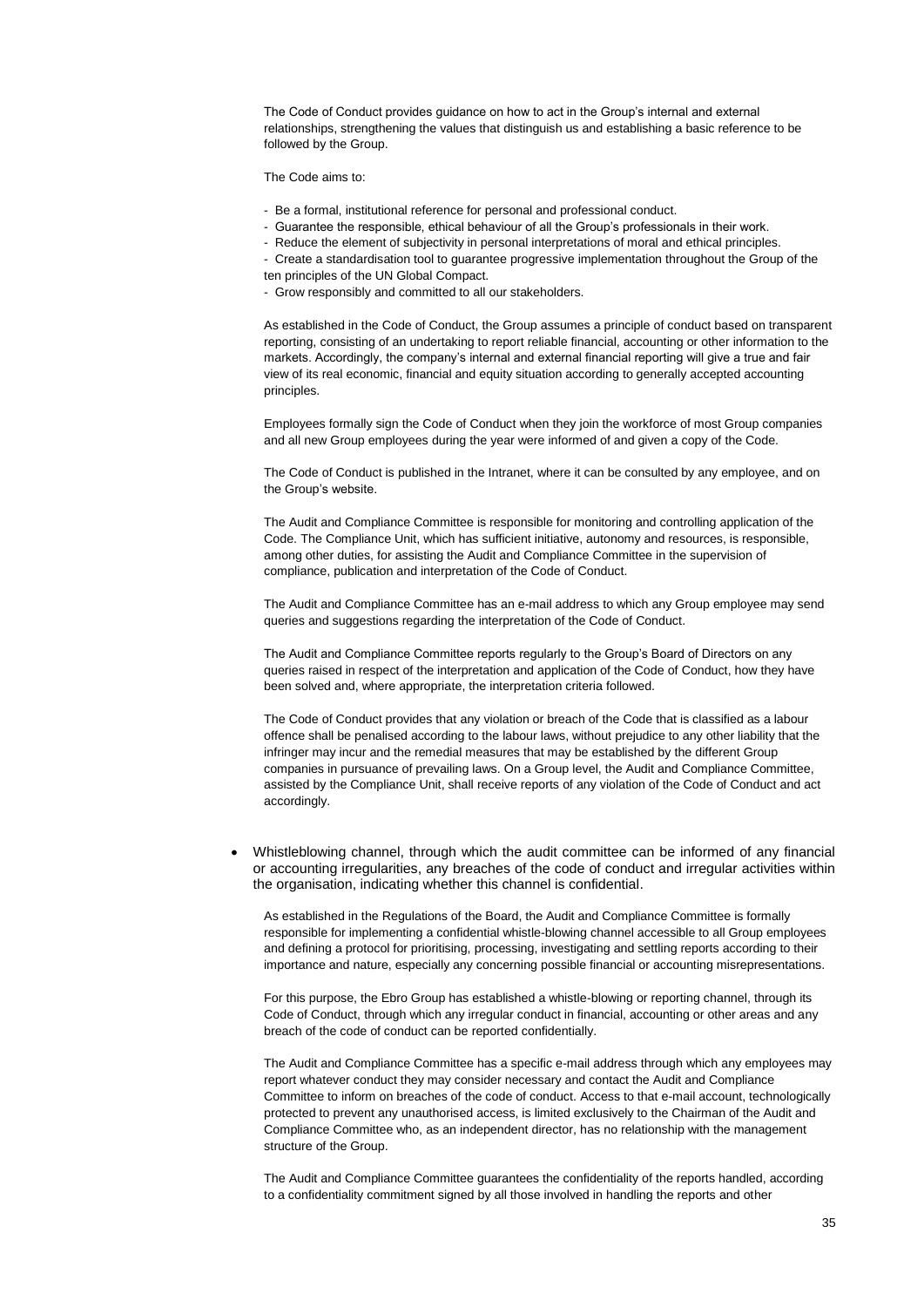precautions included in the "Report Handling Protocol". That protocol, approved by the Audit and Compliance Committee in 2012, establishes the procedure to be followed on receiving reports, regarding their processing, prioritising, solving and notification.

 Training programmes and regular updates for employees involved in the preparation and checking of financial information and evaluation by the FRICS, covering at least accounting and auditing standards, internal control and risk management.

The Ebro Group has a policy of making sure it has personnel with sufficient training and experience to perform the duties and responsibilities assigned to them. The Ebro employees involved in the preparation and checking of the financial information and FRICS evaluation participate in training and refresher courses regarding the laws and standards in place from time to time and good practices to guarantee the reliability of the financial information generated.

The Ebro Group also encourages and provides means and resources for its employees to keep their accounting knowledge up to date through the attendance of seminars, on-line information and other means and regular meetings are held with the external auditors to assess in advance the standards in place or those about to enter into force.

During the year the Ebro Group has focused its training for personnel involved in the preparation and checking of financial information and FRICS evaluation on the following aspects:

- Accounting updates
- Management and control of costs for business decision-making
- Training in the tax laws in different countries
- Financial reporting internal control system manual

In addition, the external auditors of the company and its group regularly attend the meetings of the Audit and Compliance Committee to give training on the principal novelties in accounting and auditing, especially those that have or may have a greater effect on the Group's accounts.

## F.2 Measurement of risks in financial reporting

Report at least on:

- F.2.1 What are the main features of the risk identification process, including risks of error or fraud, in respect of:
	- Whether the process exists and is documented.

Within the risk control and management policy approved by the Board, the financial reporting internal control system is supervised by the Audit and Compliance Committee, assisted by the Risks Committee and the Group Finance Department.

The potential risk events that could affect the organisation are identified and assessed through the FRICS, pinpointing and assessing the risks corresponding to each line of business. Through this risk control and management system, the Ebro Group has drawn up a consolidated risk map by compiling and combining the risk maps of its major subsidiaries.

This process is coordinated by the Risks Committee, which manages and establishes the permitted tolerance to the risk and coordinates actions to align the measures addressing risks with the Group's global risk policy so that the exposure to risk assumed by the Ebro Group overall is known at all times.

Based on the results obtained, systems are devised for addressing risks and internal control, to keep the likelihood and impact of those risks on financial reporting within the tolerance levels, thereby providing reasonable certainty regarding achievement of the strategic business goals.

 Whether the process covers all the financial reporting objectives (existence and occurrence; integrity; measurement; presentation, breakdown and comparison; and rights and obligations); whether it is updated and how often.

The Ebro Group has established a continuous improvement process to minimise the risks related with financial reporting, improving the design and effectiveness of existing controls.

For this purpose, it has a process identifying the risks affecting the reliability of financial reporting, based on and beginning with a definition of the scope, according to quantitative criteria of materiality in respect of the consolidated amounts and other qualitative criteria (error, fraud, uncommon transactions, etc.). Companies in the major business units or divisions that meet any of the afore-mentioned criteria and the material accounting items of each one are defined according to those criteria. Once the material items have been defined on a company level, the processes and sub-processes they affect are established, according to a relationship matrix.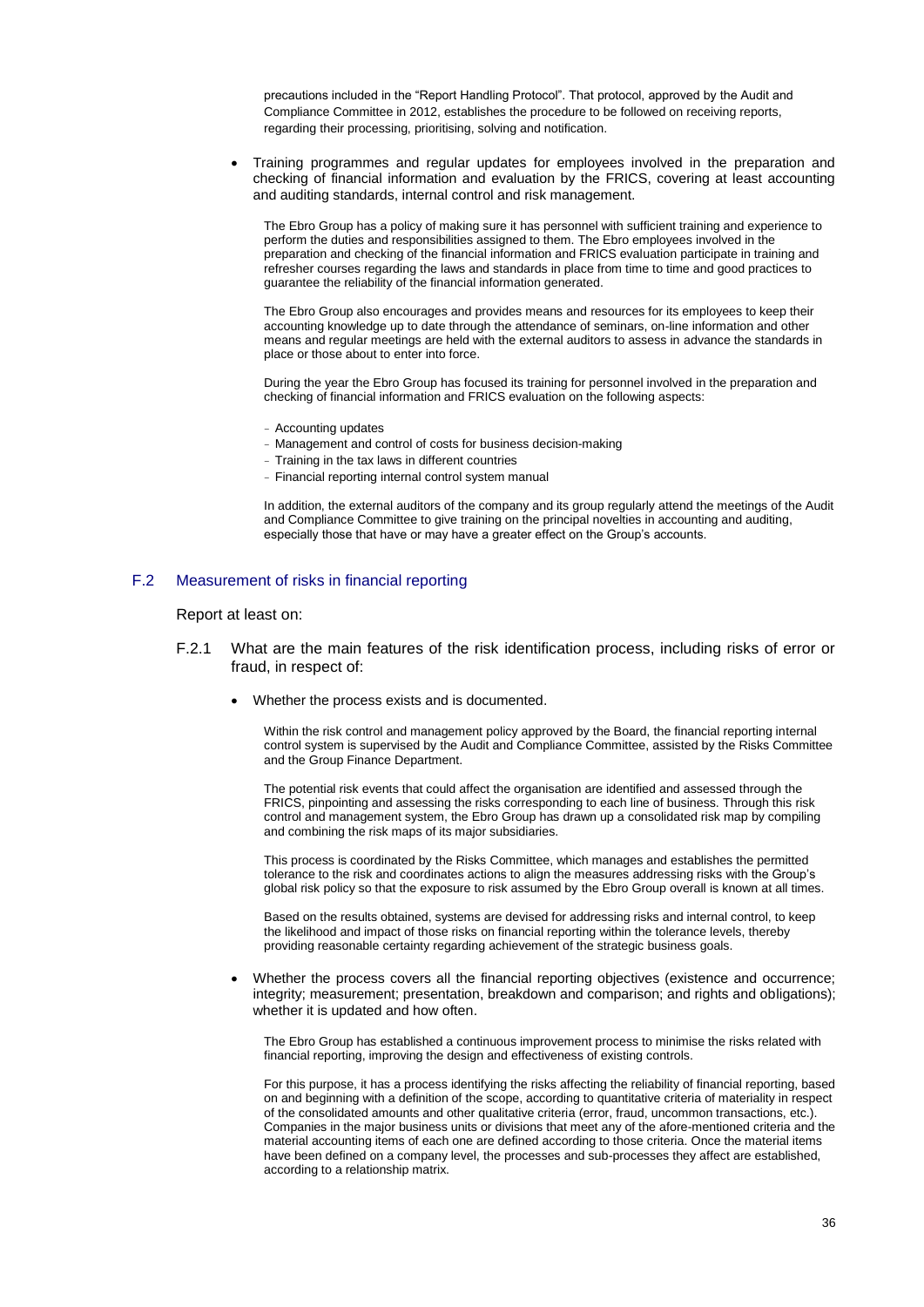For each of the sub-processes included within the scope, the inherent risks are identified and the checks made by the responsible persons to mitigate those risks are defined, setting this information down in a Risks-Controls Matrix. Those risks take account of all the financial reporting objectives (existence and occurrence; integrity; measurement; presentation, breakdown and comparison; and rights and obligations).

The financial reporting risks are identified in the Ebro Group's Risks-Controls Matrix and updated to take account of any changes in the scope of consolidation of the Group or development of its business and their reflection in the financial statements, making a comparative analysis every year of the variations in material processes and sub-processes to establish any risks that have not been previously identified.

 The existence of a process for defining the scope of consolidation, taking into account, among other aspects, the possible existence of complex corporate structures, base companies or special purpose vehicles.

The Ebro Group has a documented process based on internal regulations that guarantees the correct identification of the scope of consolidation through an adequate separation of duties in the requesting, authorising, reporting and recording of any operation entailing the incorporation, merger, division, acquisition or sale of companies and any other corporate operation, directly involving the legal department and the board.

This process considers the possible existence of complex corporate structures, base companies or special purpose vehicles, among other means by establishing an adequate structure to separate the duties of requesting, authorising and reporting for any corporate operation within the Group. No transactions or complex corporate structures that might entail off-balance sheet transactions which should be recorded within the reporting period were identified this year.

 Whether the process takes into account the effects of other types of risk (operational, technological, financial, legal, reputational, environmental, etc.) insofar as they affect the financial statements.

The Risk Control and Management System of the Ebro Group is designed to identify potential risk events that might affect the organisation. At present there are four types of risks: Operating, Compliance, Strategic and Financial risks, and the conclusions are taken into account insofar as the risks may affect financial reporting. For this purpose, the Risks Committee acts as a unit of coordination and interrelation of the effect of the risks detected on the different areas (management, business, financial reporting, legal, reputational etc. risks).

Which governing body of the company supervises the process.

While the Board has the power, which it may not delegate, to determine the policy for control and management of risks, including tax risks, and supervision of the FRICS, the Audit and Compliance Committee is responsible for supervising and promoting the procedures and systems used to prepare and control the company's financial reporting, and controlling the implementation of and compliance with the risk control and management systems, both in general and in respect of the financial reporting process.

### F.3 Control activities

Inform whether the company has at least the following, describing their main features:

F.3.1 Procedures for checking and authorising financial information to be published on the stock markets and description of the FRICS, indicating who is responsible for these tasks and documentation describing the flows of activities and controls (including those checking for the risk of fraud) in the different types of transactions that may have a material effect on the financial statements, including the procedure for closing of accounts and the specific review of judgements, estimates, valuations and significant projections.

The priorities established within the Ebro Group include the quality and reliability of the financial information, both internal information for decision-making and external information published on the markets. The information to be provided by the different units is requested by the Group financial department, paying special attention to the processes of closing the accounts, consolidation, measurement of intangibles and areas subject to judgement and estimates.

The Ebro Group has procedures for checking and authorising the financial information and description of the FRICS, responsibility for which corresponds to the Financial Department, the Risks Committee, the Audit and Compliance Committee and the Board.

The Audit and Compliance Committee checks and analyses the financial statements and any other important financial information, as well as the principal judgements, estimates and projections included and discusses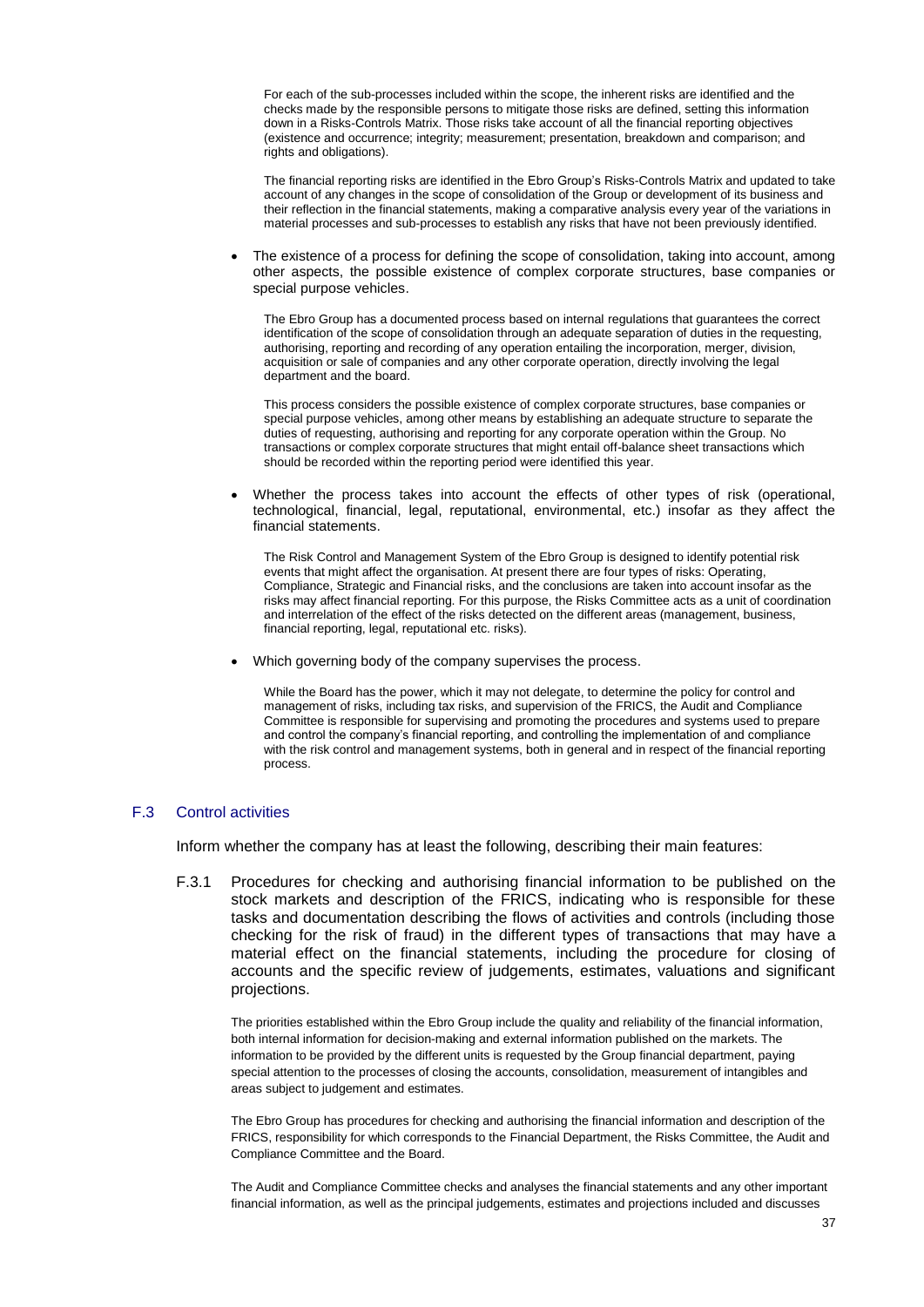them with the corporate financial department and the internal and external auditors to confirm that the information is complete and the principles applied are consistent with those of the previous full-year accounts.

The procedure for checking and authorising the financial information corresponds to the Group financial department, based on the information checked and validated by the different units. The Audit and Compliance Committee supervises this information to be published on the market and it is approved by the Board.

The Group has implemented an improvement process to increase the documentation and make the generation of financial information and its subsequent supervision more effective and efficient.

The significant processes involved in the generation of the Group financial reporting are documented based on the COSO internal control model. The main processes documented are:

- Closing of Financial Statements and Reporting
- Consolidation
- Sales and Receivables
- Purchases and Payables
- Fixed Assets
- Inventories
- Payroll

The documentation outline is extended progressively, according to the materiality and the general criteria established in the Group's financial reporting internal control system.

The persons responsible for each of the documented processes in each subsidiary have been identified. They are responsible for keeping those processes up to date on an annual basis, reporting any modifications or adaptations to the Risks Committee through the Group's financial department.

Process documentation includes details of the flows and transactions and the financial reporting objectives and controls established to ensure they are met. It also contemplates the risks of error and/or fraud that might affect the financial reporting objectives. The documentation of flows of activities and controls that may have a material effect on the financial statements, including the accounts closing procedure, includes the preparation of narratives on the processes, flow charts and risk and control matrices. The controls identified are both preventive and detective, manual or automatic, describing also their frequency and associated information systems.

F.3.2 Internal control procedures and policies for the IT systems (including access security, track changes, operation, operating continuity and separation of duties) used for the significant processes of the company in the preparation and publication of financial information.

The Group has rules of action for managing financial information security. Those rules are applicable to the systems used to generate financial information and the IT Department is responsible for defining and proposing the security policies.

Within its policies and infrastructure management the Ebro Group has procedures to secure each of the following points:

i) Both physical and logical access are controlled to ensure that only authorised internal and external personnel can access the Ebro centres and systems. Ebro has several Data Centres, the main one in Spain where the company's critical systems are housed. The major subsidiaries also have local data centres. They all have their own infrastructure to guarantee adequate control of access to the installations. In small subsidiaries, the general rule is to have external service providers to provide that security. When external service providers are used, the Ebro Group makes internal audits of the information systems and their architecture, including the security aspect.

Logical access control is secured with efficient management of access to our systems, whether internal or external, and through a user management coordinated with the human resources department and the company's group of managers. Ebro has user access control systems and workflow tools to guarantee interdepartmental integration and efficient updating of user status, regularly identifying those who no longer access the systems. Ebro Foods will shortly begin a global Duties Separation project, within its corporate risk control policy.

External access is guaranteed through specific users and controlled management. The necessary elements have also been provided on a network level to ensure that only authorised users and processes have access from outside.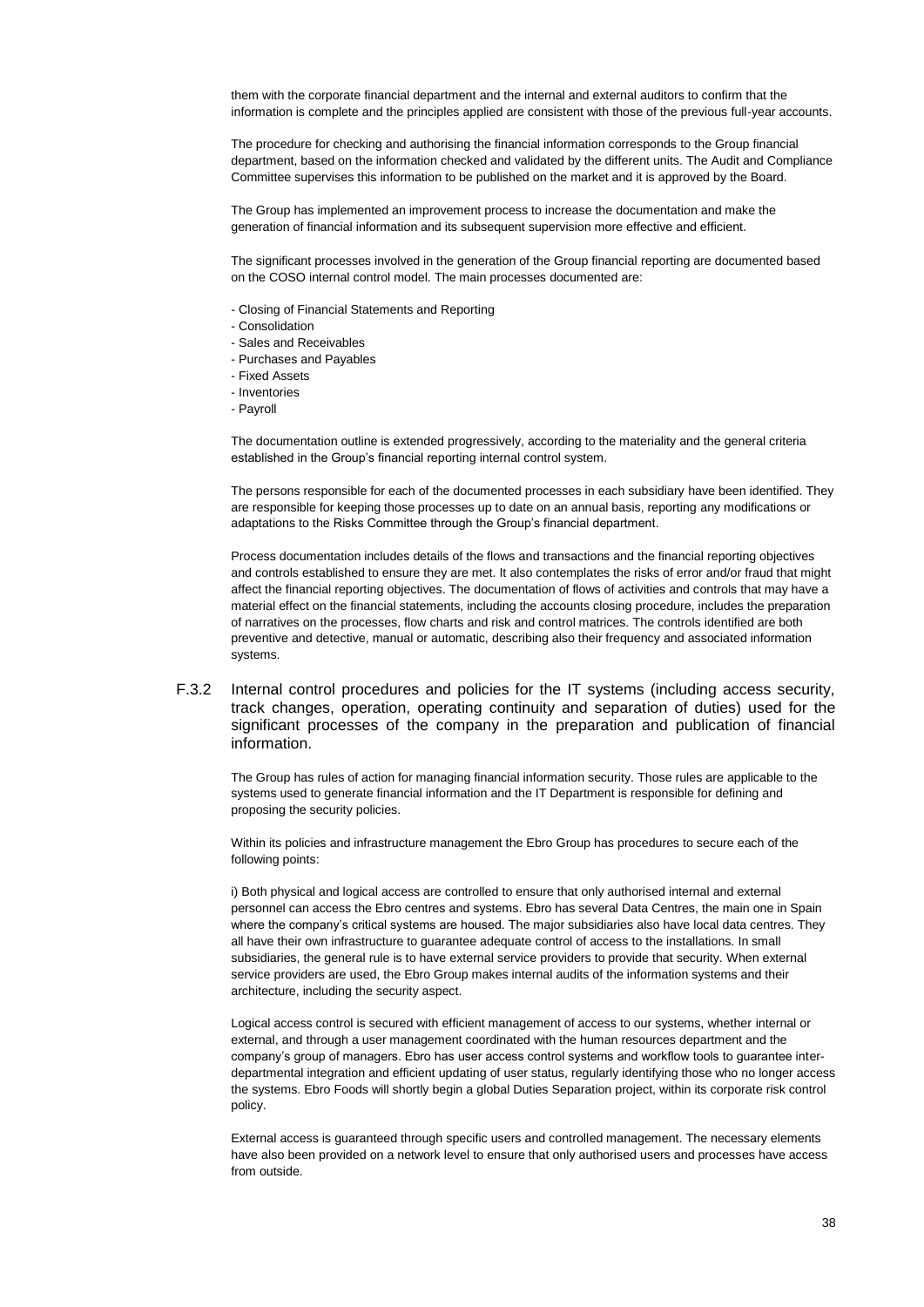ii) The larger subsidiaries mainly use the ERP system called SAP. In all those cases, Ebro has procedures underpinned by systems in which production changes are systematically filtered and assessed, their life cycle managed, and disseminated after acceptance by specific users and impact analysis in the systems currently used in production.

iii) The separation of duties is underpinned by the use of roles by groups of users, which allow access only to the information and transactions previously approved by the organisation. The modification or creation of new roles is backed by the same procedure that guarantees management of the user life cycle and is applicable to the major companies of the Ebro Group. Special attention is paid to separation in IT support processes to make sure that the tasks of development, sending to production and administration of the system are duly separated.

iv) Ebro has internal tools which, combined with the user support departments and systems (Help Desks), guarantee the management and traceability of incidents in the IT systems. Programme changes are managed within that system, which is based on ITIL best practices and management.

The critical information systems are always housed in our data centres and there are individuals assigned to each one who are responsible for proactive monitoring of the automatic processes and proactive assessment of the yield and functioning of the systems.

Ebro has global contracts with security control tool providers, which guarantee the installation of such tools in all the computer and data processing equipment used in the company.

v) Ebro has tools to guarantee the continuity of business support by its IT systems in the event of a fatal error or system crash. There are backup systems and policies in its data centres that guarantee access to information and systems in case of a crash. The use of tape or disk backups and replicating the information in several computers with subsequent triangular distribution are habitual procedures for making incremental or complete backup copies. The current systems allow recovery of the information up to the specific time of the fatal error or system crash.

F.3.3 Internal control procedures and policies to oversee the management of outsourced activities and any aspects of valuation, calculation or measurement commissioned to independent experts, which may have a material impact on the financial statements

In general, the Ebro Group manages all activities that may have a material impact on the reliability of the financial statements directly using internal resources to avoid outsourcing. There are very few outsourced activities and the procedures and controls of those activities are regulated in the contracts signed with the service providers in question.

The valuation, calculation or measurement activities commissioned by the Ebro Group to independent experts are mainly concerned with the appraisal of properties, actuarial studies of commitments to employees and impairment testing of intangibles.

Only service providers of internationally recognised standing are used for these valuation reports, making sure that they are not affected by any circumstance or event that could compromise their independence.

The reports obtained from these firms are submitted to internal review to check that the most significant assumptions and hypotheses used are correct and that they comply with the International Valuation Standards (IVS) and International Financial Reporting Standards (IFRS). Furthermore, the valuation processes and the hypotheses and assumptions used by independent experts are reported to and considered by the external auditors of the company and its group.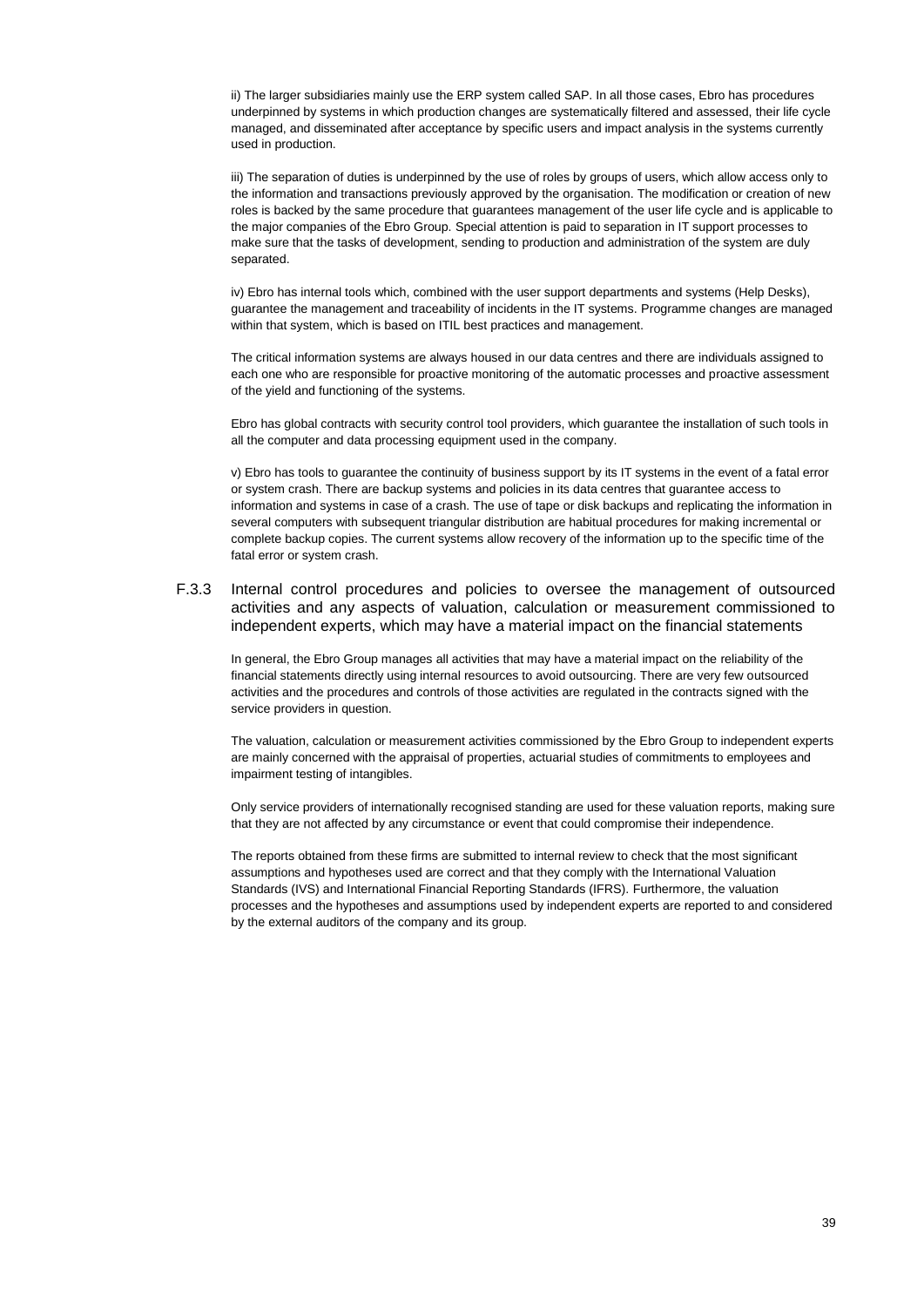# F.4 Information and communication

Inform whether the company has at least the following, describing their main features:

F.4.1 A specific department responsible for defining the accounting policies and keeping them up to date (accounting policy department or division) and solving queries or conflicts deriving from their interpretation, maintaining fluent communication with those responsible for operations in the organisation, as well as an updated accounting policy manual distributed among the units through which the company operates.

The Ebro Group has adequate procedures and mechanisms to put the applicable criteria across to the employees involved in the preparation of financial information and the IT systems used in that preparation. This is done through the Management Control Unit and the Corporate Financial Department, whose powers include the following, among others:

- Define, administer, update and report on the Group's accounting policies, in compliance with the applicable accounting standards and rules of consolidation for the preparation and presentation of financial information to be disclosed.

- Prepare, update and report on the Accounting Policy Manual to be applied by all financial units in the Group. This manual is updated annually.

- Settle any queries or conflicts regarding the interpretation and application of the accounting policies, maintaining fluent communication with those responsible for these operations in the organisation.

- Define and create templates, formats and criteria to be used for preparing and reporting the financial information. All financial information distributed on the markets is prepared by consolidating the reports of the different business units, prepared using mechanisms for data input, preparation and presentation that are homogenous for the entire Group. These mechanisms are designed to enable compliance with the standards applicable to the principal financial statements, including accounting criteria, valuation rules and presentation formats and embrace not only the balance sheet, profit and loss account, statement of changes in equity and statement of cash flows, but also the obtaining of other information that is necessary to prepare the notes to the financial statements.

### F.4.2 Mechanisms for collecting and preparing financial information with homogenous formats, applied and used by all business units in the company or group, valid for the main financial statements and notes, and the information given on the FRICS

The Group's financial information is prepared using a process of aggregating separate financial statements at source for subsequent consolidation according to the applicable accounting and consolidation standards, to obtain the consolidated financial information to be presented monthly to the Board and published on the markets.

The process of aggregation and consolidation of the Group's financial statements is based on homogenous, common format templates that include different tables and reports to be completed. They also have automatic internal controls to check the integrity and reasonability of the data input.

These templates are validated each month by a financial manager in each subsidiary before sending them for checking and consolidation. To complete the automatic checks, those data and the estimation, valuation and calculation principles used to obtain them, as well as the accounts closing procedure, are checked by the financial manager at each level of aggregation and consolidation until the Ebro Group consolidated financial information is obtained, prepared and checked by the corporate financial department.

The Ebro Group has established a reporting system for the Financial Reporting Internal Control System, which is available in the Group for all the subsidiaries included within the scope of the FRICS. Through that reporting, the management of the parent coordinates maintenance of the system in the rest of the subsidiaries annually through the assignment of persons responsible for their maintenance and updating in the event of any significant change to be taken into consideration in the documentation. Finally, if any weaknesses are detected in the financial reporting internal control system, the subsidiaries are notified of the necessary action plans and they are monitored by management of the parent.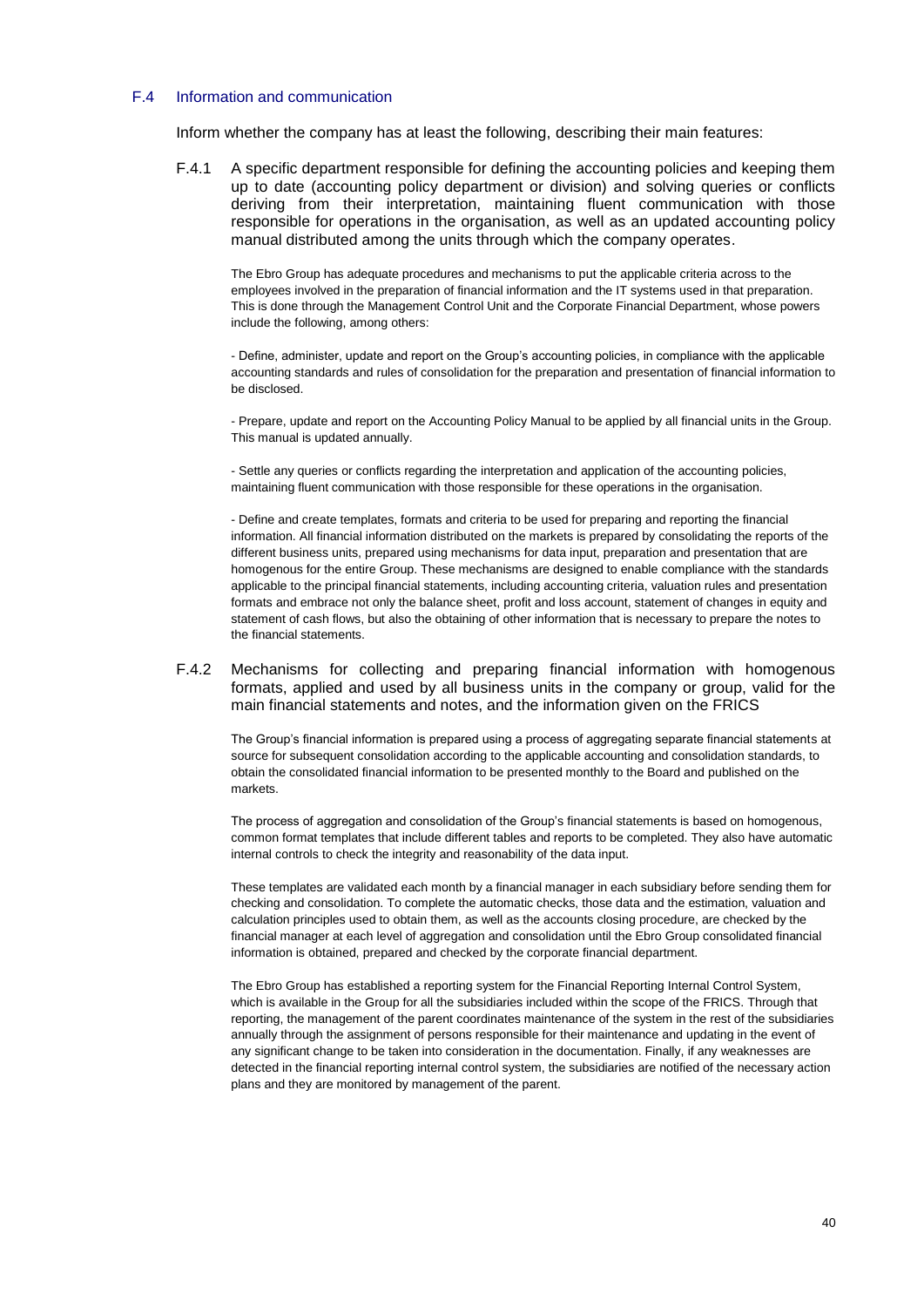### F.5 Supervision of the functioning of the system

Inform on at least the following, describing their main features:

F.5.1 The FRICS supervisory activities performed by the Audit Committee and whether the company has an internal audit department responsible, among its duties, for assisting the committee in its supervision of the internal control system, including the financial reporting internal control system (FRICS). Inform also on the scope of the FRICS appraisal made during the year and the procedure through which the department or body responsible for the appraisal informs on the outcome, whether the company has an action plan defining any possible corrective measures and whether their impact on the financial information has been considered.

The board is ultimately responsible for the existence, maintenance and supervision of an adequate, effective financial reporting internal control system. Among the duties defined in the Regulations of the Board, the Audit and Compliance Committee assists and supports the board in its supervision of the accounting and financial information, the internal and external audit services and corporate governance.

The Audit and Compliance Committee, assisted by the Risks Committee, must see that the internal audit procedures, the internal control systems in general, including the risk management control system and, in particular, the financial reporting internal control system, are adequate. The Audit and Compliance Committee also ensures that the external auditor and manager of the internal audit department are selected on the basis of objective, professional qualifications, guaranteeing their independence in the performance of their duties; reports to the board on any related party transactions submitted for its consideration; controls any possible conflicts of interest; and, in general, makes sure that all the company's information and reporting, particularly financial, complies with the principle of truth and maximum transparency for shareholders and markets.

The Risks Committee, as the central control system, monitors adequate fulfilment by the risk officers of the respective units of the following duties: (i) monitoring, updating and review of the business risks map and the different financial reporting processes; (ii) compliance with the reporting protocols for business risks and financial information; (iii) assessment of the measures for mitigating and controlling any risks detected, and (iv) assessment of the effectiveness of the systems and controls by testing processes indicated by the Risks Committee, assisted by the heads of the different units and, where necessary, external advisers. The Risks Committee, based on the policy established by the Board and supervised by and reporting to the Audit Committee, is specifically responsible for coordinating and monitoring the risks control and management system, including tax risks, and checking the Group's financial information.

Within the business risks control and FRICS, the internal audit department makes sure that the testing and control of risk management and financial reporting systems have been done properly, within the internal audits carried out on different subsidiaries during the year, according to the Internal Audit Plan.

The internal audit department has submitted its annual working plan to the Audit and Compliance Committee and reported directly to said committee on any incidents detected in the performance of that work, proposing the corresponding action plan defining any necessary corrective measures; and at the end of each year, it has submitted an activity report.

The results of checks made by the internal audit department and any incidents detected by the Risks Committee have been reported to the Audit and Compliance Committee. Moreover, the action plan devised for remedying those incidents has been sent to both the person responsible for remedying them and the Audit and Compliance Committee.

7.5.2 Inform on whether the company has a discussion procedure whereby the auditor (according to the provisions of the auditing standards), the internal audit department and other experts can inform the senior management and audit committee or company directors of any significant weaknesses detected in internal control during the auditing or checking of the annual accounts or any other processes commissioned to them. Indicate also whether the company has an action plan to remedy or mitigate the weaknesses observed.

The Audit and Compliance Committee has a stable, professional relationship with the external auditors of the principal companies in its group, strictly respecting their independence. That relationship favours communication and discussion of any internal control weaknesses pinpointed during the auditing of annual accounts or any other audit work commissioned to them.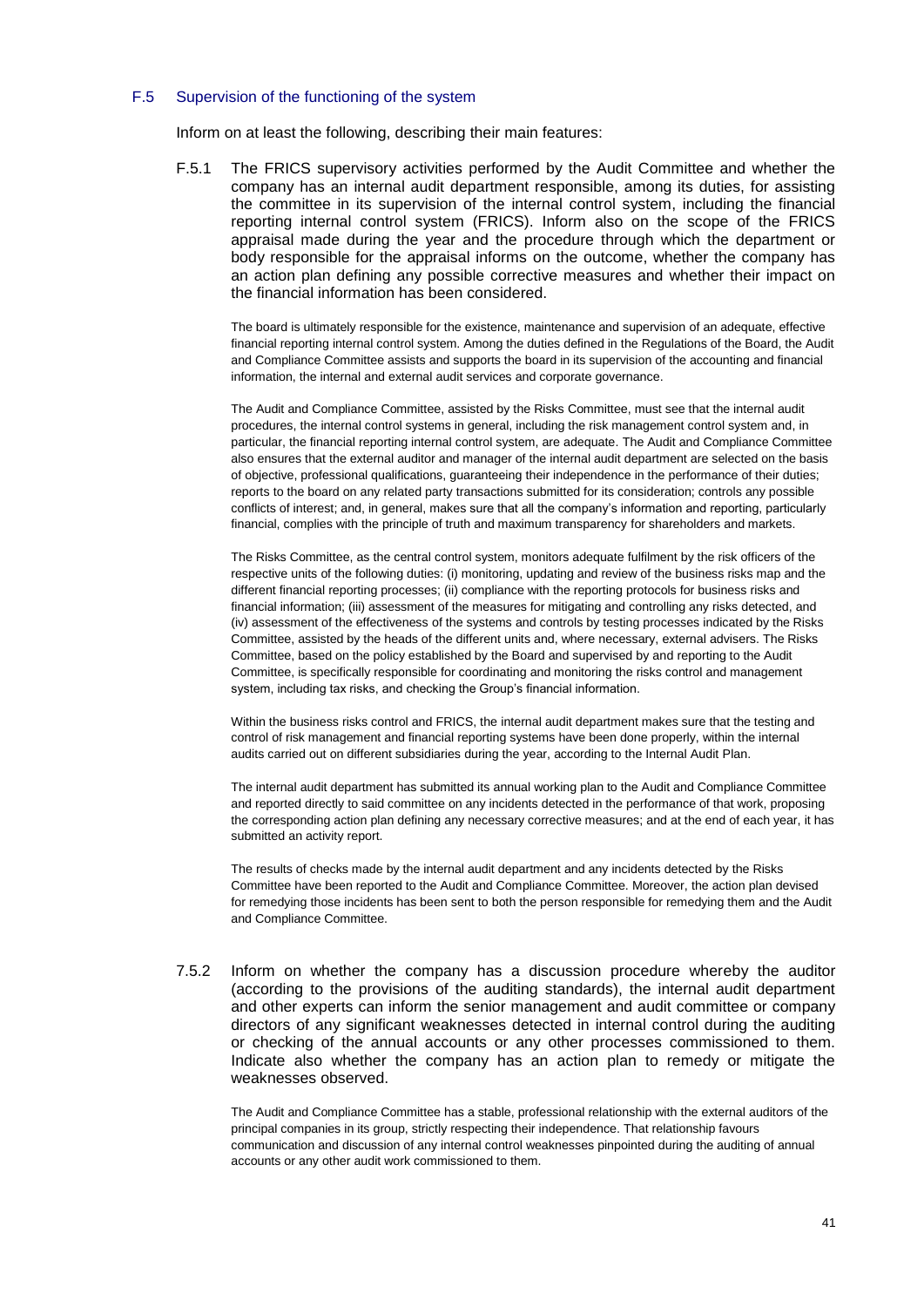In this regard, the Audit and Compliance Committee receives information from the external auditor at least every six months on the audit plan and outcome of its performance, and checks that the senior management heeds the auditor's recommendations.

In addition, as established in the Regulations of the Board, it is responsible for overseeing the Internal Audit Services, examining the financial reporting process and internal control systems.

During 2016, the External Auditor attended 5 meetings of the Audit and Compliance Committee and the Internal Auditor attended 7 meetings.

### F.6 Other significant information

N/A

### F.7 External auditor's report

Inform on:

7.7.1 Whether the FRICS information sent to the markets was checked by the external auditor, in which case the company should include the corresponding report in an annex. If not, why not.

The report issued by the external auditor is appended hereto.

# **G EXTENT OF COMPLIANCE WITH THE CORPORATE GOVERNANCE RECOMMENDATIONS**

Indicate the degree of compliance by the company with the recommendations of the Unified Good Governance Code.

If any recommendation is not followed or is only partly followed, include a detailed explanation of the reasons so that shareholders, investors and the market in general have sufficient information to assess the company's actions. General explanations are not acceptable.

1. The Articles of Association of listed companies should not limit the maximum number of votes that may be cast by an individual shareholder or impose other restrictions hampering takeover of the company via the market acquisition of its shares.

| Complies | Explanation |  |
|----------|-------------|--|
|          |             |  |

- 2. When both the parent company and a subsidiary are listed, they should both publish a document specifying exactly:
	- a) The types of activity they are respectively engaged in and any business dealings between them, and between the listed subsidiary and other group companies;
	- b) The mechanisms in place to solve any conflicts of interest.

| Complies |  | compliance<br>Partial |  | -xplanation |  | applicable<br>Not |  |  |
|----------|--|-----------------------|--|-------------|--|-------------------|--|--|
|----------|--|-----------------------|--|-------------|--|-------------------|--|--|

- 3. During the annual general meeting, to supplement the written distribution of the annual corporate governance report, the chairman of the board should inform the shareholders orally, in sufficient detail, of the most important aspects of the company's corporate governance, especially:
	- a) Any changes made since the previous annual general meeting.
	- b) The specific reasons why the company does not follow any of the recommendations of the Code of Corporate Governance and the alternative rules applied, if any.

Complies  $\boxed{X}$  Partial compliance  $\boxed{X}$  Explanation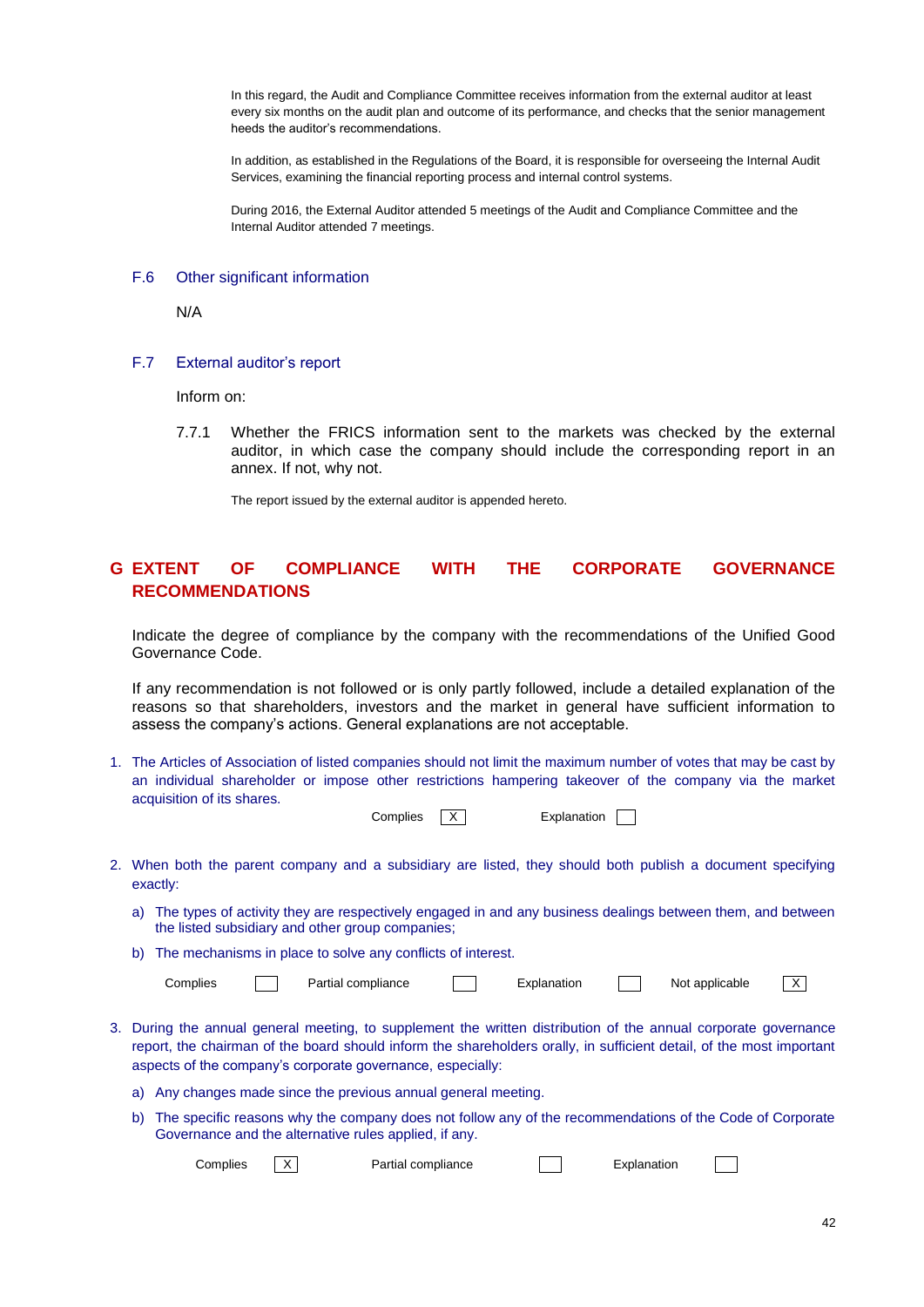| 4. The company should define and promote a policy of communication and contacts with shareholder, institutional<br>investors and proxy advisors that fully respects the laws against market abuse and gives similar treatment to<br>shareholders who are in the same position.                                                                                                                                                                                                                 |
|------------------------------------------------------------------------------------------------------------------------------------------------------------------------------------------------------------------------------------------------------------------------------------------------------------------------------------------------------------------------------------------------------------------------------------------------------------------------------------------------|
| And the company should publish that policy on its website, including information on how it has been implemented,<br>naming those responsible for such implementation.                                                                                                                                                                                                                                                                                                                          |
| Complies<br>$\times$<br>Partial compliance<br>Explanation                                                                                                                                                                                                                                                                                                                                                                                                                                      |
| 5. The board should not table a motion at the general meeting for delegating powers to issue shares or convertible<br>securities excluding the preferential subscription right in a sum of more than 20% of the capital at the time of the<br>delegation.                                                                                                                                                                                                                                      |
| And when the board approves an issue of shares or convertible securities excluding the preferential subscription<br>right, the company should immediately publish on its website the reports on that exclusion required by commercial<br>law.                                                                                                                                                                                                                                                  |
| Complies<br>$\times$<br>Partial compliance<br>Explanation                                                                                                                                                                                                                                                                                                                                                                                                                                      |
| 6. Listed companies that prepare the following reports, whether mandatory or voluntary, should publish them on their<br>websites sufficiently in advance of the annual general meeting even though that publication is not compulsory:                                                                                                                                                                                                                                                         |
| a) Report on the independence of the auditor.                                                                                                                                                                                                                                                                                                                                                                                                                                                  |
| b) Reports on the functioning of the audit committee and the nomination and remuneration committee.                                                                                                                                                                                                                                                                                                                                                                                            |
| c) Report by the audit committee on related party transactions.                                                                                                                                                                                                                                                                                                                                                                                                                                |
| d) Report on the corporate social responsibility policy.                                                                                                                                                                                                                                                                                                                                                                                                                                       |
| $\overline{X}$<br>Complies<br>Explanation<br>Partial compliance                                                                                                                                                                                                                                                                                                                                                                                                                                |
| All the sections of this Recommendation are met, except c).                                                                                                                                                                                                                                                                                                                                                                                                                                    |
| Although the Audit and Compliance Committee checks that all the related party transactions with controlling shareholders and<br>directors have been made at market prices and on arm's length terms and issues a favourable report to the Board, after<br>studying this Recommendation the company does not consider it convenient to publish the contents of that report because it<br>contains sensitive commercial information that is confidential for the Group in respect of its rivals. |
| 7. The company should broadcast general meetings live, through its website.                                                                                                                                                                                                                                                                                                                                                                                                                    |
| Complies<br>Explanation<br>X.                                                                                                                                                                                                                                                                                                                                                                                                                                                                  |
| General meetings of shareholders of Ebro Foods S.A. are not broadcast live through the corporate website owing to the size<br>and capitalisation of the company.                                                                                                                                                                                                                                                                                                                               |
| Furthermore, considering the little use made of the technical means intended to increase shareholders' participation at general<br>meetings (such as the shareholders' forum or electronic voting and proxies) and the ample quorum at general meetings<br>(75.79% at the last AGM held on 1 June 2016), the company considers it unnecessary at present to invest economic resources<br>in the live broadcasting of general meetings.                                                         |
| All information on what happens at the general meeting is subsequently published on the corporate website, where it is fully<br>available, downloadable and easy to access, with no limitations or restrictions of any nature.                                                                                                                                                                                                                                                                 |
| The company has studied this Recommendation and for the time being does not contemplate live broadcasting of the AGM to<br>be held in 2017, considering that its general meetings comply with the principles of transparency and adequate information<br>recommended by the Code of Good Governance.                                                                                                                                                                                           |
| 8. The audit committee should make sure that the board endeavours to avoid a qualified auditor's report on the<br>accounts laid before the general meeting, and in exceptional circumstances when such qualifications exist, both<br>the chairman of the audit committee and the auditors shall clearly explain to the shareholders their content and<br>scope.                                                                                                                                |
| Partial compliance<br>Explanation<br>Complies<br>X                                                                                                                                                                                                                                                                                                                                                                                                                                             |
| 9. The company should publish permanently on its website the requirements and procedures it will accept as proof<br>of ownership of shares, right to attend the general meeting and exercise or delegation of shareholders' voting                                                                                                                                                                                                                                                             |

right.

43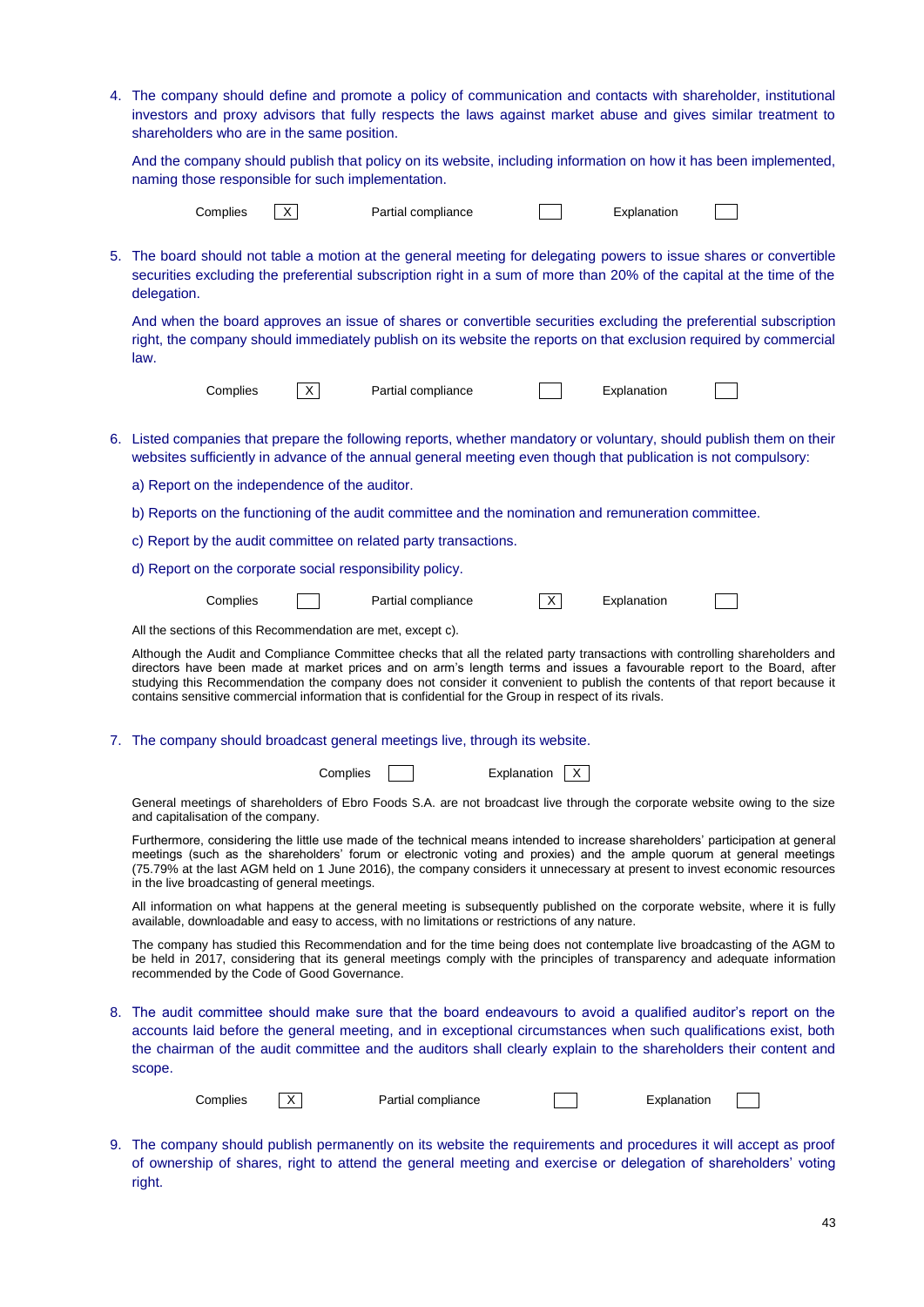|    |                                                                                                                                                                                                                                                                                                                                                                                                                                                                                            |                                |          | rights, not being in any way discriminatory.    |                                                                      |  | And those requirements and procedures should favour the attendance and exercise by shareholders of their                                                                                                                                   |             |                |  |              |
|----|--------------------------------------------------------------------------------------------------------------------------------------------------------------------------------------------------------------------------------------------------------------------------------------------------------------------------------------------------------------------------------------------------------------------------------------------------------------------------------------------|--------------------------------|----------|-------------------------------------------------|----------------------------------------------------------------------|--|--------------------------------------------------------------------------------------------------------------------------------------------------------------------------------------------------------------------------------------------|-------------|----------------|--|--------------|
|    |                                                                                                                                                                                                                                                                                                                                                                                                                                                                                            | Complies                       | X        |                                                 | Partial compliance                                                   |  |                                                                                                                                                                                                                                            |             | Explanation    |  |              |
|    |                                                                                                                                                                                                                                                                                                                                                                                                                                                                                            |                                |          |                                                 | submit new proposed resolutions, the company should:                 |  | 10. If a legitimate shareholder has exercised their right, prior to the general meeting, to supplement the agenda or                                                                                                                       |             |                |  |              |
| a) |                                                                                                                                                                                                                                                                                                                                                                                                                                                                                            |                                |          |                                                 |                                                                      |  | Immediately distribute those supplementary items and new proposed resolutions.                                                                                                                                                             |             |                |  |              |
|    | b) Publish the model attendance card or proxy form or postal/electronic voting form with the necessary<br>modifications to enable voting on the new items on the agenda and alternative proposed resolutions on the<br>same terms as those proposed by the board of directors.                                                                                                                                                                                                             |                                |          |                                                 |                                                                      |  |                                                                                                                                                                                                                                            |             |                |  |              |
|    | c) Put all these items or alternative proposals to the vote and apply the same voting rules as those applicable to<br>the proposals by the board, including in particular the presumptions or deductions regarding votes.                                                                                                                                                                                                                                                                  |                                |          |                                                 |                                                                      |  |                                                                                                                                                                                                                                            |             |                |  |              |
|    | proposals.                                                                                                                                                                                                                                                                                                                                                                                                                                                                                 |                                |          |                                                 |                                                                      |  | d) After the general meeting, report the details of the voting on those supplementary items or alternative                                                                                                                                 |             |                |  |              |
|    |                                                                                                                                                                                                                                                                                                                                                                                                                                                                                            | Complies                       |          | Partial compliance                              |                                                                      |  | Explanation                                                                                                                                                                                                                                |             | Not applicable |  | $\mathsf{X}$ |
|    |                                                                                                                                                                                                                                                                                                                                                                                                                                                                                            |                                |          | on those fees and that policy should be stable. |                                                                      |  | 11. If the company plans to pay attendance fees for general meetings, it should establish in advance a general policy                                                                                                                      |             |                |  |              |
|    |                                                                                                                                                                                                                                                                                                                                                                                                                                                                                            | Complies                       | $\times$ | Partial compliance                              |                                                                      |  | Explanation                                                                                                                                                                                                                                |             | Not applicable |  |              |
|    | 12. The board should perform its duties with unity of purpose and independence of judgement, give the same<br>treatment to all shareholders in the same position and be guided by the company's interests, namely the<br>achievement of a profitable business sustainable in the long term, promote its continuity and maximise the<br>economic value of the company.                                                                                                                      |                                |          |                                                 |                                                                      |  |                                                                                                                                                                                                                                            |             |                |  |              |
|    | And in its search for the company's interests, apart from respecting the laws and regulations and acting in good<br>faith, ethically and with respect for generally accepted use and good practice, endeavour to reconcile the<br>corporate interests with the legitimate interests of its employees, suppliers, customers and other stakeholders that<br>may be affected, as the case may be, and the impact of the company's activities on the surrounding community<br>and environment. |                                |          |                                                 |                                                                      |  |                                                                                                                                                                                                                                            |             |                |  |              |
|    |                                                                                                                                                                                                                                                                                                                                                                                                                                                                                            | Complies                       |          | X                                               | Partial compliance                                                   |  |                                                                                                                                                                                                                                            | Explanation |                |  |              |
|    |                                                                                                                                                                                                                                                                                                                                                                                                                                                                                            |                                |          | therefore, between five and fifteen members.    |                                                                      |  | 13. The Board should have the necessary size to operate effectively, with participation. The recommended size is,                                                                                                                          |             |                |  |              |
|    |                                                                                                                                                                                                                                                                                                                                                                                                                                                                                            |                                |          | Complies                                        | $\times$                                                             |  | Explanation                                                                                                                                                                                                                                |             |                |  |              |
|    |                                                                                                                                                                                                                                                                                                                                                                                                                                                                                            |                                |          |                                                 | 14. The board should approve a policy for selecting directors which: |  |                                                                                                                                                                                                                                            |             |                |  |              |
|    |                                                                                                                                                                                                                                                                                                                                                                                                                                                                                            | a) Is specific and verifiable. |          |                                                 |                                                                      |  |                                                                                                                                                                                                                                            |             |                |  |              |
|    |                                                                                                                                                                                                                                                                                                                                                                                                                                                                                            |                                |          |                                                 |                                                                      |  | b) Ensures that nominations or proposals for re-election are based on a prior analysis of the board's needs.                                                                                                                               |             |                |  |              |
|    |                                                                                                                                                                                                                                                                                                                                                                                                                                                                                            |                                |          |                                                 | c) Favours the diversity of expertise, experience and gender.        |  |                                                                                                                                                                                                                                            |             |                |  |              |
|    | proposed.                                                                                                                                                                                                                                                                                                                                                                                                                                                                                  |                                |          |                                                 |                                                                      |  | The results of the prior analysis of the board's needs should be set out in the report by the nomination committee<br>published when calling the general meeting at which the ratification, appointment or re-election of each director is |             |                |  |              |
|    |                                                                                                                                                                                                                                                                                                                                                                                                                                                                                            |                                |          |                                                 |                                                                      |  | And the policy for selecting directors should promote the target that the number of female directors on the board<br>should be equivalent to at least 30% of the total members of the board by 2020.                                       |             |                |  |              |
|    |                                                                                                                                                                                                                                                                                                                                                                                                                                                                                            |                                |          |                                                 | that check in the annual corporate governance report.                |  | The nomination committee shall check compliance with the policy for selecting directors annually and inform on                                                                                                                             |             |                |  |              |
|    |                                                                                                                                                                                                                                                                                                                                                                                                                                                                                            | Complies                       |          | X.                                              | Partial compliance                                                   |  |                                                                                                                                                                                                                                            | Explanation |                |  |              |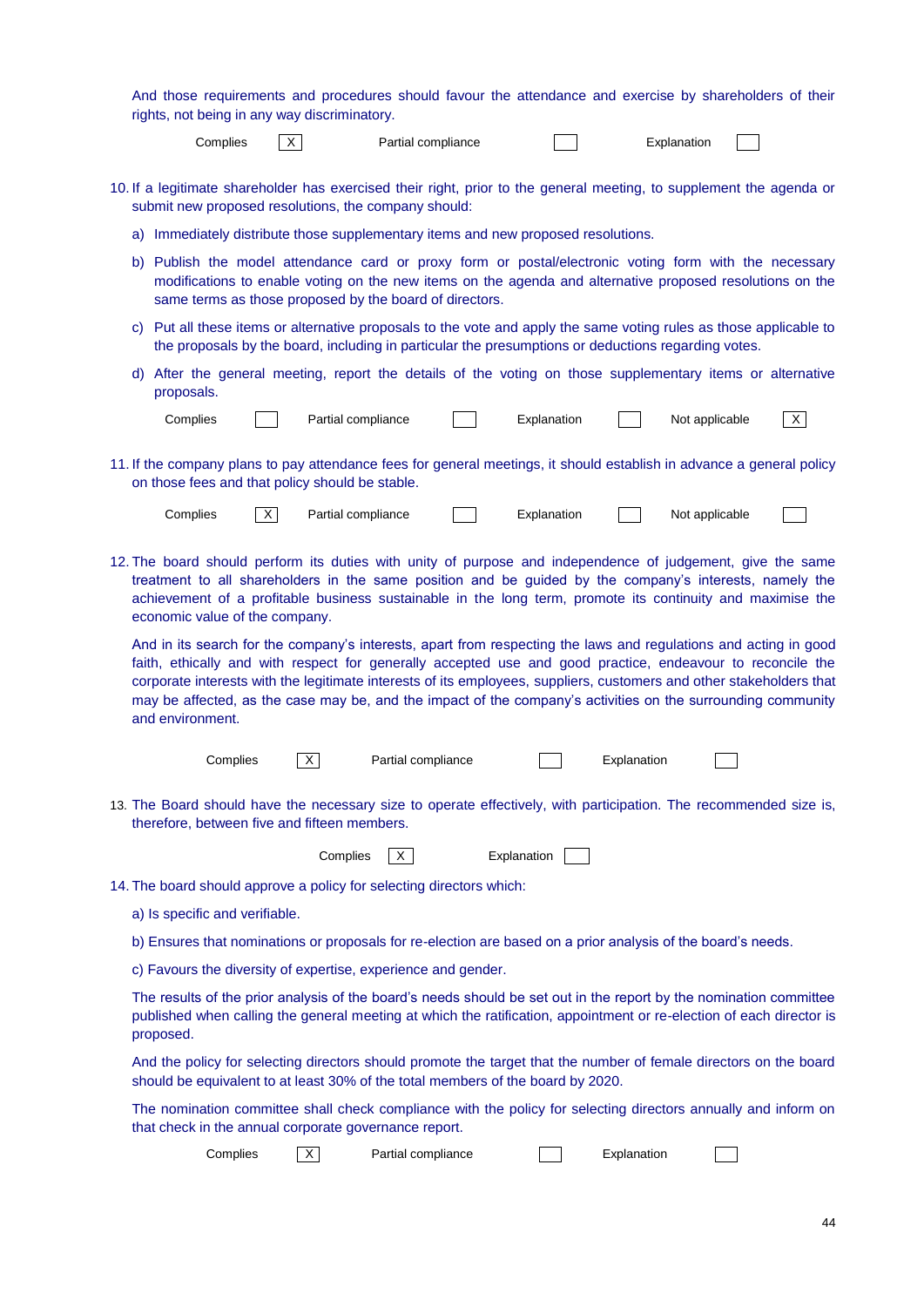|    | 15. The proprietary and independent directors represent an ample majority of the board and the number of executive<br>directors is the minimum necessary, taking account of the complexity of the corporate group and the percentage<br>stake held by the executive directors in the company's capital. |          |                                                                                                                                                                                                                                                                                                                                                                                                                                                                                                                      |             |                |             |  |  |  |
|----|---------------------------------------------------------------------------------------------------------------------------------------------------------------------------------------------------------------------------------------------------------------------------------------------------------|----------|----------------------------------------------------------------------------------------------------------------------------------------------------------------------------------------------------------------------------------------------------------------------------------------------------------------------------------------------------------------------------------------------------------------------------------------------------------------------------------------------------------------------|-------------|----------------|-------------|--|--|--|
|    | Complies                                                                                                                                                                                                                                                                                                | X        | Partial compliance                                                                                                                                                                                                                                                                                                                                                                                                                                                                                                   |             |                | Explanation |  |  |  |
|    |                                                                                                                                                                                                                                                                                                         |          | 16. The ratio of proprietary directors to total non-executive directors should not be greater than the ratio of capital<br>represented by those directors to the rest of the capital.                                                                                                                                                                                                                                                                                                                                |             |                |             |  |  |  |
|    | This may be eased:                                                                                                                                                                                                                                                                                      |          |                                                                                                                                                                                                                                                                                                                                                                                                                                                                                                                      |             |                |             |  |  |  |
| a) |                                                                                                                                                                                                                                                                                                         |          | In companies with a high capitalisation, in which shareholdings legally considered significant are scarce.                                                                                                                                                                                                                                                                                                                                                                                                           |             |                |             |  |  |  |
| b) |                                                                                                                                                                                                                                                                                                         |          | In companies with a plurality of unrelated shareholders represented on the board.                                                                                                                                                                                                                                                                                                                                                                                                                                    |             |                |             |  |  |  |
|    |                                                                                                                                                                                                                                                                                                         | Complies | X.                                                                                                                                                                                                                                                                                                                                                                                                                                                                                                                   | Explanation |                |             |  |  |  |
|    |                                                                                                                                                                                                                                                                                                         |          | 17. The number of independent directors should represent at least one-half of the total directors.                                                                                                                                                                                                                                                                                                                                                                                                                   |             |                |             |  |  |  |
|    |                                                                                                                                                                                                                                                                                                         |          | This notwithstanding, if the company does not have a large capitalisation or if it has a high level of capitalisation<br>but has one shareholder, or several acting in concert, that controls more than 30% of the capital, the number of<br>independent directors should represent at least one-third of the total directors.                                                                                                                                                                                       |             |                |             |  |  |  |
|    |                                                                                                                                                                                                                                                                                                         | Complies |                                                                                                                                                                                                                                                                                                                                                                                                                                                                                                                      | Explanation | X.             |             |  |  |  |
|    |                                                                                                                                                                                                                                                                                                         |          | At year-end 2016, of the thirteen members of the board, four are independent and one is an "other non-executive" director.                                                                                                                                                                                                                                                                                                                                                                                           |             |                |             |  |  |  |
|    |                                                                                                                                                                                                                                                                                                         |          | The total number of independent directors rose from three to four when a new female independent director joined the board in<br>July 2016. Independent directors thus account for 30.76% of the total thirteen directors.                                                                                                                                                                                                                                                                                            |             |                |             |  |  |  |
|    | Although the director classified as "other non-executive" performs his duties on the board and audit and compliance committee<br>just like any other independent director, he cannot be classified as such because he has been a director of the company for a<br>continuous period of over 12 years.   |          |                                                                                                                                                                                                                                                                                                                                                                                                                                                                                                                      |             |                |             |  |  |  |
|    |                                                                                                                                                                                                                                                                                                         |          | Following the resignation tendered as of 31 December 2016 by the director classified as "other non-executive", he board<br>resolved on 25 January 2017 to appoint a new female independent director by cooptation, thus raising the number of<br>independent directors on the board from four to five, representing 38.5% of the total thirteen members.                                                                                                                                                             |             |                |             |  |  |  |
|    | death in February 2017 of an independent director.                                                                                                                                                                                                                                                      |          | The number of independent directors was reduced to four again, of a total of twelve members, with one vacancy following the                                                                                                                                                                                                                                                                                                                                                                                          |             |                |             |  |  |  |
|    | directors out of a total of thirteen board members.                                                                                                                                                                                                                                                     |          | The company is aware of this situation and the Nomination and Remuneration Committee is currently working to propose an<br>independent director to fill the vacancy caused by that death, whereupon the board will once again have five independent                                                                                                                                                                                                                                                                  |             |                |             |  |  |  |
|    |                                                                                                                                                                                                                                                                                                         |          | 18. Companies should publish on their websites and keep up to date the following information on their directors:                                                                                                                                                                                                                                                                                                                                                                                                     |             |                |             |  |  |  |
| a) | Professional and biographic profile.                                                                                                                                                                                                                                                                    |          |                                                                                                                                                                                                                                                                                                                                                                                                                                                                                                                      |             |                |             |  |  |  |
| b) | whatsoever nature.                                                                                                                                                                                                                                                                                      |          | Other directorships held, in listed or unlisted companies, and other remunerated activities performed, of                                                                                                                                                                                                                                                                                                                                                                                                            |             |                |             |  |  |  |
| C) | with which they are related.                                                                                                                                                                                                                                                                            |          | Indication of the category of director, indicating for proprietary directors the shareholder they represent or                                                                                                                                                                                                                                                                                                                                                                                                       |             |                |             |  |  |  |
| d) |                                                                                                                                                                                                                                                                                                         |          | Date of first appointment as director of the company and subsequent re-elections.                                                                                                                                                                                                                                                                                                                                                                                                                                    |             |                |             |  |  |  |
| e) | Shares and stock options held in the company.                                                                                                                                                                                                                                                           |          |                                                                                                                                                                                                                                                                                                                                                                                                                                                                                                                      |             |                |             |  |  |  |
|    | Complies                                                                                                                                                                                                                                                                                                |          | Partial compliance                                                                                                                                                                                                                                                                                                                                                                                                                                                                                                   |             | $\overline{X}$ | Explanation |  |  |  |
|    |                                                                                                                                                                                                                                                                                                         |          | All the requirements of this Recommendation are met except b).                                                                                                                                                                                                                                                                                                                                                                                                                                                       |             |                |             |  |  |  |
|    |                                                                                                                                                                                                                                                                                                         |          | Although there is no specific section on the corporate website containing the information contemplated in paragraph b), the<br>information on the directors of Ebro Foods, S.A., including directorships held in listed companies and positions and activities<br>performed, remunerated or otherwise, in companies engaged in similar or identical activities as Ebro Foods, is set out in the<br>annual accounts and corporate governance report each year published in the corresponding sections of the website. |             |                |             |  |  |  |
|    |                                                                                                                                                                                                                                                                                                         |          | After studying this Recommendation, the company considers that it informs on the directorships held in listed companies and<br>positions and activities performed, remunerated or otherwise, in companies engaged in similar or identical activities as Ebro                                                                                                                                                                                                                                                         |             |                |             |  |  |  |

Foods, S.A. in sufficient detail to comply with the transparency in reporting sought by the Code of Good Governance.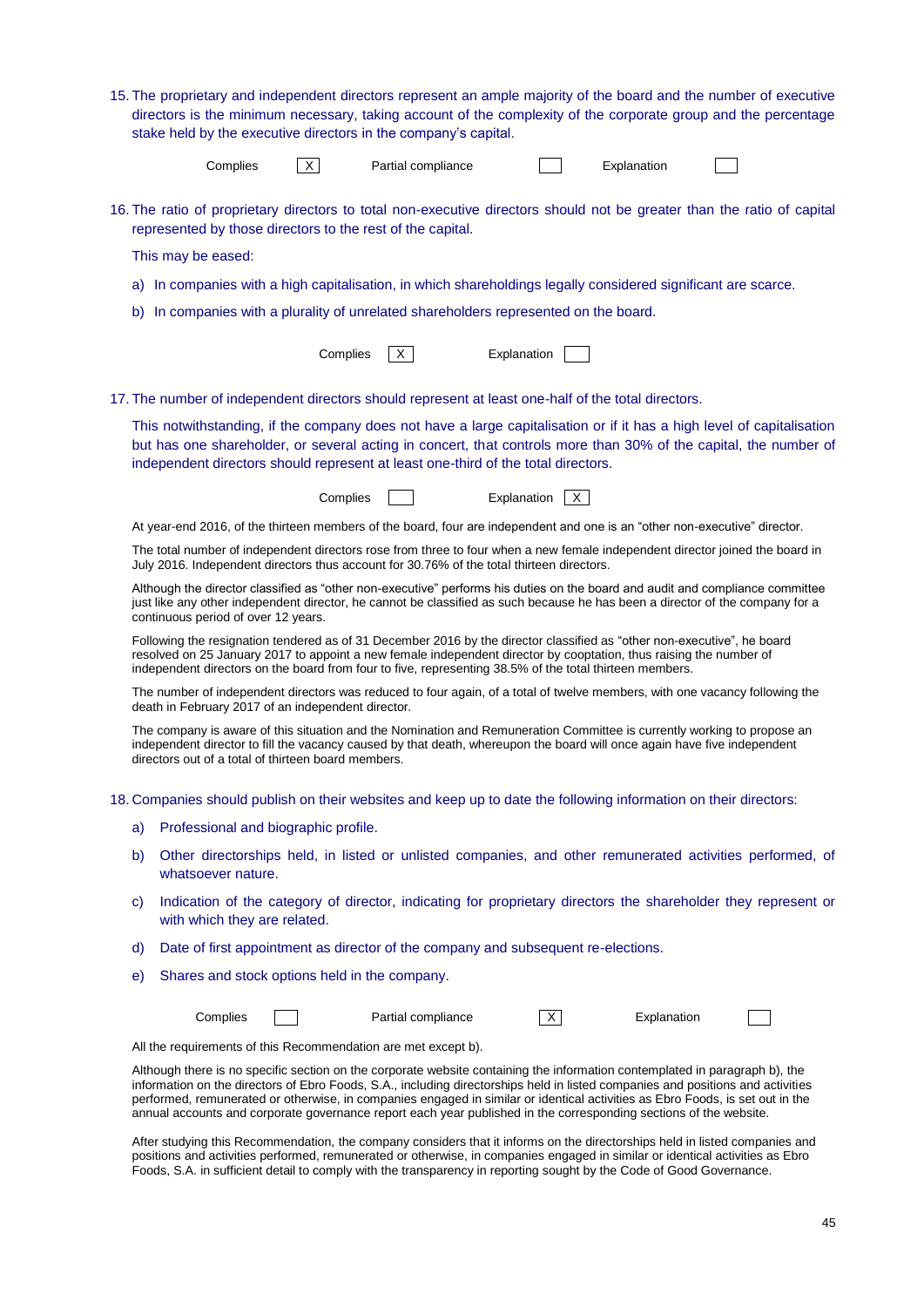| 19. Once checked by the nomination committee, the annual corporate governance report should include an<br>explanation of the reasons why proprietary directors have been appointed at the request of shareholders with an<br>interest of less than 3% in the capital, as well as the reasons, if appropriate, for not meeting formal requests for<br>presence on the board from shareholders with an interest equal or greater than others at whose request<br>proprietary directors have been appointed.                                                                                                                                                                                |    |          |                    |   |             |             |                |          |
|------------------------------------------------------------------------------------------------------------------------------------------------------------------------------------------------------------------------------------------------------------------------------------------------------------------------------------------------------------------------------------------------------------------------------------------------------------------------------------------------------------------------------------------------------------------------------------------------------------------------------------------------------------------------------------------|----|----------|--------------------|---|-------------|-------------|----------------|----------|
| Complies                                                                                                                                                                                                                                                                                                                                                                                                                                                                                                                                                                                                                                                                                 |    |          | Partial compliance |   | Explanation |             | Not applicable | $\times$ |
| 20. Proprietary directors should resign when the shareholder they represent disposes of its entire shareholding in the<br>company. They should also resign in the corresponding number when the shareholder disposes of part of its<br>shares to an extent requiring a reduction in the number of proprietary directors.                                                                                                                                                                                                                                                                                                                                                                 |    |          |                    |   |             |             |                |          |
| Complies                                                                                                                                                                                                                                                                                                                                                                                                                                                                                                                                                                                                                                                                                 | X. |          | Partial compliance |   | Explanation |             | Not applicable |          |
| 21. The Board should not propose the removal of any independent director before the end of the period for which they<br>were appointed, unless there are just grounds for doing so, as appreciated by the Board subject to a report by the<br>Nomination Committee. In particular, just grounds are deemed to exist when the director takes up new positions<br>or contracts new obligations preventing them from dedicating the necessary time to performance of their duties on<br>the board, or if they breach their duties or fall into any of the circumstances by virtue of which they would no<br>longer be considered independent, according to the applicable legal provisions. |    |          |                    |   |             |             |                |          |
| The removal of independent directors may also be proposed following takeover bids, mergers or other similar<br>corporate operations entailing a change in the ownership structure of the company, when changes in the structure<br>of the board are required by the principle of proportionality contemplated in Recommendation 16.                                                                                                                                                                                                                                                                                                                                                      |    |          |                    |   |             |             |                |          |
|                                                                                                                                                                                                                                                                                                                                                                                                                                                                                                                                                                                                                                                                                          |    |          | Complies           | X | Explanation |             |                |          |
| 22. Companies should establish rules obliging directors to report and, if necessary, resign in any cases that may<br>jeopardise the company's credit and reputation. In particular, directors should be obliged to inform the Board of<br>any criminal proceedings brought against them and the subsequent development of the proceedings.                                                                                                                                                                                                                                                                                                                                               |    |          |                    |   |             |             |                |          |
| If a director is prosecuted or tried for any of the offences contemplated in company law, the Board should study<br>the case as soon as possible and, in view of the specific circumstances, decide whether or not the director should<br>remain in office. A reasoned account should be included in the Annual Corporate Governance Report.                                                                                                                                                                                                                                                                                                                                             |    |          |                    |   |             |             |                |          |
| Complies                                                                                                                                                                                                                                                                                                                                                                                                                                                                                                                                                                                                                                                                                 |    | X        | Partial compliance |   |             | Explanation |                |          |
| 23. All the directors should clearly express their opposition whenever they consider that any proposed decision<br>submitted to the Board may go against corporate interests. The independent and other directors not affected by<br>the potential conflict of interest should also do so when the decisions may be detrimental to shareholders not<br>represented on the Board.                                                                                                                                                                                                                                                                                                         |    |          |                    |   |             |             |                |          |
| And when the Board adopts significant or reiterated decisions about which a director has expressed serious<br>reservations, the latter should reach the appropriate conclusions and, if they opt to resign, explain the reasons in<br>the letter contemplated in the following recommendation.                                                                                                                                                                                                                                                                                                                                                                                           |    |          |                    |   |             |             |                |          |
| This recommendation also affects the Secretary of the Board, even if he or she is not a director.                                                                                                                                                                                                                                                                                                                                                                                                                                                                                                                                                                                        |    |          |                    |   |             |             |                |          |
| Complies                                                                                                                                                                                                                                                                                                                                                                                                                                                                                                                                                                                                                                                                                 |    | $\times$ | Partial compliance |   | Explanation |             | Not applicable |          |
| 24. If a director resigns or retires from office on whatsoever grounds before the end of his or her term of office, they<br>should explain the reasons in a letter sent to all the Board members. Regardless of whether the retirement is<br>announced as a regulatory disclosure, the reason shall be indicated in the Annual Corporate Governance Report.                                                                                                                                                                                                                                                                                                                              |    |          |                    |   |             |             |                |          |
| Complies                                                                                                                                                                                                                                                                                                                                                                                                                                                                                                                                                                                                                                                                                 |    | $\times$ | Partial compliance |   | Explanation |             | Not applicable |          |
| 25. The nomination committee should make sure that non-executive directors have sufficiently availability to perform<br>their duties correctly.                                                                                                                                                                                                                                                                                                                                                                                                                                                                                                                                          |    |          |                    |   |             |             |                |          |

And the regulations of the board should stipulate the maximum number of directorships that may be held by its directors.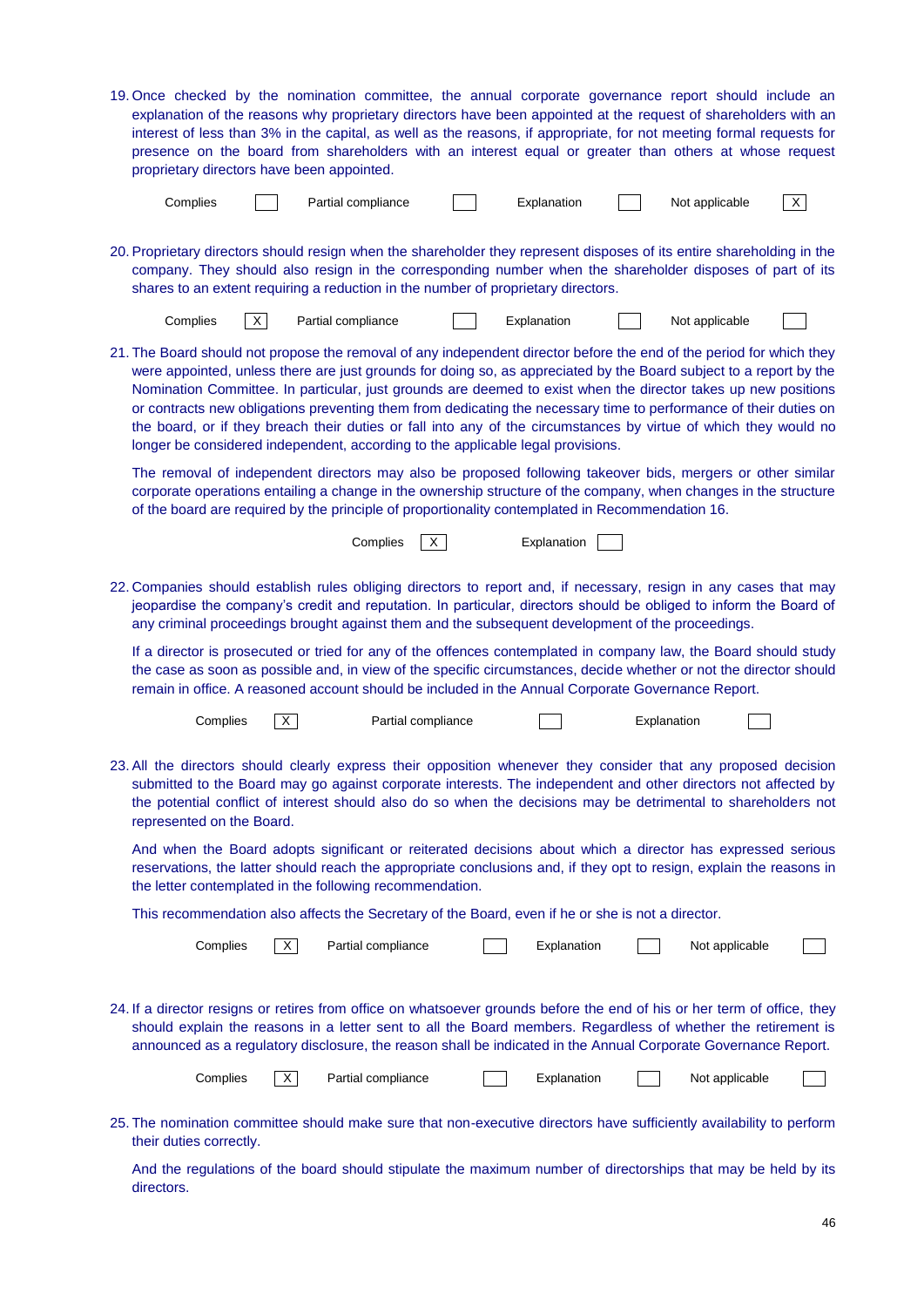|              | Complies                                                                                                                                                                                                                                             |                                                   | Partial compliance                                                   | $\times$                                                                                                                                                                                                                                                                                                                                                                                                                                                                                                                                                                                                                                                     | Explanation |                |  |  |  |  |
|--------------|------------------------------------------------------------------------------------------------------------------------------------------------------------------------------------------------------------------------------------------------------|---------------------------------------------------|----------------------------------------------------------------------|--------------------------------------------------------------------------------------------------------------------------------------------------------------------------------------------------------------------------------------------------------------------------------------------------------------------------------------------------------------------------------------------------------------------------------------------------------------------------------------------------------------------------------------------------------------------------------------------------------------------------------------------------------------|-------------|----------------|--|--|--|--|
| directors"). |                                                                                                                                                                                                                                                      |                                                   |                                                                      | Although the Regulations of the Board do not stipulate a maximum number of directorships that may be held by the directors of<br>Ebro Foods, S.A., it does impose on the directors the obligation to dedicate to the company such attention and time as may be<br>necessary to guarantee the effective and adequate fulfilment of each and all of the duties corresponding to their position.<br>Consequently, the maximum number of other directorships they may hold will be such as to ensure that they are able at all<br>times to meet each and all of their obligations to the company (Article 32 of the Regulations of the Board, "General duties of |             |                |  |  |  |  |
|              |                                                                                                                                                                                                                                                      |                                                   |                                                                      | After studying this Recommendation, the company considers that the principles pursued by the Code of Good Governance in<br>this respect are met with the obligation regarding dedication imposed in Article 32 of the Regulations of the Board.                                                                                                                                                                                                                                                                                                                                                                                                              |             |                |  |  |  |  |
|              |                                                                                                                                                                                                                                                      |                                                   | other items not initially contemplated to be included on the agenda. | 26. The Board should meet as often as may be necessary to secure efficient performance of its duties, following the<br>calendar and business established at the beginning of the year, although any director may individually propose                                                                                                                                                                                                                                                                                                                                                                                                                        |             |                |  |  |  |  |
|              | Complies                                                                                                                                                                                                                                             | X                                                 | Partial compliance                                                   |                                                                                                                                                                                                                                                                                                                                                                                                                                                                                                                                                                                                                                                              | Explanation |                |  |  |  |  |
|              | 27. Non-attendance of Board meetings should be limited to inevitable cases and stated in the Annual Corporate<br>Governance Report. If a director is forced to miss a Board meeting, a proxy should be granted with the<br>appropriate instructions. |                                                   |                                                                      |                                                                                                                                                                                                                                                                                                                                                                                                                                                                                                                                                                                                                                                              |             |                |  |  |  |  |
|              | Complies                                                                                                                                                                                                                                             | $\mathsf{X}$                                      | Partial compliance                                                   |                                                                                                                                                                                                                                                                                                                                                                                                                                                                                                                                                                                                                                                              | Explanation |                |  |  |  |  |
|              | those expressing them.                                                                                                                                                                                                                               |                                                   |                                                                      | 28. When the Directors or the Secretary express concern over a proposal, or, in the case of Directors, the company's<br>performance, and those concerns are not settled by the board, they should be put on record, at the request of                                                                                                                                                                                                                                                                                                                                                                                                                        |             |                |  |  |  |  |
|              | Complies                                                                                                                                                                                                                                             | X                                                 | Partial compliance                                                   | Explanation                                                                                                                                                                                                                                                                                                                                                                                                                                                                                                                                                                                                                                                  |             | Not applicable |  |  |  |  |
|              |                                                                                                                                                                                                                                                      |                                                   |                                                                      | 29. The company should establish adequate channels for directors to obtain any counselling they may need to<br>perform their duties, including, should circumstances so require, external counselling at the company's expense.                                                                                                                                                                                                                                                                                                                                                                                                                              |             |                |  |  |  |  |
|              | Complies                                                                                                                                                                                                                                             | $\mathsf{X}$                                      | Partial compliance                                                   |                                                                                                                                                                                                                                                                                                                                                                                                                                                                                                                                                                                                                                                              | Explanation |                |  |  |  |  |
|              |                                                                                                                                                                                                                                                      |                                                   | directors refresher courses in the appropriate circumstances.        | 30. Regardless of the expertise required of directors to perform their duties, companies should also offer their                                                                                                                                                                                                                                                                                                                                                                                                                                                                                                                                             |             |                |  |  |  |  |
|              | Complies                                                                                                                                                                                                                                             | X                                                 | Explanation                                                          | Not applicable                                                                                                                                                                                                                                                                                                                                                                                                                                                                                                                                                                                                                                               |             |                |  |  |  |  |
|              |                                                                                                                                                                                                                                                      |                                                   |                                                                      | 31. The agenda for meetings should clearly indicate the items on which the board is called upon to adopt a decision<br>or resolution, so that the directors can study or obtain in advance the information they may need.                                                                                                                                                                                                                                                                                                                                                                                                                                    |             |                |  |  |  |  |
|              |                                                                                                                                                                                                                                                      | necessary, putting this on record in the minutes. |                                                                      | In exceptional cases, for reasons of urgency, the chairman may submit decisions or resolutions not included on<br>the agenda for approval by the board, the prior, express consent of most of the directors present will be                                                                                                                                                                                                                                                                                                                                                                                                                                  |             |                |  |  |  |  |
|              | Complies                                                                                                                                                                                                                                             | X                                                 | Partial compliance                                                   |                                                                                                                                                                                                                                                                                                                                                                                                                                                                                                                                                                                                                                                              | Explanation |                |  |  |  |  |
|              |                                                                                                                                                                                                                                                      |                                                   |                                                                      | 32. Directors shall be regularly informed on any changes in the ownership of the company and the opinion held by the<br>controlling shareholders, investors and ratings agencies of the company and its group.                                                                                                                                                                                                                                                                                                                                                                                                                                               |             |                |  |  |  |  |
|              | Complies                                                                                                                                                                                                                                             | X                                                 | Partial compliance                                                   |                                                                                                                                                                                                                                                                                                                                                                                                                                                                                                                                                                                                                                                              | Explanation |                |  |  |  |  |
|              |                                                                                                                                                                                                                                                      |                                                   | for each director whenever circumstances so require.                 | 33. Being responsible for the efficient functioning of the board of directors, apart from performing the duties assigned<br>by law and in the articles of association, the chairman should prepare and submit to the board a schedule of dates<br>and business to be transacted; organise and coordinate the periodical assessment of the board and chief<br>executive, if any, of the company; be responsible for managing the board and for its efficient operation; make sure<br>sufficient time is allotted to the discussion of strategic issues; and resolve and review the refresher programmes                                                       |             |                |  |  |  |  |
|              | Complies                                                                                                                                                                                                                                             | X                                                 | Partial compliance                                                   |                                                                                                                                                                                                                                                                                                                                                                                                                                                                                                                                                                                                                                                              | Explanation |                |  |  |  |  |

34. When there is a lead independent director, the articles of association or regulations of the board should assign the following powers, apart from those corresponding to them by law: preside over board meetings in the absence of the chairman and vice-chairmen, if any; echo the concerns of non-executive directors; hold contacts with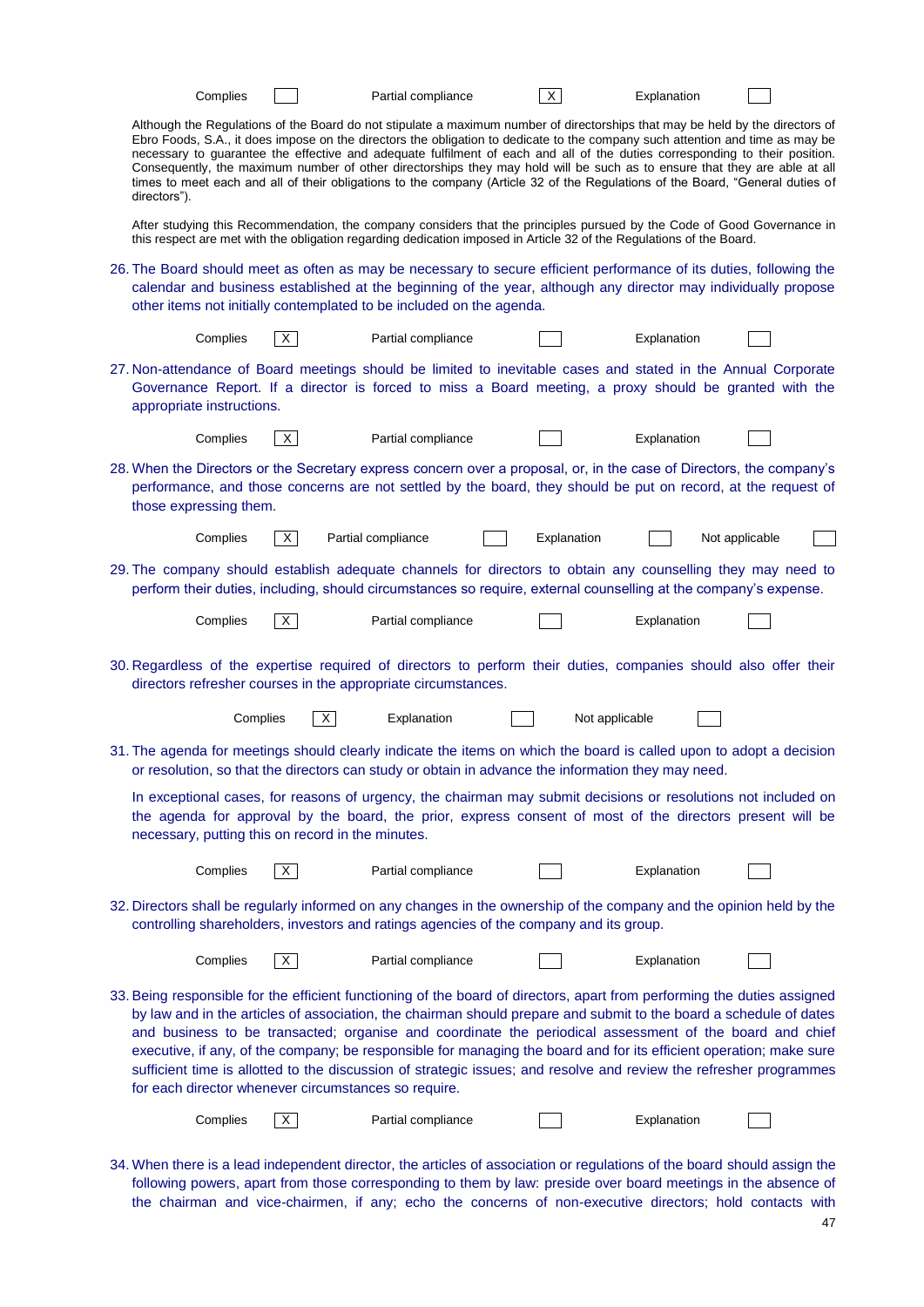investors and shareholders to find out their points of view and form an opinion on their concerns, particularly regarding the corporate governance of the company; and coordinate the plan for succession of the chairman.

| Complies |  | Partial compliance | Explanation |  |
|----------|--|--------------------|-------------|--|
|          |  |                    |             |  |

|  | ot applicable |  |
|--|---------------|--|
|--|---------------|--|

Although the articles of association and regulations of the board do not expressly assign to the lead independent director the powers contemplated in this Recommendation, said director is entirely free to exercise them.

The articles of association and regulations of the board do not establish any limit on the exercise of those powers by the lead independent director or any other director.

After studying this Recommendation, the company considers that since any director, not only the lead independent director, may exercise the powers contemplated in this Recommendation, and since the chairman is the only one of thirteen directors who has executive duties, this is sufficient to avoid any concentration of powers in the executive chairman, as sought by the Code of Good Governance.

35. The secretary of the board should especially ensure that the actions and decisions of the board follow the recommendations on good governance contained in the Code of Good Governance that are applicable to the company.

| Complies |  |
|----------|--|

X Explanation

- 36. The full Board should assess once a year and, where necessary, adopt an action plan to correct any deficiencies detected in respect of:
	- a) The quality and effectiveness of the Board's actions.
	- b) The functioning and composition of its committees.
	- c) Diversity in the composition and powers of the Board.
	- d) The performance by the Chairman of the Board and Chief Executive Officer of their respective duties;
	- e) The performance and contribution of each director, paying special attention to the heads of the different board committees.

The different committees should be assessed based on the reports they submit to the Board and the Board will be assessed on the basis of the report it submits to the Nomination Committee.

Every three years, the Board will be assisted in this assessment by an external consultant, whose independence shall be checked by the Nomination Committee.

The business relations that the consultant or any company in its group has with the company or any company in its group should be described in the Annual Corporate Governance Report.

The process and areas assessed should also be described in the Annual Corporate Governance Report.

| Complies                                                                                                                                                                                                              |   | Partial compliance                                                                                                                                                                                                                                  |  | $\times$       | Explanation |                |  |  |  |
|-----------------------------------------------------------------------------------------------------------------------------------------------------------------------------------------------------------------------|---|-----------------------------------------------------------------------------------------------------------------------------------------------------------------------------------------------------------------------------------------------------|--|----------------|-------------|----------------|--|--|--|
|                                                                                                                                                                                                                       |   | The company complies with this Recommendation, although in the annual assessment of the board, its committees and its<br>executive chairman, the company has so far not sought assistance from external consultants.                                |  |                |             |                |  |  |  |
|                                                                                                                                                                                                                       |   | The company has studied this Recommendation in respect of future years, considering that the Nomination and Remuneration<br>Committee should assess and submit to the board its opinion on the convenience and need to engage external consultants. |  |                |             |                |  |  |  |
|                                                                                                                                                                                                                       |   | 37. When there is an Executive Committee, the balance between the different types of director should roughly mirror<br>that of the Board and its secretary should be the Secretary of the Board.                                                    |  |                |             |                |  |  |  |
| Complies                                                                                                                                                                                                              | X | Partial compliance                                                                                                                                                                                                                                  |  | Explanation    |             | Not applicable |  |  |  |
| 38. The Board should be informed at all times of the business transacted and decisions made by the Executive<br>Committee and all Board members should receive a copy of the minutes of Executive Committee meetings. |   |                                                                                                                                                                                                                                                     |  |                |             |                |  |  |  |
| Complies                                                                                                                                                                                                              | X | Explanation                                                                                                                                                                                                                                         |  | Not applicable |             |                |  |  |  |
| directors.                                                                                                                                                                                                            |   | 39. The members of the Audit Committee, especially its chairman, should be appointed on account of their expertise<br>and experience in accounting, auditing or risk management, and most of those members should be independent                    |  |                |             |                |  |  |  |
| Complies                                                                                                                                                                                                              | X | Partial compliance                                                                                                                                                                                                                                  |  |                | Explanation |                |  |  |  |
|                                                                                                                                                                                                                       |   |                                                                                                                                                                                                                                                     |  |                |             |                |  |  |  |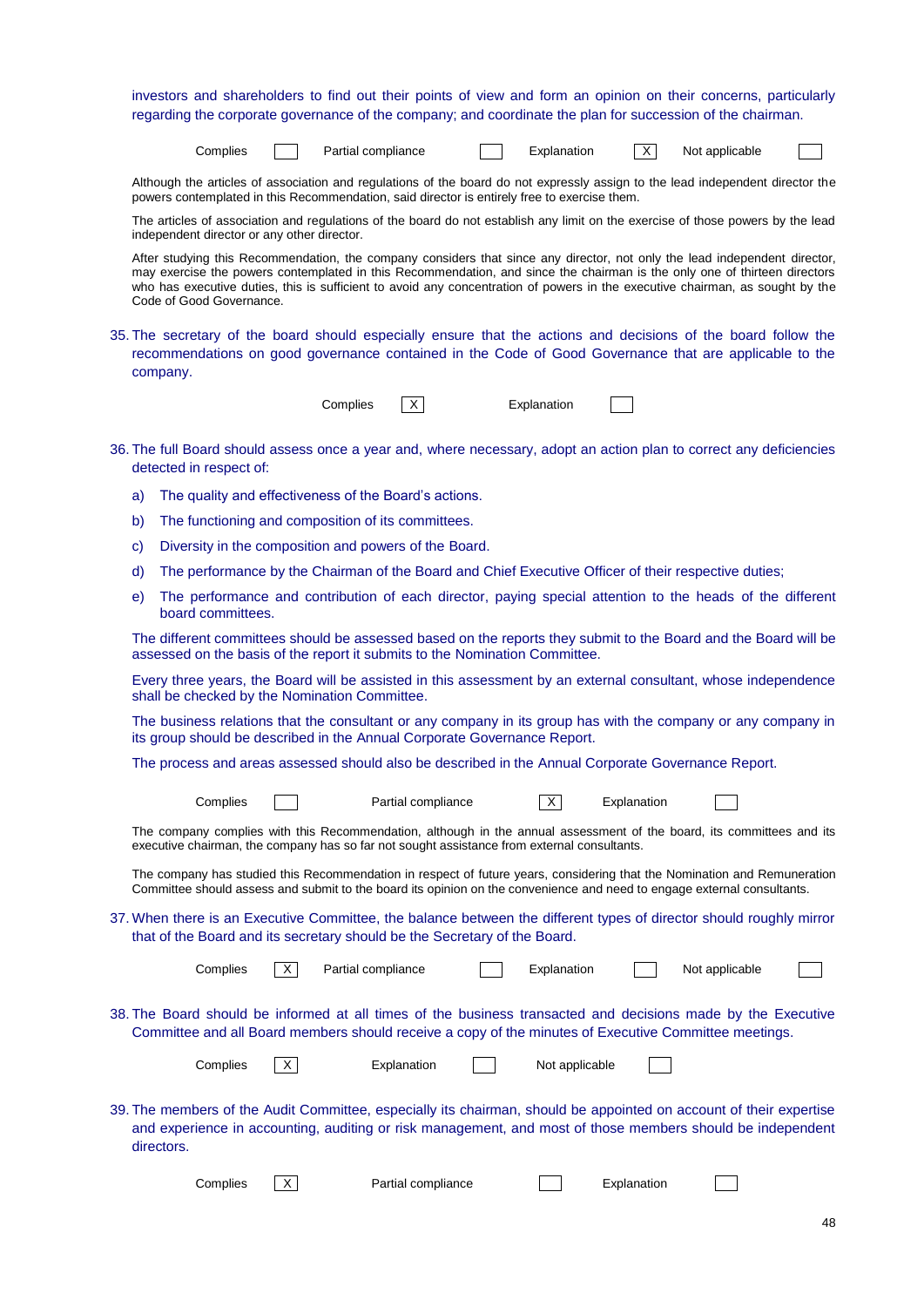40. Under the supervision of the Audit Committee, there should be an internal audit unit to see that the internal control and reporting systems work properly. This unit should report to the non-executive chairman of the Board or the chairman of the Audit Committee.

| Complies |  |
|----------|--|

 $\boxed{\times}$  Partial compliance  $\boxed{\phantom{0}}$  Explanation

 $\mathbb{R}^n$ 

41. The head of the internal audit unit should submit its annual work programme to the Audit Committee, report directly any incidents that may arise during its fulfilment and submit an activity report at the end of each year

| Complies | $\vee$ | Partial compliance |  | olanation: |  | applicable<br>Not |  |
|----------|--------|--------------------|--|------------|--|-------------------|--|
|----------|--------|--------------------|--|------------|--|-------------------|--|

- 42. In addition to those contemplated in law, the Audit Committee should have the following duties:
	- 1. In connection with the internal control and reporting systems:
		- a) Supervise the preparation and integrity of the company's, and where appropriate the group's, financial reporting, checking compliance with the legal requirements, adequate definition of the scope of consolidation and correct application of accounting principles.
		- b) Oversee the independence and efficacy of the internal audit department; propose the nomination, appointment, re-appointment and removal of the chief audit officer; propose the budget for this department; approve its approach and working plans, making sure its activity focuses mainly on the material risks of the company; receive regular information on its activities; and check that the top management heeds the conclusions and recommendations set out in its reports.
		- c) Establish and supervise a "whistle-blowing" procedure so employees can confidentially and, where appropriate, even anonymously report any potentially important irregularities they observe within the company, particularly in financial and accounting aspects.
	- 2. In connection with the external auditors:
		- a) Investigate the circumstances giving rise to resignation of any external auditor.
		- b) Ensure that the remuneration of the external auditors for their work does not jeopardise their quality or independence.
		- c) See that the company reports the change of auditor to the CNMV in a regulatory disclosure, attaching a declaration on the possible existence of disagreements with the outgoing auditor and the contents of those disagreements, if any.
		- d) Make sure that the external auditors hold an annual meeting with the full board to inform on the work done and the evolution of the company's risks and accounting situation.
		- e) Ensure that the company and external auditors respect the provisions in place on the provision of services other than auditing, limits on the concentration of the auditor's business and, in general, any other provisions regarding the independence of auditors.

| Complies | X                  | Partial compliance                                                                                                                                                                                                                                                                                          |             | Explanation    |  |
|----------|--------------------|-------------------------------------------------------------------------------------------------------------------------------------------------------------------------------------------------------------------------------------------------------------------------------------------------------------|-------------|----------------|--|
|          |                    | 43. The Audit Committee may call any employee or executive of the company into its meetings, even ordering their<br>appearance without the presence of any other senior officer.                                                                                                                            |             |                |  |
| Complies | X                  | Partial compliance                                                                                                                                                                                                                                                                                          |             | Explanation    |  |
|          |                    | 44. The Audit Committee should be informed on any corporate and structural operations that the company plans to<br>make, so that it can analyse them and submit a preliminary report to the board on the economic terms and impact<br>on accounts, and particularly on the exchange ratio proposed, if any. |             |                |  |
| Complies | Partial compliance |                                                                                                                                                                                                                                                                                                             | Explanation | Not applicable |  |

45. The risk control and management policy should identify at least: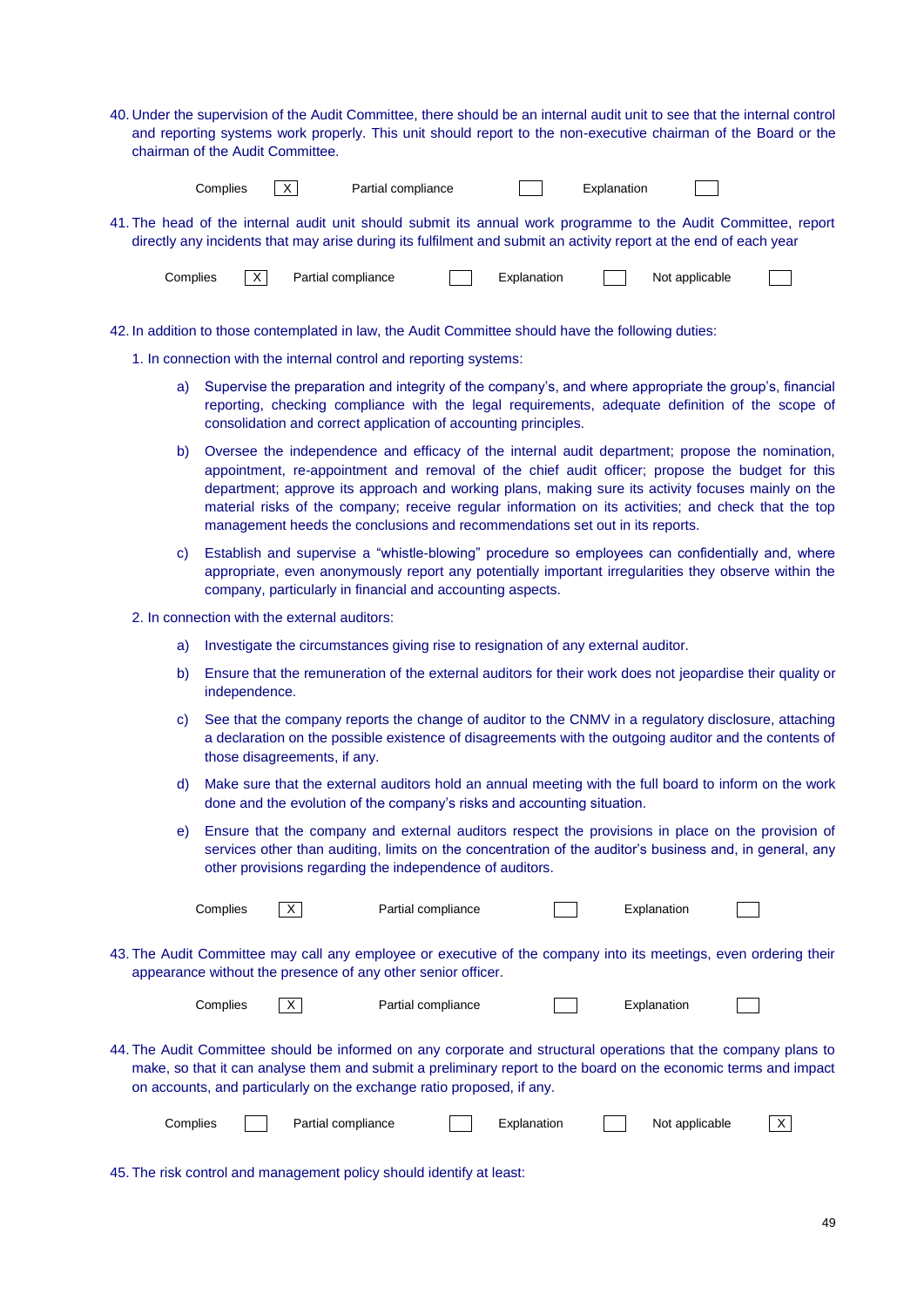- a) The different types of risk, financial and non-financial (including operational, technological, legal, social, environmental, political and reputational) to which the company is exposed, including contingent liabilities and other off-balance-sheet risks among the financial or economic risks.
- b) The risk level that the company considers acceptable.
- c) The measures contemplated to mitigate the impact of the risks identified, should they materialise.
- d) The internal control and reporting systems to be used to control and manage those risks, including contingent liabilities and other off-balance-sheet risks.

|         | Complies                                             | $\mathsf{X}$ | Partial compliance                                                                                                                                                                                                                                                                                                                                                                                                              |   | Explanation |  |
|---------|------------------------------------------------------|--------------|---------------------------------------------------------------------------------------------------------------------------------------------------------------------------------------------------------------------------------------------------------------------------------------------------------------------------------------------------------------------------------------------------------------------------------|---|-------------|--|
| a)      | company expressly having the following duties:       |              | 46. Under the direct supervision of the audit committee or, as the case may be, an ad hoc committee of the board,<br>there should be an internal risk control and management role exercised by an internal unit or department of the<br>See that the risk control and management systems work properly and, in particular, that all the major risks<br>affecting the company are adequately identified, managed and quantified. |   |             |  |
| b)      |                                                      |              | Participate actively in the preparation of the risk strategy and in the major decisions on their management.                                                                                                                                                                                                                                                                                                                    |   |             |  |
| C)      | the board.                                           |              | See that the risk control and management systems adequately mitigate the risks within the policy defined by                                                                                                                                                                                                                                                                                                                     |   |             |  |
|         | Complies                                             | $\mathsf{X}$ | Partial compliance                                                                                                                                                                                                                                                                                                                                                                                                              |   | Explanation |  |
|         |                                                      |              | 47. Companies should ensure that the members of the Nomination and Remuneration Committee -or the Nomination<br>Committee and the Remuneration Committee, if they are separate- have adequate experience, skills and<br>expertise for the duties they are to perform and that most of those members are independent directors.                                                                                                  |   |             |  |
|         | Complies                                             |              | Partial compliance                                                                                                                                                                                                                                                                                                                                                                                                              | X | Explanation |  |
| duties. |                                                      |              | All the members of the Nomination and Remuneration Committee have adequate experience, skills and expertise for their                                                                                                                                                                                                                                                                                                           |   |             |  |
|         |                                                      |              | At 31 December 2016, the Nomination and Remuneration Committee of the company had four members, two of whom were<br>proprietary directors and the other two were independent, including the chairman of the committee.                                                                                                                                                                                                          |   |             |  |
|         |                                                      |              | The company was aware of this situation and was working on including another independent director on this committee so that it<br>would have five members, three of whom would be independent.                                                                                                                                                                                                                                  |   |             |  |
|         | three members (two proprietary and one independent). |              | Following the death of one of the independent directors in this committee in February 2017, its composition was reduced to                                                                                                                                                                                                                                                                                                      |   |             |  |
|         |                                                      |              | At the date of this report, the company is assessing the situation with a view to increasing the number of independent directors<br>on this committee, once the vacancy on the board has been filled, foreseeably by an independent director.                                                                                                                                                                                   |   |             |  |

48. Companies with a high level of capitalisation should have a separate nomination committee and remuneration committee.

| lies | Explanation | Not applicable |
|------|-------------|----------------|

49. The nomination committee should consult the chairman of the board and the chief executive of the company, especially on matters referring to the executive directors.

And any director should be able to request the nomination committee to consider potential candidates to fill vacancies on the board, in case they were suitable in the committee's opinion.

| Complies |  |
|----------|--|
|----------|--|

X Partial compliance **Compliance** Explanation

- 50. The remuneration committee should perform its duties independently, having the following duties in addition to those assigned to it by law:
	- a) Propose to the board the basic terms of contract of the senior executives.
	- b) See that the remuneration policy established by the company is observed.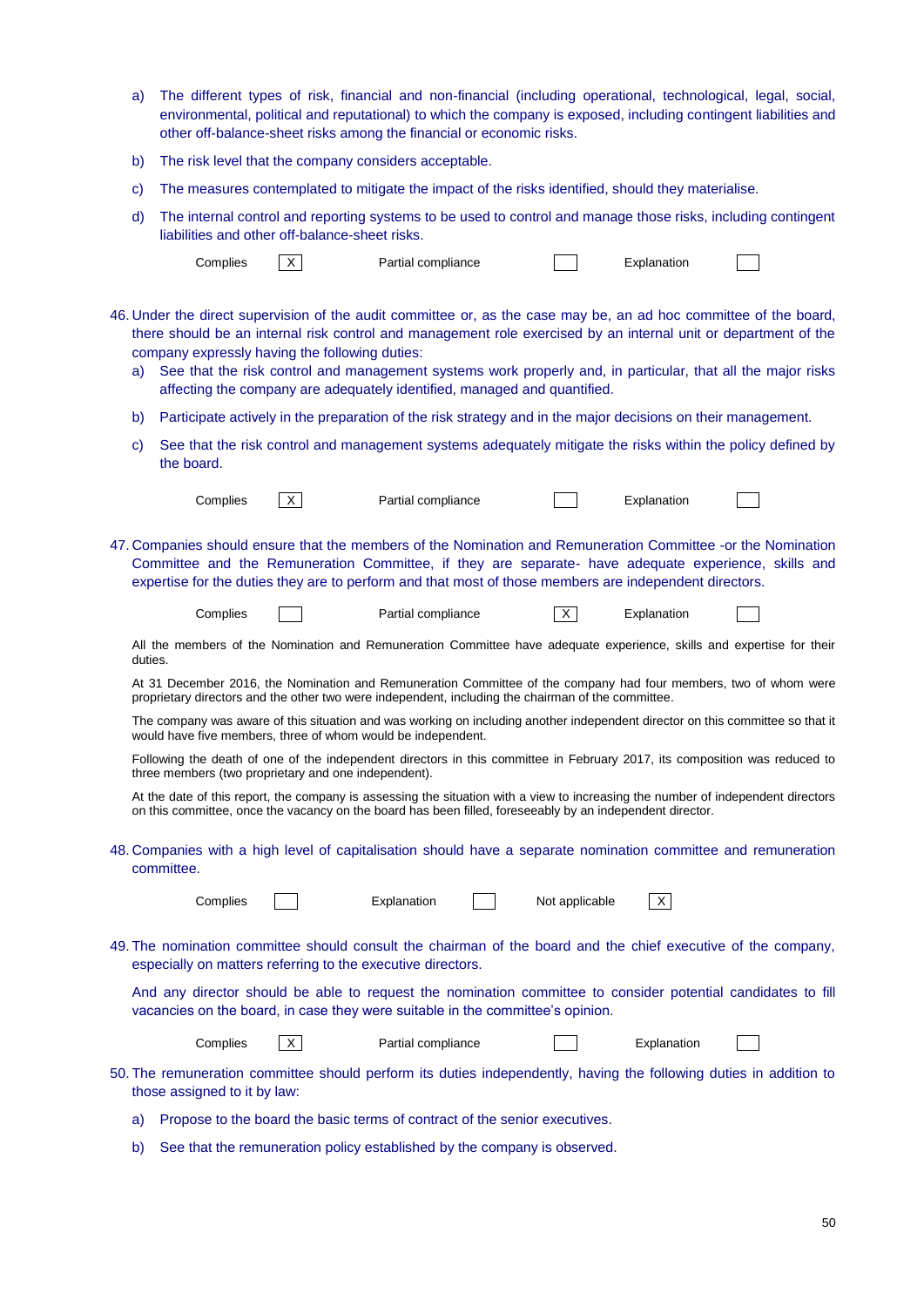- c) Periodically review the remuneration policy applied to directors and senior executives, including the systems of payment with shares and their application, and ensure that their individual remuneration is in proportion to that paid to other directors and senior executives of the company.
- d) Ensure that any conflicts of interest that may arise do not jeopardise the independence of the external counselling provided to the committee.
- e) Check the information on the remuneration of directors and senior executives in the different corporate documents, including the annual report on directors' remuneration.

Complies  $\boxed{X}$  Partial compliance  $\boxed{X}$  Explanation

51. The remuneration committee should consult the chairman of the board and the chief executive of the company, especially on matters referring to the executive directors and senior executives.

| Partial compliance<br>.cmplies<br>≟xplanatior |  |
|-----------------------------------------------|--|
|-----------------------------------------------|--|

- 52. The rules of composition and procedure of the supervision and control committees should be included in the regulations of the board and be coherent with those applicable to the committees required by law according to the foregoing recommendations, including the following:
	- a) The members should be exclusively non-executive directors, most of them independent directors.
	- b) They should be chaired by independent directors.
	- c) The board should appoint the members of these committees on account of the expertise, skills and experience of the directors and the duties of each committee; and the committees should discuss its proposals and reports; and report on its activities at the first board meeting following their meetings, answering for the work done.
	- d) The committees should be able to obtain external counselling whenever they may consider it necessary to perform their duties.
	- e) Minutes should be issued of their meetings and made available to all directors.

| `∩mnlie |  | compliance |  |  |  | applicable<br>N∩t |  |
|---------|--|------------|--|--|--|-------------------|--|
|---------|--|------------|--|--|--|-------------------|--|

- 53. The supervision of compliance with the rules of corporate governance, internal codes of conduct and corporate social responsibility policy should be assigned to one or distributed among several committees of the board, which may be the audit committee, the nomination committee, the corporate social responsibility committee, if any, or an ad hoc committee that the board, exercising its powers of self-organisation, may decide to set up. These committees should specifically have the following minimum duties:
	- a) Oversight of compliance with the internal codes of conduct and the company's corporate governance rules.
	- b) Supervision of the strategy of communication and relations with investors and shareholders, including small and medium-sized shareholders.
	- c) Periodical assessment of the adequacy of the company's corporate governance system to ensure that it fulfils its mission of promoting corporate interests and takes account of the legitimate interests of the other stakeholders, where appropriate.
	- d) Review of the company's corporate responsibility policy, making sure that it is geared towards creating value.
	- e) Monitoring of the corporate social responsibility strategy and practices and assessment of the degree of compliance.
	- f) Supervision and assessment of the processes of relations with different stakeholders.
	- g) Assessment of everything related with non-financial risks in the company, including operational, technological, legal, social, environmental, political and reputational risks.
	- h) Coordination of the reporting process for non-financial information and diversity, complying with the applicable legal provisions and international benchmark standards.

Complies  $\boxed{X}$  Partial compliance  $\boxed{X}$  Explanation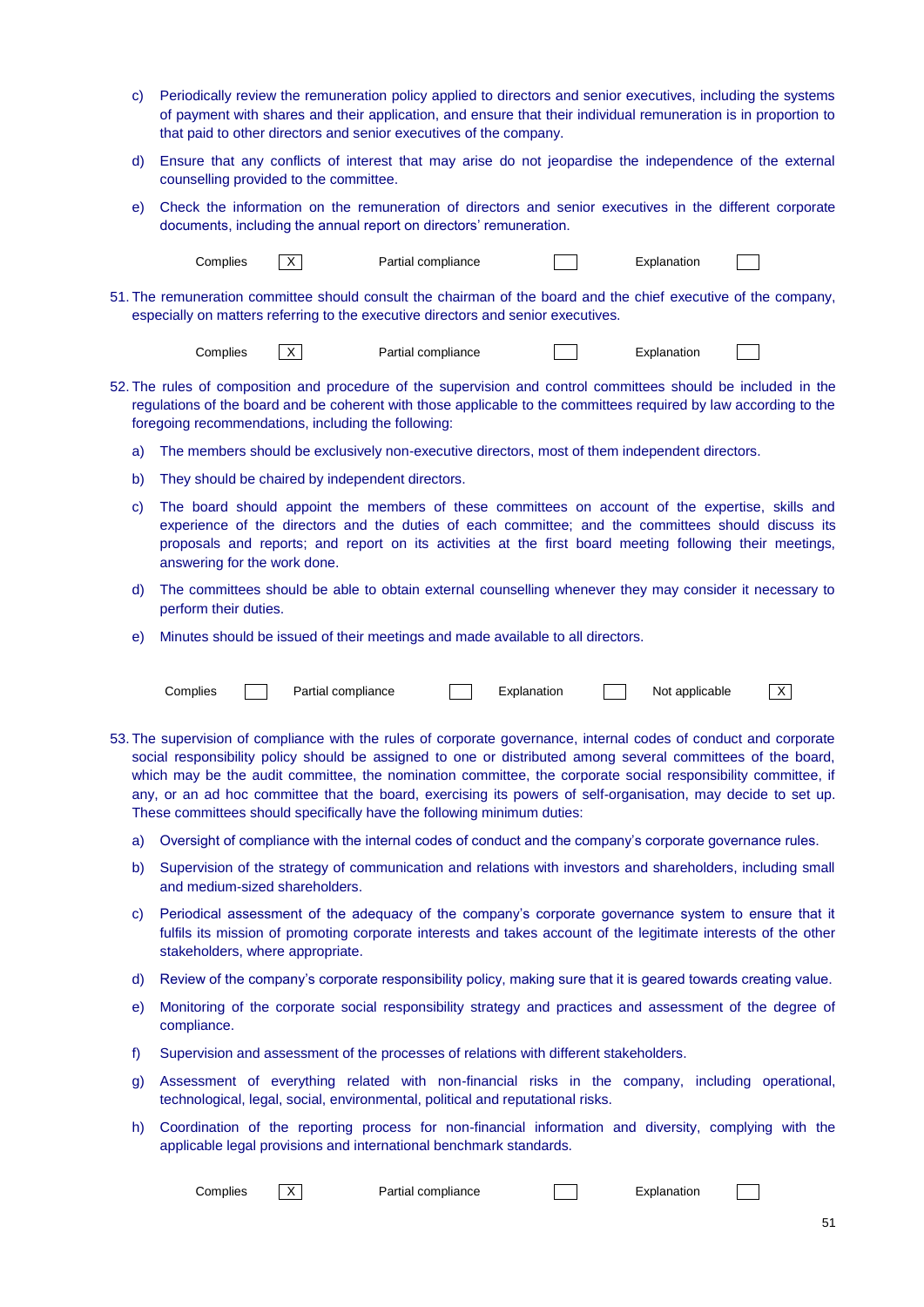- 54. The corporate social responsibility policy should include the principles or commitments that the company voluntarily undertakes in its relationships with the different stakeholders and define at least the following:
	- a) The corporate social responsibility goals and the development of supporting instruments.
	- b) The corporate strategy related with sustainability, the environment and social issues.
	- c) Specific practices in matters related with shareholders, employees, customers, suppliers, social issues, environment, diversity, tax responsibility, respect for human rights and prevention of unlawful conduct.
	- d) The methods or systems for monitoring the results of applying the specific practices contemplated in the preceding paragraph, the associated risks and management thereof.
	- e) The mechanisms for supervising non-financial risks, ethics and business conduct.
	- f) The communication channels, participation and dialogue with stakeholders.
	- g) Responsible communication practices to avoid manipulation of information and protect integrity and honour.

| Complies | Partial compliance | Explanation |
|----------|--------------------|-------------|
|          |                    |             |

55. The company should inform, in a separate document or in the directors' report, on matters related with corporate social responsibility, using one of the internationally accepted methodologies.

| Complies | X        | Partial compliance                                                                                                                                                                                                                                                                                     |             | Explanation |  |
|----------|----------|--------------------------------------------------------------------------------------------------------------------------------------------------------------------------------------------------------------------------------------------------------------------------------------------------------|-------------|-------------|--|
|          |          | 56. The remuneration of directors should be high enough to attract and retain directors with the desired profiles and<br>remunerate the dedication, qualification and responsibility required by their office, but should not so high as to<br>jeopardise the independence of non-executive directors. |             |             |  |
|          | Complies |                                                                                                                                                                                                                                                                                                        | Explanation |             |  |

57. Variable remuneration linked to the company's yield and personal performance and the remuneration paid in shares, stock options, rights over shares or instruments indexed to the value of the share, and long-term savings systems such as pension plans, retirement schemes or other welfare systems, should be limited to executive directors.

The delivery of shares as remuneration to non-executive directors may be contemplated when it is conditional upon holding those shares until they retire from the board. This will not be applicable to any shares that the director may need to sell to pay the costs incurred in their acquisition.

| Complies | $\checkmark$ | Partial compliance |  | Explanation |  |
|----------|--------------|--------------------|--|-------------|--|
|----------|--------------|--------------------|--|-------------|--|

58. For variable remunerations, the remuneration policies should establish the limits and technical precautions required to make sure those remunerations are linked to the professional performance of their beneficiaries and do not merely derive from general trends on the markets or in the company's sector of business or other similar circumstances.

In particular, the variable components of the remuneration should:

- a) Be linked to predetermined, measurable yield criteria, which consider the risk assumed to obtain a result.
- b) Promote the company's sustainability and include non-financial criteria that are adequate for the creation of long-term value, such as compliance with the internal rules and procedures of the company and its policies for the control and management of risks.
- c) Be based on a balance between meeting short, medium and long-term goals, permitting the remuneration of yield achieved through continuous performance over a sufficient period of time to appreciate their contribution to the sustainable creation of value, such that the elements for measuring that yield are not related only with one-off, occasional or extraordinary events.

| ∴omplies | $\checkmark$<br>⌒ | compliance<br>Partial | 1000000000000<br>nı: | applicable<br>Not. |  |
|----------|-------------------|-----------------------|----------------------|--------------------|--|
|----------|-------------------|-----------------------|----------------------|--------------------|--|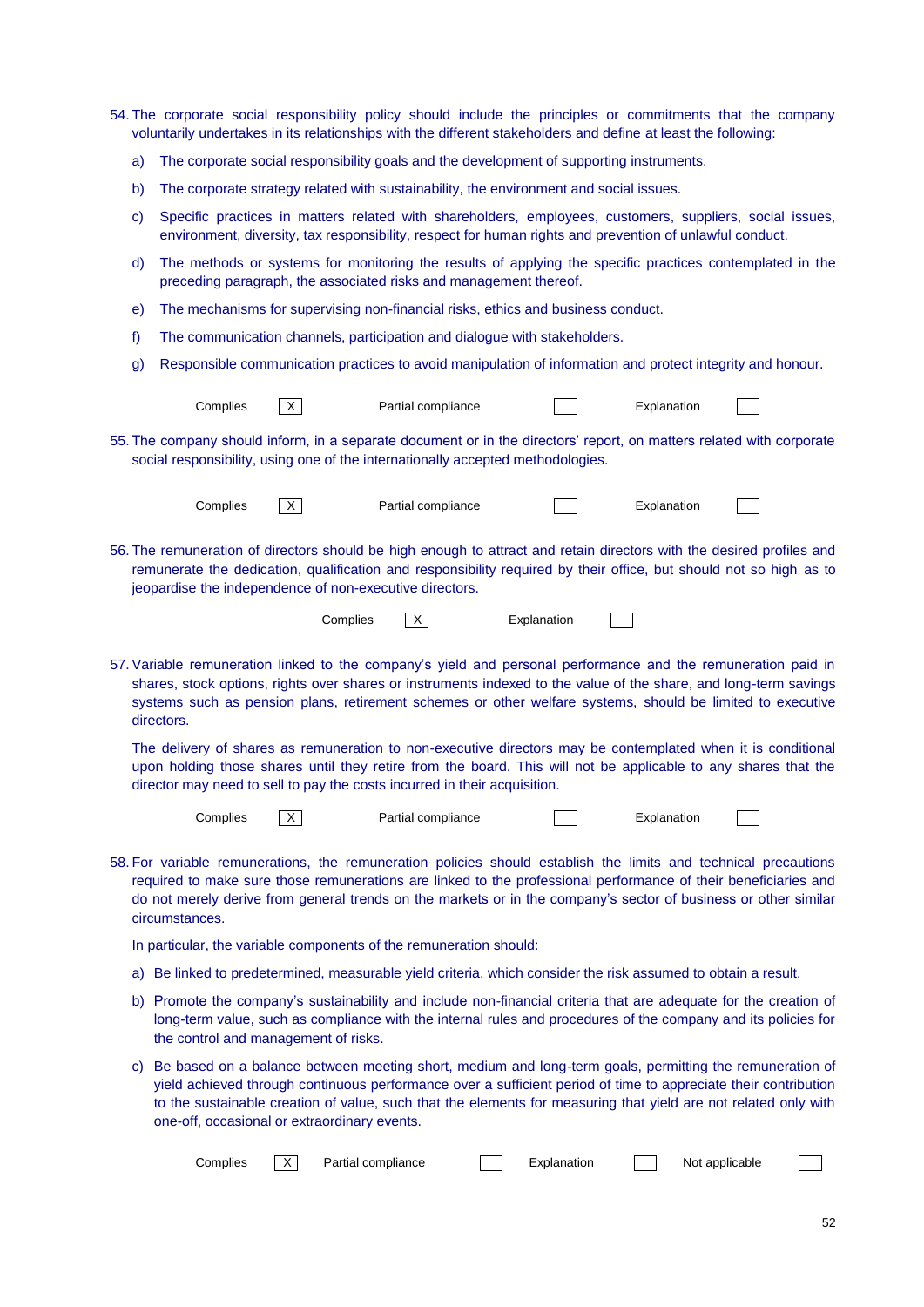59. The payment of a significant part of the variable components of remuneration should be deferred for a minimum time that is sufficient to check that the yield conditions established above have actually been met:

|                                                                                                                                                                                                                                                                                                                                                                                                            | Complies                                                                                                                                                                                                                                                                                                                                                                                                                                                                                                                                                                                          |              | Partial compliance                                                                                                                                                                                                                                                                                                                                                                                                                                                           |  | Explanation |              | Not applicable |   |  |  |  |  |
|------------------------------------------------------------------------------------------------------------------------------------------------------------------------------------------------------------------------------------------------------------------------------------------------------------------------------------------------------------------------------------------------------------|---------------------------------------------------------------------------------------------------------------------------------------------------------------------------------------------------------------------------------------------------------------------------------------------------------------------------------------------------------------------------------------------------------------------------------------------------------------------------------------------------------------------------------------------------------------------------------------------------|--------------|------------------------------------------------------------------------------------------------------------------------------------------------------------------------------------------------------------------------------------------------------------------------------------------------------------------------------------------------------------------------------------------------------------------------------------------------------------------------------|--|-------------|--------------|----------------|---|--|--|--|--|
| 60. Earnings-linked remuneration should take account of any qualifications made in the report by the external auditors<br>that may reduce those earnings.                                                                                                                                                                                                                                                  |                                                                                                                                                                                                                                                                                                                                                                                                                                                                                                                                                                                                   |              |                                                                                                                                                                                                                                                                                                                                                                                                                                                                              |  |             |              |                |   |  |  |  |  |
|                                                                                                                                                                                                                                                                                                                                                                                                            | Complies                                                                                                                                                                                                                                                                                                                                                                                                                                                                                                                                                                                          |              | Partial compliance                                                                                                                                                                                                                                                                                                                                                                                                                                                           |  | Explanation |              | Not applicable | X |  |  |  |  |
|                                                                                                                                                                                                                                                                                                                                                                                                            | 61. A significant percentage of the variable remuneration of executive directors should be linked to the delivery of<br>shares or financial instruments indexed to their value.                                                                                                                                                                                                                                                                                                                                                                                                                   |              |                                                                                                                                                                                                                                                                                                                                                                                                                                                                              |  |             |              |                |   |  |  |  |  |
|                                                                                                                                                                                                                                                                                                                                                                                                            | Complies                                                                                                                                                                                                                                                                                                                                                                                                                                                                                                                                                                                          |              | Partial compliance                                                                                                                                                                                                                                                                                                                                                                                                                                                           |  | Explanation | $\mathsf{X}$ | Not applicable |   |  |  |  |  |
|                                                                                                                                                                                                                                                                                                                                                                                                            | Of the two executive directors, only the chairman of the board, Antonio Hernández Callejas, receives remuneration for his<br>executive duties. Hercalianz Investing Group, S.L. does not receive any such remuneration, for the reasons explained<br>elsewhere in this report.                                                                                                                                                                                                                                                                                                                    |              |                                                                                                                                                                                                                                                                                                                                                                                                                                                                              |  |             |              |                |   |  |  |  |  |
| The current variable remuneration systems of the executive director are described in the Annual Report on Directors'<br>Remuneration 2016 and are linked to the achievement of pre-established measurable, quantifiable objectives related with<br>personal performance and other financial or non-financial factors that promote the company's and group's long-term<br>sustainability and profitability. |                                                                                                                                                                                                                                                                                                                                                                                                                                                                                                                                                                                                   |              |                                                                                                                                                                                                                                                                                                                                                                                                                                                                              |  |             |              |                |   |  |  |  |  |
|                                                                                                                                                                                                                                                                                                                                                                                                            | Although Article 22 of the Articles of Association contemplates the possibility that directors may receive remuneration in the form<br>of shares, stock options or any other system of remuneration indexed to the price of the shares, the Board has not so far<br>submitted this form of remuneration to approval by the general meeting, considering that the systems of variable remuneration<br>of the executive director currently used are most appropriate for stimulating his motivation and personal performance, and his<br>commitment to and relationship with the Group's interests. |              |                                                                                                                                                                                                                                                                                                                                                                                                                                                                              |  |             |              |                |   |  |  |  |  |
|                                                                                                                                                                                                                                                                                                                                                                                                            |                                                                                                                                                                                                                                                                                                                                                                                                                                                                                                                                                                                                   |              | After studying this Recommendation, the company considers that the current system for remuneration of the only executive<br>director who receives remuneration for his executive duties (the chairman) is adequate for his professional talent and profile.<br>The company also considers that this system incorporates the necessary mechanisms to avoid excessive exposure to risks and<br>reward for unfavourable results, as recommended by the Code of Good Governance. |  |             |              |                |   |  |  |  |  |
| 62. Once the shares, stock options or rights over shares corresponding to the remuneration systems have been<br>distributed, the directors may not transfer the ownership of a number of shares equivalent to twice their annual<br>fixed remuneration or exercise the stock options or rights until at least three years after being allotted those<br>shares, options or rights.                         |                                                                                                                                                                                                                                                                                                                                                                                                                                                                                                                                                                                                   |              |                                                                                                                                                                                                                                                                                                                                                                                                                                                                              |  |             |              |                |   |  |  |  |  |
|                                                                                                                                                                                                                                                                                                                                                                                                            | acquisition.                                                                                                                                                                                                                                                                                                                                                                                                                                                                                                                                                                                      |              | This will not be applicable to any shares that the director may need to sell to pay the costs incurred in their                                                                                                                                                                                                                                                                                                                                                              |  |             |              |                |   |  |  |  |  |
|                                                                                                                                                                                                                                                                                                                                                                                                            | Complies                                                                                                                                                                                                                                                                                                                                                                                                                                                                                                                                                                                          |              | Partial compliance                                                                                                                                                                                                                                                                                                                                                                                                                                                           |  | Explanation |              | Not applicable | X |  |  |  |  |
| 63. Contracts should include a clawback clause whereby the company may to claim repayment of the variable<br>components of remuneration when the amounts paid do not correspond to fulfilment of the conditions regarding<br>yield or when paid on the basis of data subsequently proved to be misstated.                                                                                                  |                                                                                                                                                                                                                                                                                                                                                                                                                                                                                                                                                                                                   |              |                                                                                                                                                                                                                                                                                                                                                                                                                                                                              |  |             |              |                |   |  |  |  |  |
|                                                                                                                                                                                                                                                                                                                                                                                                            | Complies                                                                                                                                                                                                                                                                                                                                                                                                                                                                                                                                                                                          | $\mathsf{X}$ | Partial compliance                                                                                                                                                                                                                                                                                                                                                                                                                                                           |  | Explanation |              | Not applicable |   |  |  |  |  |
| 64. Termination benefits should not exceed a specified amount equivalent to two years' total annual remuneration<br>and should not be paid until the company has confirmed that the director has met the performance requirements<br>established above.                                                                                                                                                    |                                                                                                                                                                                                                                                                                                                                                                                                                                                                                                                                                                                                   |              |                                                                                                                                                                                                                                                                                                                                                                                                                                                                              |  |             |              |                |   |  |  |  |  |
|                                                                                                                                                                                                                                                                                                                                                                                                            | Complies                                                                                                                                                                                                                                                                                                                                                                                                                                                                                                                                                                                          | X            | Partial compliance                                                                                                                                                                                                                                                                                                                                                                                                                                                           |  | Explanation |              | Not applicable |   |  |  |  |  |
|                                                                                                                                                                                                                                                                                                                                                                                                            | <b>OTHER INFORMATION OF INTEREST</b>                                                                                                                                                                                                                                                                                                                                                                                                                                                                                                                                                              |              |                                                                                                                                                                                                                                                                                                                                                                                                                                                                              |  |             |              |                |   |  |  |  |  |

1. If you consider there to be any important aspects regarding the corporate governance practices applied by your company or other companies in the group that have not been mentioned in this report, but which should be included to obtain more complete, reasoned information on the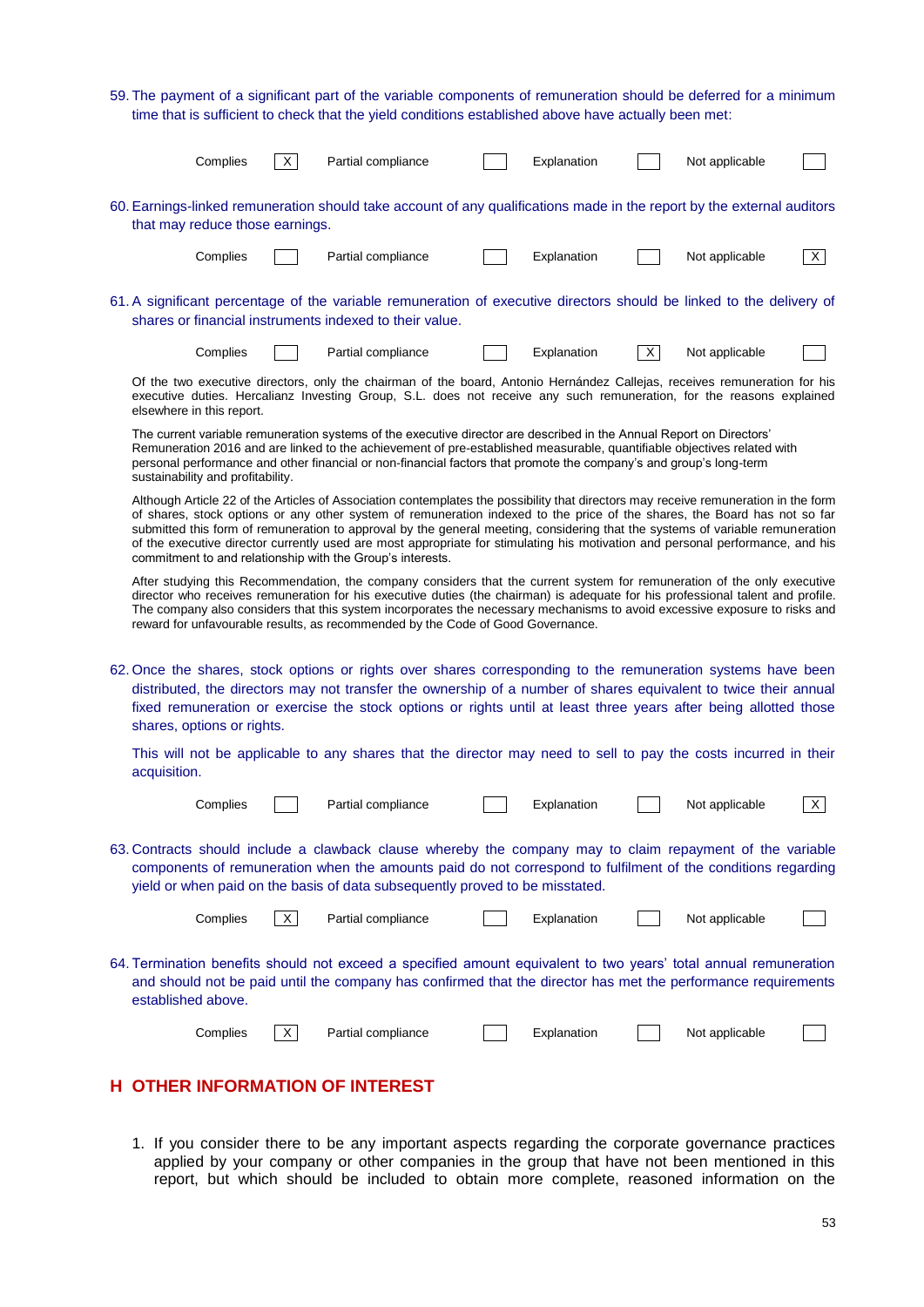corporate governance practices and structure in the company or group, describe them below and give a brief explanation.

2. This section may be used to include any other information, clarification or qualification relating to the previous sections of the report, provided it is relevant and not repetitive.

In particular, state whether the company is subject to any laws other than the laws of Spain on corporate governance and, if this is the case, include whatever information the company may be obliged to supply that differs from the information included in this report.

3. The company may also state whether it has voluntarily applied any international, sector-based or other codes of ethical principles or good practices. If so, it should name the code in question and the date of its accession.

EXPLANATORY NOTE ONE, CONCERNING THE CURRENT COMPOSITION OF THE BOARD OF DIRECTORS, THE CLASSIFICATION OF DIRECTORS AND THE PRESENCE OF WOMEN ON THE BOARD

A. The directors José Nieto de la Cierva and Eugenio Ruiz-Gálvez Priego tendered their resignations for professional reasons, with effect from 31 December 2016, in a letter addressed to the directors.

Juan Luis Gómez-Trenor Fos, representative of Empresas Comerciales e Industriales Valencianas, S.L.U. on the board of Ebro Foods, S.A., died in January 2017, and José Antonio Segurado García, lead independent director and member of the Executive Committee and Nomination and Remuneration Committee, died in February 2017.

B. At the date of this report, after the afore-mentioned variations produced since 31 December 2016, the composition of the board is as follows:

- Antonio Hernández Callejas, Chairman (Executive director)
- Demetrio Carceller Arce, Vice-Chairman (Proprietary director)
- Alimentos y Aceites, S.A., represented by Concepción Ordiz Fuertes (Proprietary director)

- Belén Barreiro Pérez-Pardo (Independent director). She was appointed by cooptation on 25 January 2017 to fill the vacancy caused by Eugenio Ruiz-Gálvez Priego.

- Fernando Castelló Clemente (Independent director)
- José Ignacio Comenge Sánchez-Real (Independent director)
- Mercedes Costa García (Independent director)

- Empresas Comerciales e Industriales Valencianas, S.L.U., represented by Javier Gómez-Trenor Vergés (Proprietary director)

- Javier Fernández Alonso (Proprietary director). He was appointed by cooptation on 25 January 2017 to fill the vacancy caused by José Nieto de la Cierva.

- Grupo Tradifín, S.L.U., represented by Blanca Hernández Rodríguez (Proprietary director)
- Hercalianz Investing Group, S.L.U., represented by Félix Hernández Callejas (Executive director)
- Dr August Oetker (Proprietary director)

The vacancy caused by the death of José Antonio Segurado García in February 2017 has not yet been filled at the date of this report.

C. The following is put on record regarding the classification of directors:

a) As regards the classification of Eugenio Ruiz-Gálvez Priego as an "other non-executive" director, he was originally appointed director and member of the Audit and Compliance Committee by virtue of his personal and professional qualities and performed his duties unconditioned by relations with the company or its group, controlling shareholders or executives. Therefore, this director performs his duties in the Board and Audit and Compliance Committee just like any other independent director, although he could not be classified as such because he had been on the board for more than 12 years in succession.

b) As regards the classification of Instituto Hispánico del Arroz, S.A. (director up to 21 December 2016) as an executive director, this director (i) did not perform executive or management duties in Ebro Foods, S.A. or any subsidiary of the Group and, therefore, received no remuneration for such duties; (ii) was classified as an executive director because its individual representative on the board of directors of Ebro Foods, S.A. was an executive of one of the Group's subsidiaries; and (iii) held the position of director because it was a significant shareholder of the company, with a total direct and indirect interest of 15.921%, regardless of who its personal representative was and the executive position that said representative may have held within the Group.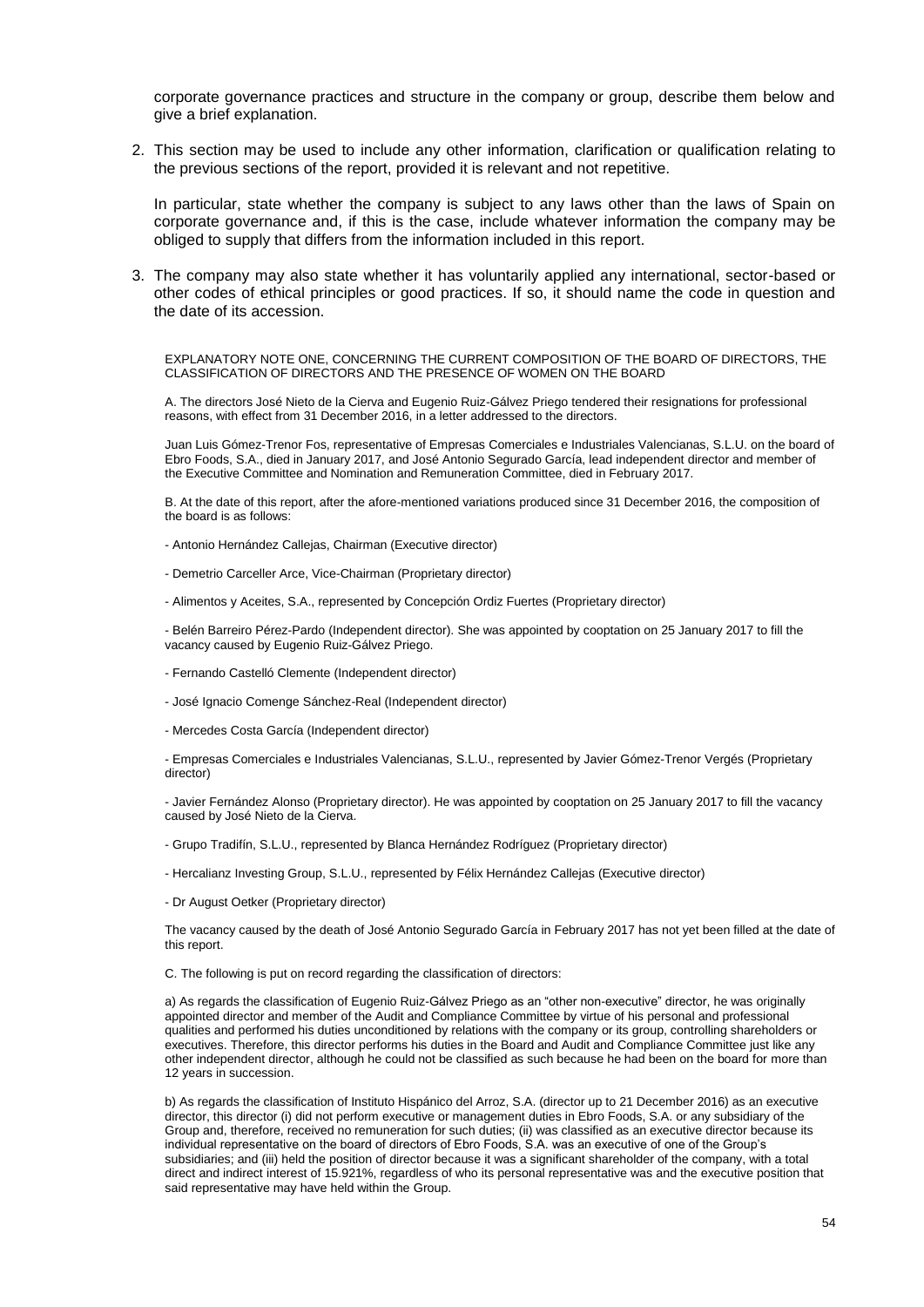c) As regards the classification of Hercalianz Investing Group, S.L. as an executive director, this director (i) does not perform executive or management duties in Ebro Foods, S.A. or any subsidiary of the Group and, therefore, receives no remuneration for such duties; (ii) is classified as an executive director because its individual representative on the board of directors of Ebro Foods, S.A. is an executive of one of the Group's subsidiaries (the same executive who represented Instituto Hispánico del Arroz, S.A. on the board of Ebro Foods, S.A.); and (iii) holds the position of director because it is a significant shareholder of the company, with a total direct and indirect interest of 7.961%. Hercalianz Investing Group, S.L. will continue to be a director of Ebro Foods, S.A. during such time as it is a significant shareholder, regardless of who its personal representative was and the executive position that said representative may have held within the Group.

D. With regard to the presence of female directors on the board, following the appointment of two new female directors in July 2016 and January 2017, there are now four women on the board of directors, out of a total thirteen members, hence women now represent 30.76% of the board members. At the date of this report, the company has reached the representation target established in the Policy for Selecting Candidates, which stipulates that the gender least represented on the Board shall account for at least thirty per cent of all the Board members by 2020.

E. At the date of this report, José Ignacio Comenge Sánchez-Real has been appointed Lead Independent Director.

#### EXPLANATORY NOTE TWO, ON SECTIONS A.4 AND C.1.7

The directors Grupo Tradifín, S.L. and Hercalianz Investing Group, S.L. are also significant shareholders of the company (see percentage shareholdings indicated in A.3).

Grupo Tradifín, S.L. and Hercalianz Investing Group, S.L. were nominated as directors by the then controlling shareholder Instituto Hispánico del Arroz, S.A., in which each of these companies held a 50% stake.

Up to 28 December 2016, Instituto Hispánico del Arroz, S.A. held a 15.921% interest in Ebro Foods, S.A. (up to 22 December 2016, a direct interest of 8.963% and an indirect interest of 6.959% through Hispafoods Invest, S.L.; and an entirely direct interest of 15.921% from 22 to 28 December 2016).

On 28 December 2016, Instituto Hispánico del Arroz, S.A. transferred all its shares in Ebro Foods, S.A. to its two shareholders, Grupo Tradifín, S.L. (7.961%) and Hercalianz Investing Group, S.L. (7.961%).

When Instituto Hispánico del Arroz, S.A. lost its status, Grupo Tradifín, S.L. and Hercalianz Investing Group, S.L. continued to be directors by virtue of their status as significant shareholders of the company. They each hold a 7.961% interest in Ebro Foods, S.A.

### EXPLANATORY NOTE THREE, ON SECTION A.5

Relationships between the companies of the Ebro Foods Group and the controlling shareholders, excluding those who are directors, are explained in section A.5.

See sections D.2 and D.3 of this Report.

#### EXPLANATORY NOTE FOUR, ON SECTION B.4

As indicated in the information contained in the attendance list of the AGM incorporated in the notarial minutes issued thereof, the figures on attendance in person and by proxy set out in section B.4 of this report include the percentages of postal and electronic votes.

#### EXPLANATORY NOTE FIVE, ON SECTION C.1.15

The directors' remunerations indicated in section C.1.15 include attendance fees received by the chairman of the board of Ebro Foods, S.A., Antonio Hernández Callejas, as director of Pastificio Lucio Garofalo, S.p.A. (a company in the Ebro Group), totalling 5 thousand euros and paid by that company.

In addition, the chairman of the board received 5,200 euros from Riso Scotti, S.p.A. (associate) in attendance fees as director of that company.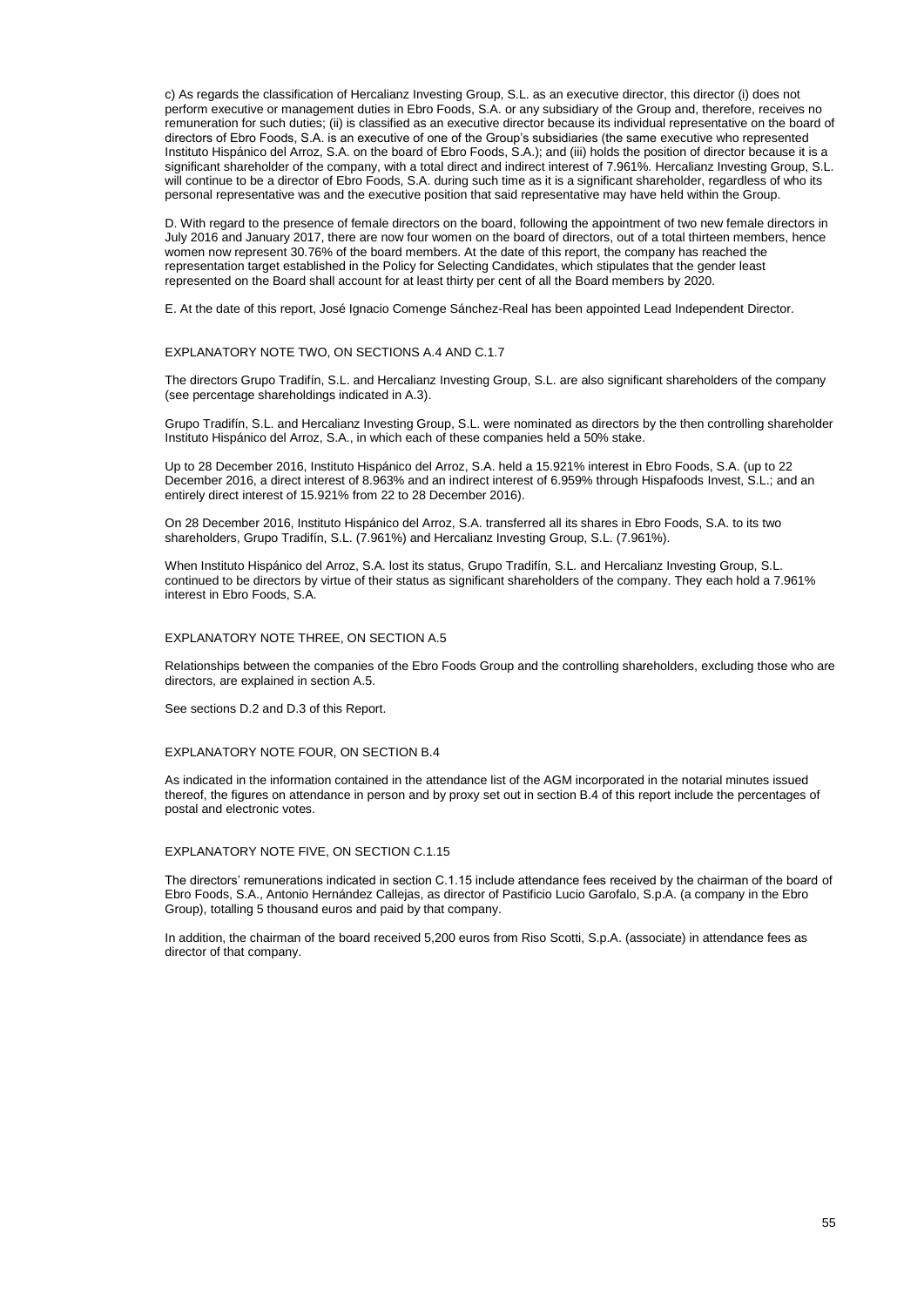### EXPLANATORY NOTE SIX, ON SECTION C.1.16

All the company executives of Ebro Foods, S.A. are included in section C.1.16, even though they do not all have senior management employment relations with the company.

### EXPLANATORY NOTE SEVEN, ON SECTION C.1.17

- Grupo Tradifín, S.L. and Hercalianz Investing Group, S.L. are directors and controlling shareholders of Ebro Foods, S.A. with an interest of 7.961% each.

- Antonio Hernández Callejas has a direct interest of 33.333% in Hercalianz Investing Group, S.L. and, therefore, an indirect interest in Ebro Foods, S.A. through the 7.961% direct interest held by Hercalianz Investing Group, S.L. in Ebro Foods, S.A. Antonio Hernández Callejas does not hold any office in that company.

- Félix Hernández Callejas, representative of Hercalianz Investing Group, S.L. on the board of directors of Ebro Foods, S.A., has a direct interest of 33.333% in Hercalianz Investing Group, S.L. and, therefore, an indirect interest in Ebro Foods, S.A. through the 7.961% direct interest held by Hercalianz Investing Group, S.L. in Ebro Foods, S.A. Félix Hernández Callejas is joint and several director does not hold any office in that company.

- Blanca Hernández Rodríguez, representatives of Grupo Tradifín, S.L. on the board of directors of Ebro Foods, S.A., has a direct interest of 33.25% in Grupo Tradifín, S.L. and, therefore, an indirect interest in Ebro Foods, S.A. through the 7.961% direct interest held by Grupo Tradifín, S.L. in Ebro Foods, S.A. Blanca Hernández Rodríguez is Managing Director of that company.

- Demetrio Carceller Arce has an indirect interest in Ebro Foods, S.A. through the 11.447% interest that Sociedad Anónima Damm holds in Ebro Foods, S.A. through Corporación Económica Delta, S.A.

### EXPLANATORY NOTE EIGHT, ON SECTION C.2.1

A. The name of the audit committee in the company is "Audit and Compliance Committee" and the name of the nomination and remuneration committee is "Nomination and Remuneration Committee".

B. All the members of the Audit and Compliance Committee were appointed on account of their expertise and experience in accounting and auditing, including Grupo Tradifín, S.L., which was elected on the basis of its representative's expertise in these matters.

C. Following the changes in the Board since 31 December 2016, the composition of the different committees indicated in C.2.1 of this report is currently as follows:

#### EXECUTIVE COMMITTEE:

- Antonio Hernández Callejas, Chairman, Executive director
- Demetrio Carceller Arce, Vice-Chairman, Proprietary director
- Javier Fernández Alonso, Member, Proprietary director

#### AUDIT AND COMPLIANCE COMMITTEE:

- José Ignacio Comenge Sánchez-Real, Chairman, Independent director
- Fernando Castelló Clemente, Member, Independent director
- Grupo Tradifín, S.L., represented by Blanca Hernández Rodríguez, Member, Proprietary director
- Mercedes Costa García, Member, Independent director
- Belén Barreiro Pérez-Pardo, Member, Independent director

#### NOMINATION AND REMUNERATION COMMITTEE:

- Fernando Castelló Clemente, Chairman, Independent director
- Demetrio Carceller Arce, Member, Proprietary director
- Grupo Tradifín, S.L., represented by Blanca Hernández Rodríguez, Member, Proprietary director

#### STRATEGY AND INVESTMENT COMMITTEE:

- Demetrio Carceller Arce, Chairman, Proprietary director
- Antonio Hernández Callejas, Member, Executive director
- Hercalianz Investing Group, S.L., represented by Félix Hernández Callejas, Member, Executive director
- Javier Fernández Alonso, Member, Proprietary director

D. The duties of the different Board Committees as established in the Regulations of the Board are set out below, without prejudice to those they have by law:

#### DUTIES OF THE EXECUTIVE COMMITTEE:

Notwithstanding the specifications of the Board in the resolution to delegate powers and the powers of the Board that may not be delegated, the Executive Committee has the following powers:

a) Adopt resolutions corresponding to the powers delegated to it by the Board of Directors.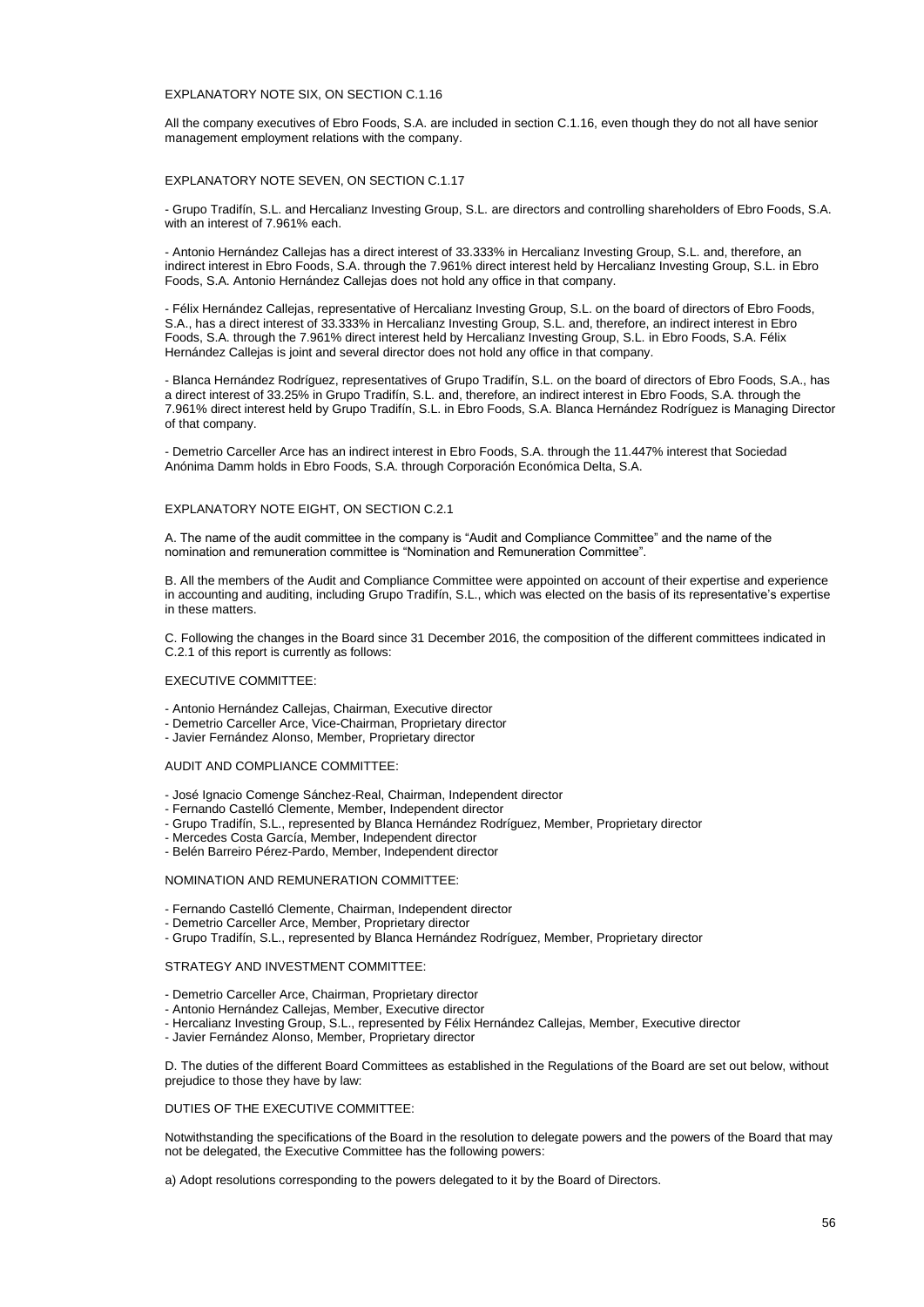b) Monitor and supervise the ordinary management of the company, ensuring adequate coordination with subsidiaries in the common interests of the latter and the company.

c) Study and propose to the Board of Directors the guidelines defining business strategy, supervising their implementation.

d) Debate and inform the Board on any issues corresponding to the following matters, regardless of whether or not they have been delegated by the Board:

- Separate and consolidated annual budget of the company, itemising the provisions corresponding to each core business.

- Monthly monitoring of the financial management, deviations from the budget and proposed remedial measures, if necessary.

- Significant financial investments and investments in property, plant and equipment and the corresponding economic justification.

- Alliances and agreements with other companies which, by virtue of their amount or nature, are important for the company.

- Financial transactions of a material economic significance for the company.

- Programme of medium-term actions.

- Assessment of the achievement of objectives by the different operating units of the company.

- Monitoring and assessment of the subsidiaries in respect of the matters contemplated in this sub-section d).

e) Adopt resolutions corresponding to the buy-back and disposal of treasury stock by the Company, in accordance with the authorisation, if any, granted by the General Meeting. A Director may be designated to execute and formalise the decisions to buy or sell own shares, supervising and, if appropriate, authorising any resolutions that may be adopted by subsidiaries to buy and sell their own shares or shares in the Company, whenever such authorisation is required by law.

DUTIES OF THE AUDIT AND COMPLIANCE COMMITTEE:

The Audit and Compliance Committee shall have the following powers, in addition to those assigned to it by law, regulations or the Articles of Association:

a) Supervise and promote internal control of the company and the risk management systems and submit recommendations to the Board for a decision on the risk management and control policy, including tax risks, specifying at least:

- The types of risk to which the company is exposed.
- The risk level that the company considers acceptable.
- The measures for mitigating the impact of identified risks, should they actually occur.
- The control and reporting systems used to control and manage those risks.

b) Supervise and promote the policies, procedures and systems used for drawing up and controlling the company's financial information, checking the services performed in this regard by the Internal Audit Department, the Financial Department and the Management Committee and making sure they are correctly distributed throughout the Group.

c) Receive the information sent regularly to the Stock Exchange Councils, issue prospectuses and any public financial information offered by the Company and, in general, all information prepared for distribution among shareholders, ensuring the existence of internal control systems that guarantee the transparency and truth of the information.

d) Ensure that (i) the systems used for preparing the separate and consolidated Annual Accounts and Directors' Report submitted to the Board to be authorised for issue in accordance with current legislation give a true and fair view of the equity, financial position and results of the Company and make sure that any interim financial statements are drawn up according to the same accounting principles as the annual accounts, considering the possibility of asking the external auditors to make a limited audit if necessary; and (ii) the Board of Directors endeavours to submit the annual accounts to the General Meeting with an unqualified auditors' report.

In this respect, it shall also see that the internal control systems are adequate and effective in respect of the accounting practices and principles used for drawing up the company's annual accounts, supervising the policies and procedures established to ensure due compliance with applicable legal provisions and internal regulations. The Committee shall, through its Chairman, obtain information and collaboration from both the Internal Audit Manager and the External Auditors to perform these duties.

e) Establish regular contact with the External Auditors to receive information on any issues that may jeopardise their independence, and any other issues relating to the auditing of accounts, receiving information from and exchanging communications with the External Auditors in accordance with prevailing auditing standards and legislation.

f) Be informed of the decisions adopted by the senior management according to recommendations made by the External Auditors in connection with the audit.

g) Report to the Board prior to the adoption of any decisions on related party transactions submitted for its authorisation.

h) Implement a confidential whistleblowing channel accessible to all Group employees and a protocol for establishing priority, processing, investigating and solving any issues reported through that channel according to their importance and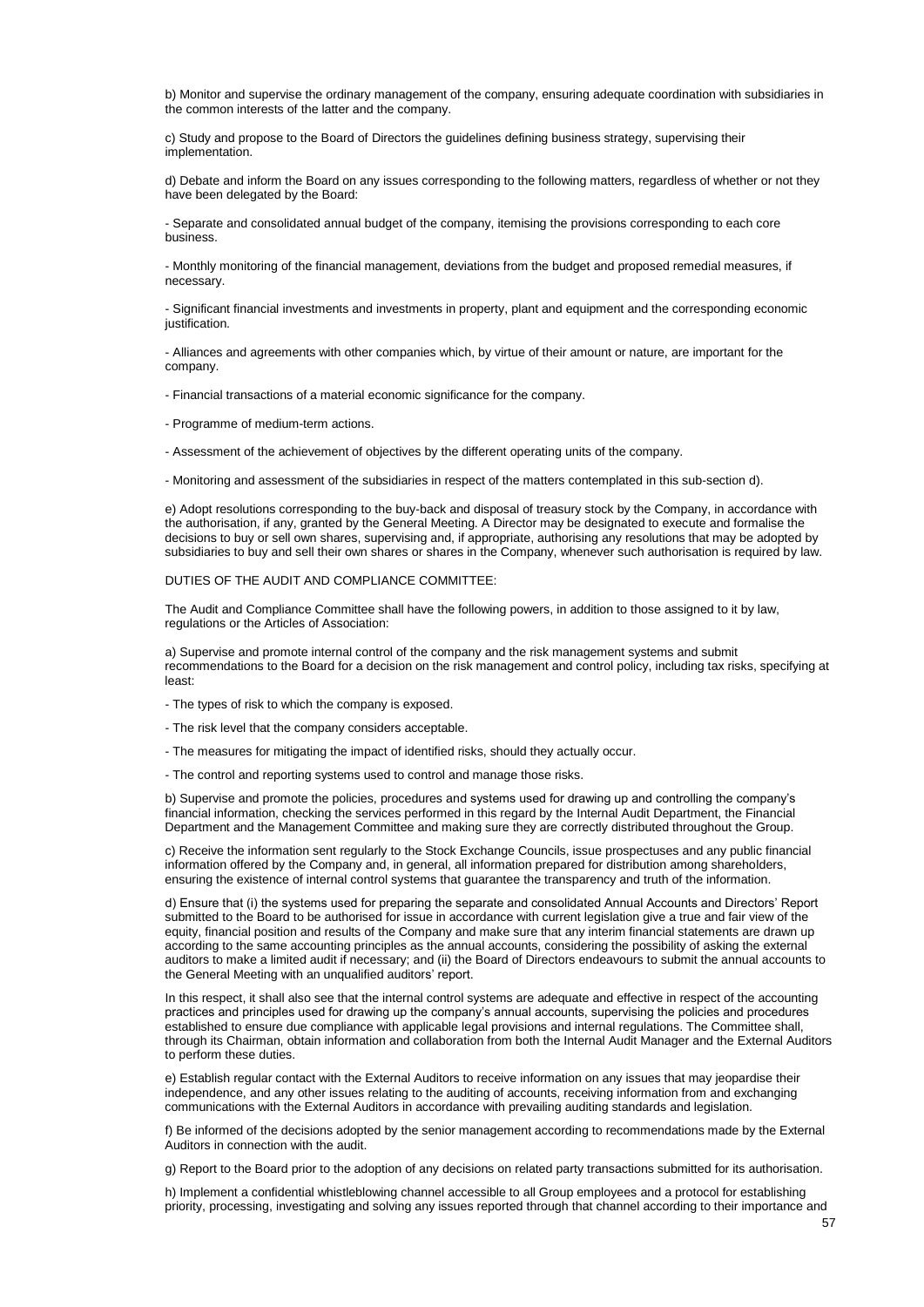nature, paying special attention to those involving possible falsehood or misrepresentation in financial or accounting documents and possible fraud.

i) Supervise compliance with the internal codes of conduct and rules of corporate governance. In particular, oversee the implementation of and compliance with the internal regulations and codes applicable to the risk management and control systems in general and the financial reporting process in particular.

j) Submit to the Board, to be tabled at the General Meeting, proposals for the selection, appointment, re-appointment and replacement of the company's External Auditors and their terms of contract, the scope of their commission and the renewal or revocation of their engagement. The Committee shall ensure the independence of the External Auditors and the existence of a discussion procedure enabling the External Auditors, the Internal Audit Department and any other expert to inform the company of any significant weaknesses in its internal control detected while checking the annual accounts or any other processes in which they have worked. The Committee shall issue an annual report, prior to issuance of the auditor's report, expressing an opinion on the independence of the External Auditors and any supplementary services they may have provided. It shall also inform the Board on the proposal submitted to the Board by the Company Chairman regarding the appointment of the Internal Audit Manager, who shall report directly to the Chairman of the Board.

k) Supervise and report to the Board on intragroup and related party transactions of the company or subsidiaries and settle any conflicts of interest that may arise between the company or the group and its directors, executives, significant shareholders and listed subsidiaries, if any.

l) The Audit and Compliance Committee shall also report to the General Meeting on any issues raised by shareholders concerning matters within its competence.

DUTIES OF THE NOMINATION AND REMUNERATION COMMITTEE:

In addition to any other powers corresponding to it by law or the Articles of Association, the Committee shall study, issue reports and submit proposals for the Board, at its request, on the following matters:

a) Definition and, where appropriate, revision of the criteria to be followed for the composition and structure of the Board and selection of candidates to join the Board, informing always prior to the appointment of a Director by cooptation or the submission to the General Meeting of any proposal regarding the appointment or removal of Directors.

b) Appointment of the Chairman, and Vice-Chairman if any, of the Board, Managing Director(s), Lead Independent Director and the Secretary, and Vice-Secretary if any, of the Board; appointment of Directors to the Committees of the Board; and appointment and possible dismissal of senior executives and their termination benefit clauses.

c) Position of the Company regarding the appointment and removal of board members in subsidiaries.

d) Proposal of directors' emoluments, according to the system of remuneration established in the Articles of Association and the executive directors' relationship with the Company. The Committee shall also inform in advance on any resolution or proposal of the Board on the remuneration of directors and executives indexed to the value of the shares in the Company or its subsidiaries or consisting of the delivery of shares in the Company or its subsidiaries or the granting of options thereover.

e) Supervision of the senior management remuneration and incentives policy, obtaining information and reporting on the criteria followed by the Company's subsidiaries in this respect.

f) Assessment of the principles of the management training, promotion and selection policy in the parent company and, where appropriate, in its subsidiaries.

g) Examination and organisation, as deemed adequate, of the succession of the Chairman and chief executive and, if appropriate, submission of proposals to the Board to ensure that such succession is made in an orderly, well-planned manner.

h) Preparation and proposal of the Annual Report on Directors' Remuneration and the Directors' remuneration policy in accordance with the laws and regulations in place from time to time.

i) Setting targets for the representation of the least represented gender on the Board and issue guidelines on how to achieve them.

#### DUTIES OF THE STRATEGY AND INVESTMENT COMMITTEE:

The Committee shall study, issue reports and submit proposals for the Board on the following matters:

a) Setting of targets for growth, yield and market share.

b) Strategic development plans, new investments and restructuring processes.

c) Coordination with subsidiaries in the matters contemplated in paragraphs (a) and (b) above, for the common interests and benefit of the Company and its subsidiaries.

- The activities performed by the different Board Committees in 2016 are indicated below:

ACTIONS PERFORMED BY THE EXECUTIVE COMMITTEE IN 2016:

- Several investments, divestments and sales of assets were valued.

- The committee studied the information provided by the tax manager on the development of the Group businesses, as regards the Group's principal taxation aspects.

- Strategic decisions to be adopted in respect of the different businesses were assessed.

ACTIONS PERFORMED BY THE AUDIT AND COMPLIANCE COMMITTEE IN 2016: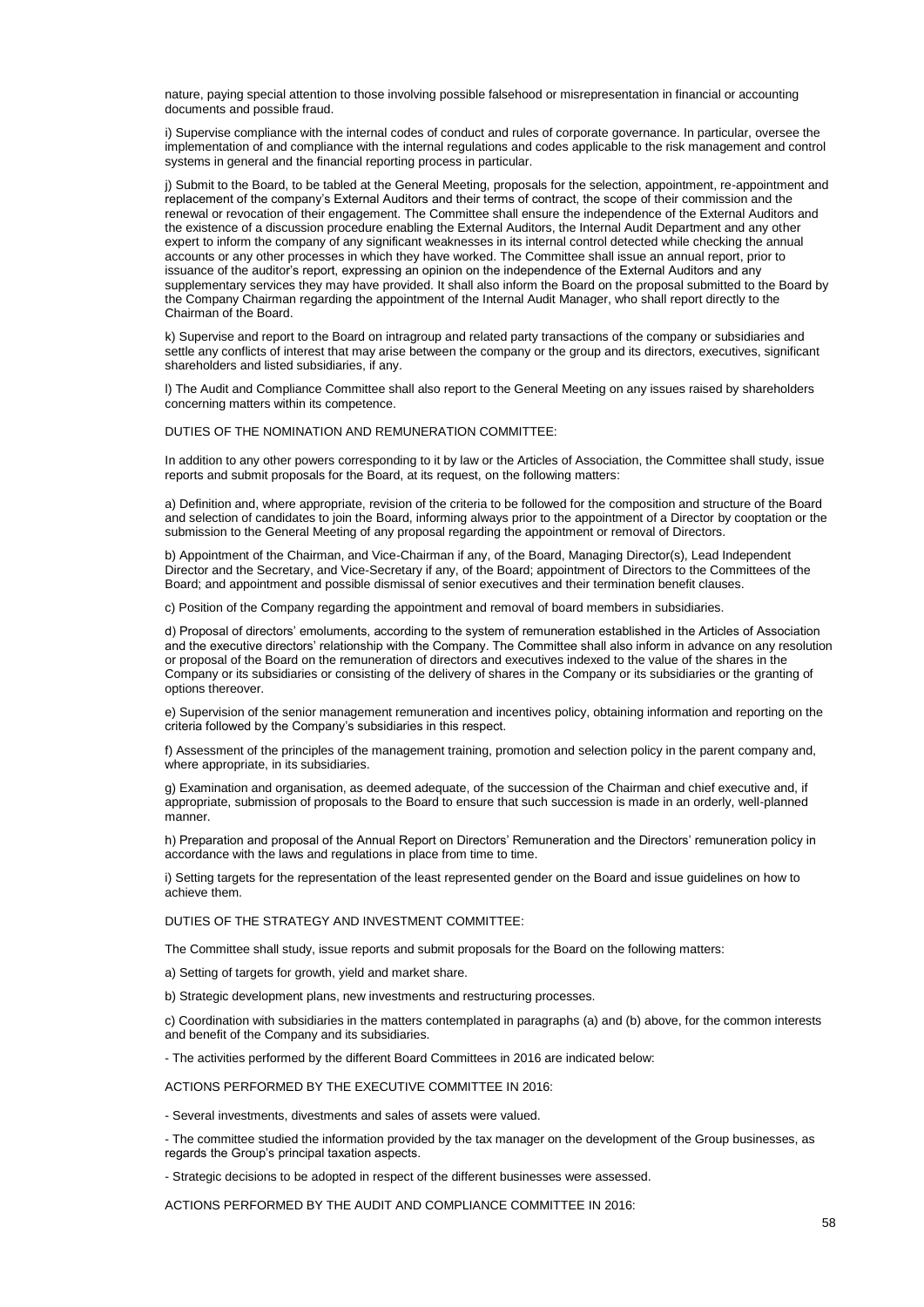- The external audit of the separate and consolidated annual accounts 2015 was monitored, anticipating unqualified auditors' reports, even though the audit work was not entirely completed.

- An analytic review was made of the consolidated financial statements 2015, highlighting the principal changes in respect of 2014 and the reasons for those changes.

- The financial reporting internal control system (FRICS) was reviewed, analysing the ratios and covenants. No material irregularities were detected.

- The related party transactions and situations of potential conflict of interest corresponding to 2015 were checked, resolving to submit a favourable report to the board on those transactions and situations, and on the authorisation for them to be made in 2016.

- The Committee checked and resolved to pass a favourable report to the board on the periodical financial reporting for H2 of 2015 and the quarterly reports in 2016.

- The Committee examined the report prepared by the Internal Audit Department on different subsidiaries of the Group, within Internal Audit Plan 2016.

- The operation and use of the whistleblowing channel in 2015 was reviewed.

- The committee checked and agreed to issue a favourable report to the Board on the separate and consolidated annual accounts and directors' report for the year ended 31 December 2015. During the review, the external auditors of the company and its group (EY) submitted its draft unqualified auditors' report.

- The draft report by the auditors on the FRICS (financial reporting internal control system) for 2015 was reviewed.

- After the corresponding review, a favourable report was issued on the independence of the auditors to be submitted to the board.

- The information on related party transactions and situations of potential conflict of interest and the information on risk control included in the Annual Corporate Governance Report 2015 was checked, resolving to submit a favourable report to the board.

- The information on risk control included in the Annual Corporate Governance Report 2015 was checked, resolving to submit a favourable report to the board.

- An investment review protocol was approved to ensure adequate monitoring and checking of compliance by investments made with the financial parameters.

- The activity report of the Committee for 2015 was issued and submitted to the board.

- The Plan for 2016 presented by the Manager of the Internal Audit Department was approved.

- The Corporate Social Responsibility Report 2015 was checked, resolving to submit a favourable report to the board.

- Within its supervision of internal control and risk management, the committee specifically monitored the most important tax aspects of the Group.

- The recommendations by the external auditors regarding the internal control processes established within the group were analysed.

- The latest changes in legislation regulating account auditing were analysed.

- The committee analysed the work by the Compliance Unit in respect of the Crime Prevention Model established in the Group and modification of the Internal Code of Market Conduct.

- The committee studied the proposed modification to the Internal Code of Market Conduct in the wake of the entry into force as of 3 July of Regulation (EU) 596/2014 on market abuse, presented with a favourable report by the Compliance Unit for submission to the board.

- The proposed fees of the external auditors (EY) for auditing of the 2016 accounts was analysed and a report submitted to the board.

- The tax and legal risk management and control measures within the group were analysed and reviewed.

- The external audit of the separate and consolidated annual accounts 2016 was monitored, not detecting any material aspects.

- The financial reporting internal control system (FRICS) was reviewed, analysing the ratios and covenants. No material irregularities were detected.

- The external auditors ran training sessions on the principal novelties in tax and accounting aspects and the new Audit Act.

The committee studied and submitted a favourable report to the board on the proposed dividends against the 2016 profits (payable in 2017), on the terms subsequently approved by the board and announced to the market on 22 December 2016.

- The general policies affecting the powers of the committee were checked and a favourable report was submitted to the board.

ACTIONS PERFORMED BY THE NOMINATION AND REMUNERATION COMMITTEE IN 2016: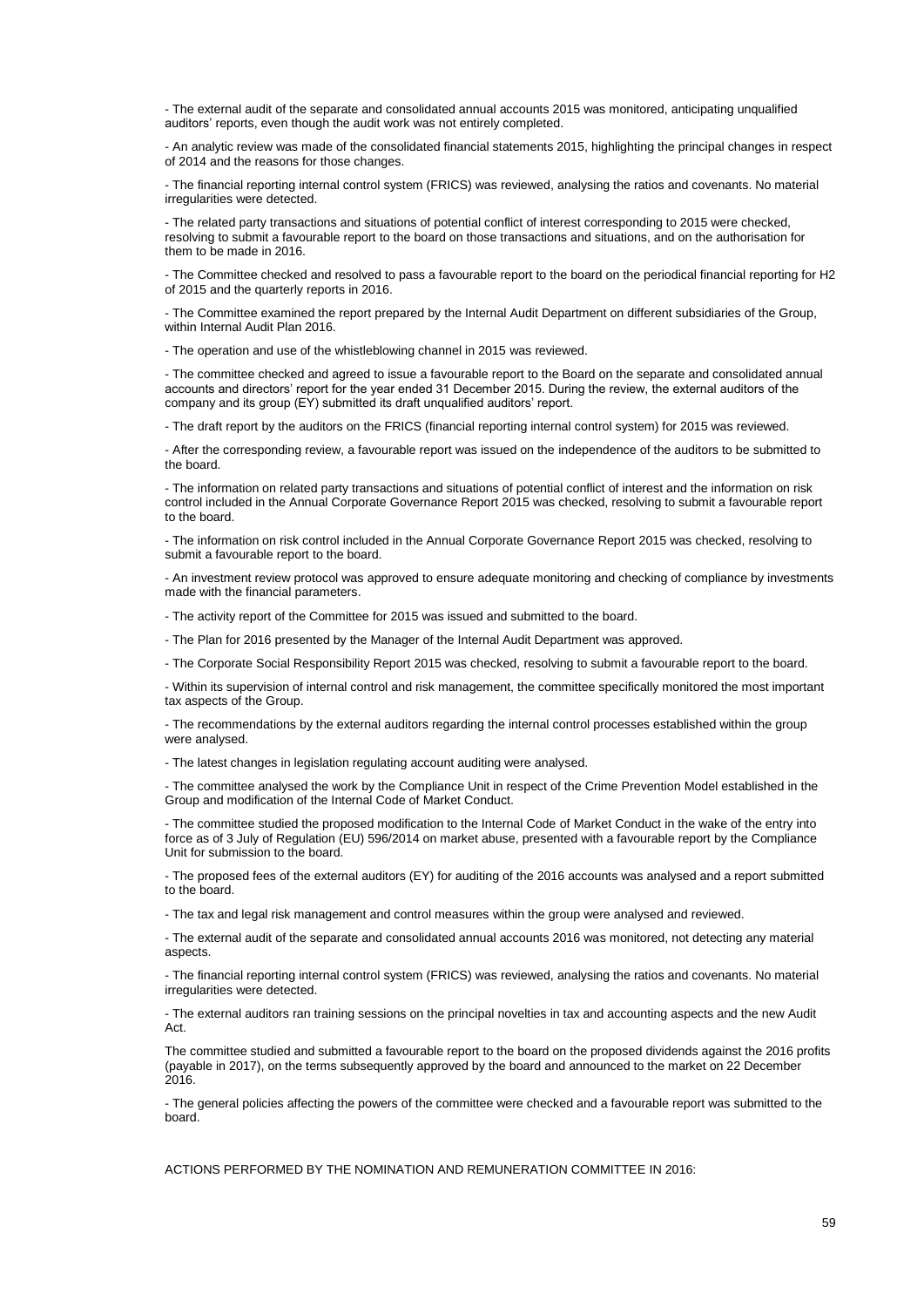- The Committee studied and agreed to issue a favourable report to the Board on the Remuneration Policy for Company Directors, including the Executive Chairman of the Board, and Executives of the Parent and Group for 2015-2016.

- It was resolved to begin the self-assessment process of the board, executive chairman and committees for 2015.

- It was resolved to recommend the board to pay the second instalment of the share in profits corresponding to 2015.

- The Committee agreed to recommend the Board, with a favourable report, to approve the Report on Directors' Remuneration for 2015, to be put to an advisory vote at the AGM as a separate item on the agenda.

- The report on the assessment of the Board, its Chairman and Committees in 2015 was prepared, to be submitted to the Board of Directors.

- The Nomination and Remuneration Committee's Activity Report 2015 was prepared, to be submitted to the Board of **Directors** 

- The Committee studied and agreed to issue a favourable report to the Board on the information included in the Annual Corporate Governance Report 2015 on remuneration and categories of directors.

- The outline of incentives under the Ebro Foods Group Strategic Plan 2016-2018 was analysed and a favourable report submitted to the board.

- It was resolved to propose to the Board, with a favourable report, payment of (i) the final share in profits corresponding to 2015, once foreseeably approved at the annual general meeting, and (ii) the first instalment of the share in profits corresponding to 2016.

- It was resolved to propose to the Board, with a favourable report, appointment by cooptation of Mercedes Costa García as independent director and member of the company's Audit and Compliance Committee.

- It was resolved to propose to the Board, with a favourable report, approval of the employee Share Delivery Plan 2016.

- It was resolved to propose to the Board, with a favourable report, appointment by cooptation of Grupo Tradifín, S.L. (represented by Blanca Hernández Rodríguez) as proprietary director and member of the Audit and Compliance Committee and Nomination and Remuneration Committee.

- It was resolved to propose to the Board, with a favourable report, appointment by cooptation of Hercalianz Investing Group, S.L. (represented by Félix Hernández Callejas) as executive director and member of the Strategy and Investment Committee.

- The Committee studied and issued a favourable report to the Board on the general corporate policies affecting the powers of the Committee.

#### ACTIONS PERFORMED BY THE STRATEGY AND INVESTMENT COMMITTEE IN 2016:

- Progress was checked of the Ebro Foods Group Strategic Plan 2016-2018.

#### EXPLANATORY NOTE NINE, ON SECTION D.2

Herba Ricemills, S.L.U. (subsidiary of the Ebro Group) effected transactions of purchase of goods (finished or otherwise) in a sum of €3,634 thousand with Instituto Hispánico del Arroz, S.A. during 2016, when this company was still a significant shareholder of Ebro Foods, S.A. (21-28 December 2016), although it had stepped down as director.

#### EXPLANATORY NOTE TEN, ON SECTION D.3

The transactions made by different companies of the Ebro Group with Instituto Hispánico del Arroz, S.A. during the part of 2016 in which the latter company was director (up to 21 December) are listed below (in thousand euros):

- Arotz Foods, S.A., purchase of goods (finished or otherwise) for 375.
- Arotz Foods, S.A., other income, for 6
- Arotz Foods, S.A., sale of goods (finished or otherwise) for 1
- Arrozeiras Mundiarroz, purchase of goods (finished or otherwise) for 234
- Boost Nutrition, N.V., purchase of goods (finished or otherwise) for 4
- Boost Nutrition, N.V., sale of goods (finished or otherwise) for 29
- Herba Ingredients, BV, purchase of goods (finished or otherwise) for 102
- Herba Ricemills, S.L.U., lease (expense) for 178
- Herba Ricemills, S.L.U., purchase of goods (finished or otherwise) for 8,724
- Herba Ricemills, S.L.U., services received, for 310
- Herba Ricemills, S.L.U., sale of goods (finished or otherwise) for 1,119
- S&B Herba Foods, Ltd., purchase of goods (finished or otherwise) for 838
- S&B Herba Foods, Ltd., sale of goods (finished or otherwise) for 501
- Ebro Foods, S.A., payment of dividends in a sum of 7,446.78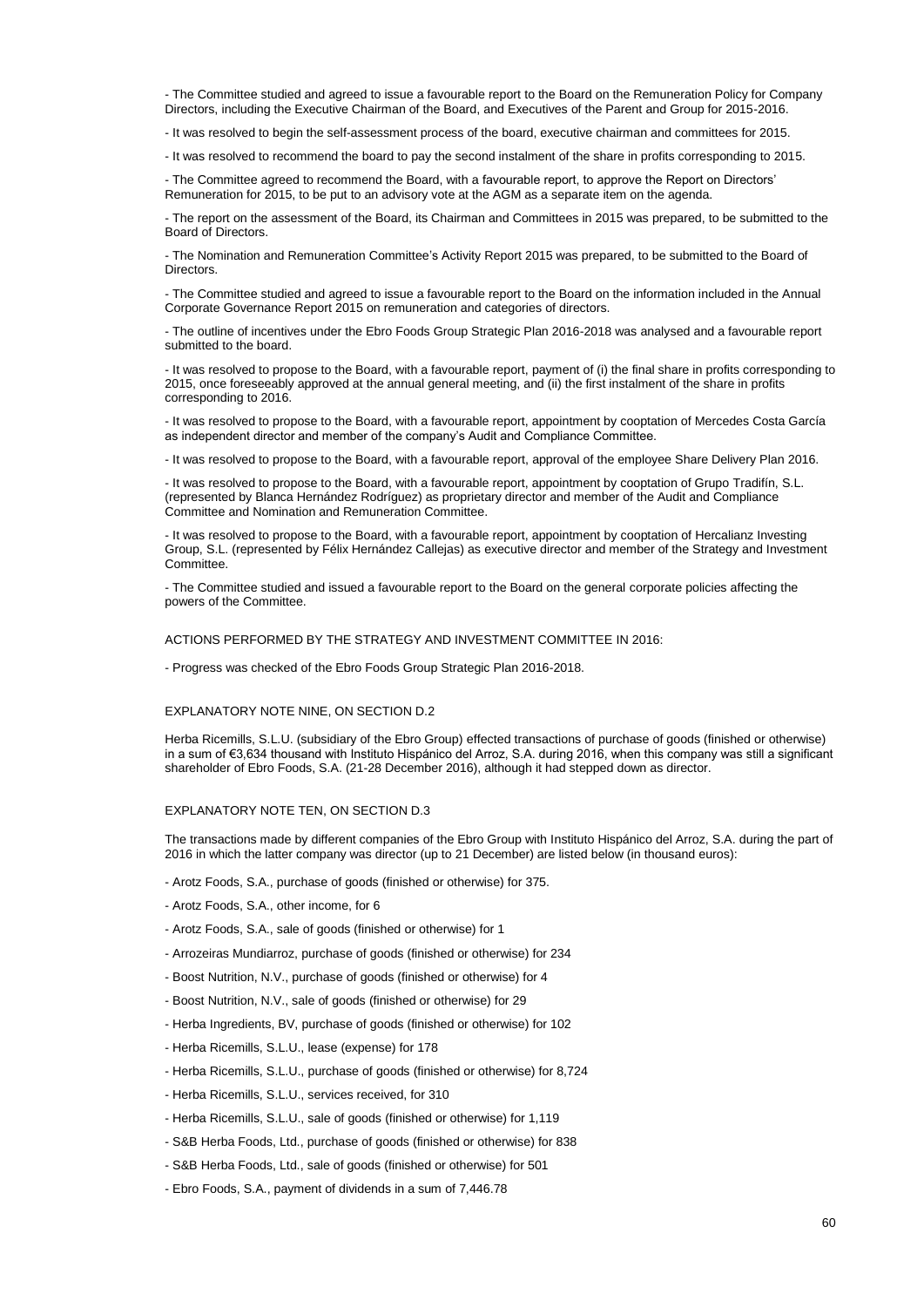In addition, Ebro Foods, S.A. paid dividends to Hispafoods Invest, S.L. (director up to 21 December 2016) in a sum of €5,781.93 thousand.

Finally, gross dividends of Ebro Foods, S.A. for 2016 were received by the executives named in section C.1.16 in an overall sum of €15 thousand.

#### EXPLANATORY NOTE ELEVEN, ON SECTION D.5

A summary of the transactions made in 2016 between companies of the Ebro Group and "other related parties" is set out below (in thousand euros):

- Services received in a sum of 29 between Herba Foods, S.L.U. (subsidiary of the Ebro Group) and Hernández Barrera Servicios, S.L.

- Services received in a sum of 259 between Herba Ricemills, S.L.U. and Hernández Barrera Servicios, S.L.

Félix Hernández Callejas, representative on the board of Ebro Foods, S.A. of the director Hercalianz Investing Group, S.A., is a director of Hernández Barrera Servicios, S.L.

#### EXPLANATORY NOTE TWELVE

Ebro Foods, S.A. has a 25% interest in Riso Scotti S.p.A. This is an associated investment consolidated by the equity method.

The transactions made during 2016 between Riso Scotti S.p.A. and companies in the Ebro Foods Group are summarised below, in thousand euros:

- Herba Ricemills, S.L.U., purchase of goods (finished or otherwise) for 367
- Herba Ricemills, S.L.U., sale of goods (finished or otherwise) for 204
- Herba Ricemills, S.L.U., services rendered (income) for 9
- Ebro Foods, S.A., dividends received in a sum of 509

#### EXPLANATORY NOTE THIRTEEN, ON SECTION G

#### - RECOMMENDATION 11

The company has a Policy on Attendance Fees for General Meetings, which establishes the principle that those fees will not be cash payments, but the delivery of a gift related with the products of Ebro Group and/or its brands.

#### - RECOMMENDATION 39

The following changes took place in the composition of the Audit and Compliance Committee during 2016:

(i) Up to July 2016, this committee had four members, two of whom were independent directors and one was classified as "other non-executive". Although this director performed his duties just like any other independent director, he could not be formally classified as such because he had been on the board for more than twelve years in succession.

(ii) In July 2016, a new independent director joined the Audit and Compliance Committee, which then had five members, with a majority of independent directors (three out of five).

(iii) Following the resignation on 31 December 2016 of the director classified as "other non-executive" and the incorporation in January 2017 of a new independent director, the Audit and Compliance Committee now has five members, four of whom are independent.

ETHICAL PRINCIPLES AND CODES VOLUNTARILY APPLIED BY EBRO FOODS, S.A.:

- United Nations Global Compact - 2001

- Project of the Spanish Commercial Coding Association (AECOC) against food waste, "Don't waste food, use it" - 2012

- Member of the Advisory Committee of the United Nations Sustainable Development Goals Fund (SDGF) to boost the Sustainable Development Goals (SDG) - 2015

- Sustainable Agriculture Initiative (SAI) Platform - 2015

- SERES Foundation 2015
- Sustainable Rice Platform 2016